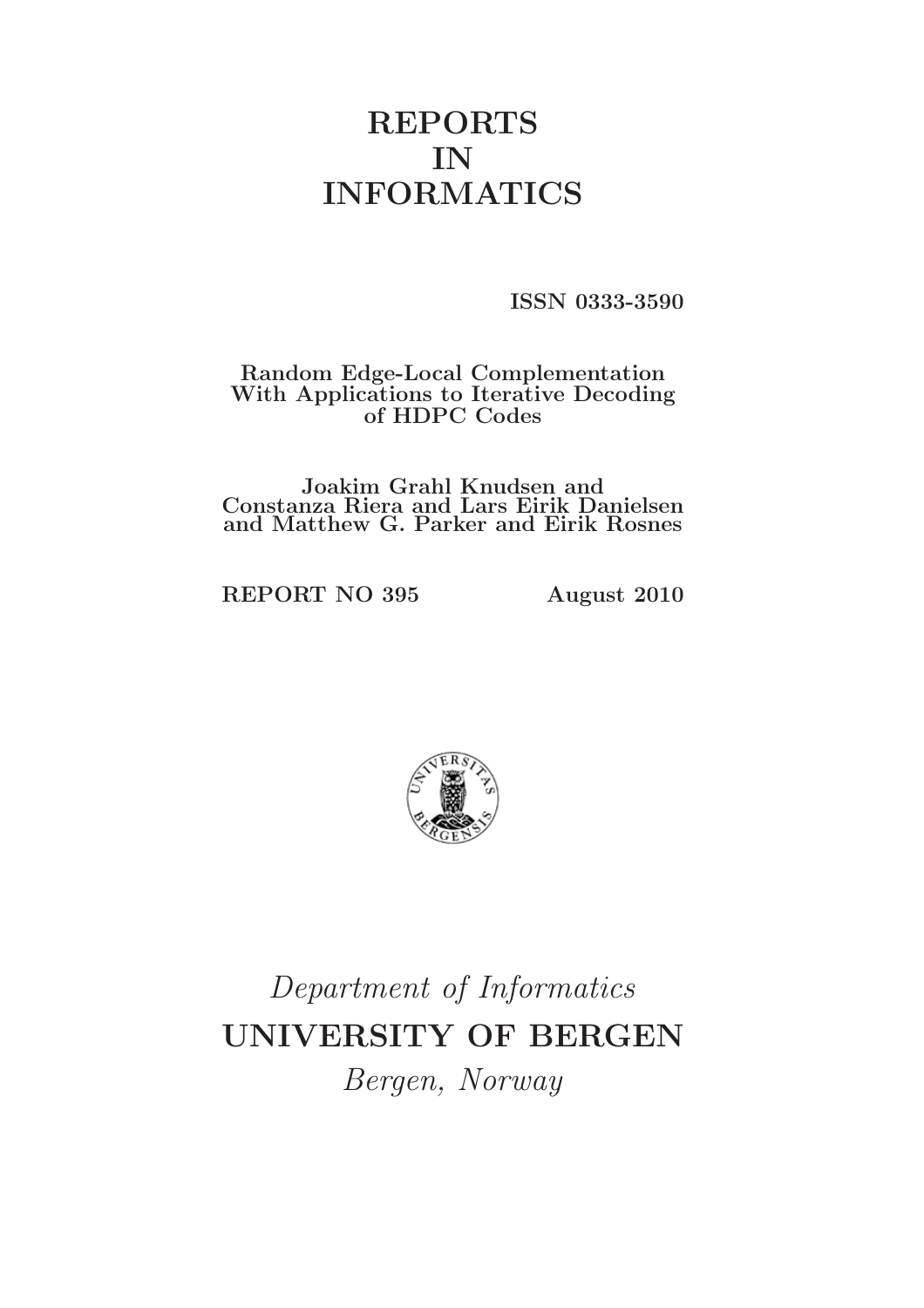This report has URL http://www.ii.uib.no/publikasjoner/texrap/ps/2010-395.ps

Reports in Informatics from Department of Informatics, University of Bergen, Norway, is available at http://www.ii.uib.no/publikasjoner/texrap/.

Requests for paper copies of this report can be sent to:

Department of Informatics, University of Bergen, Høyteknologisenteret, P.O. Box 7800, N-5020 Bergen, Norway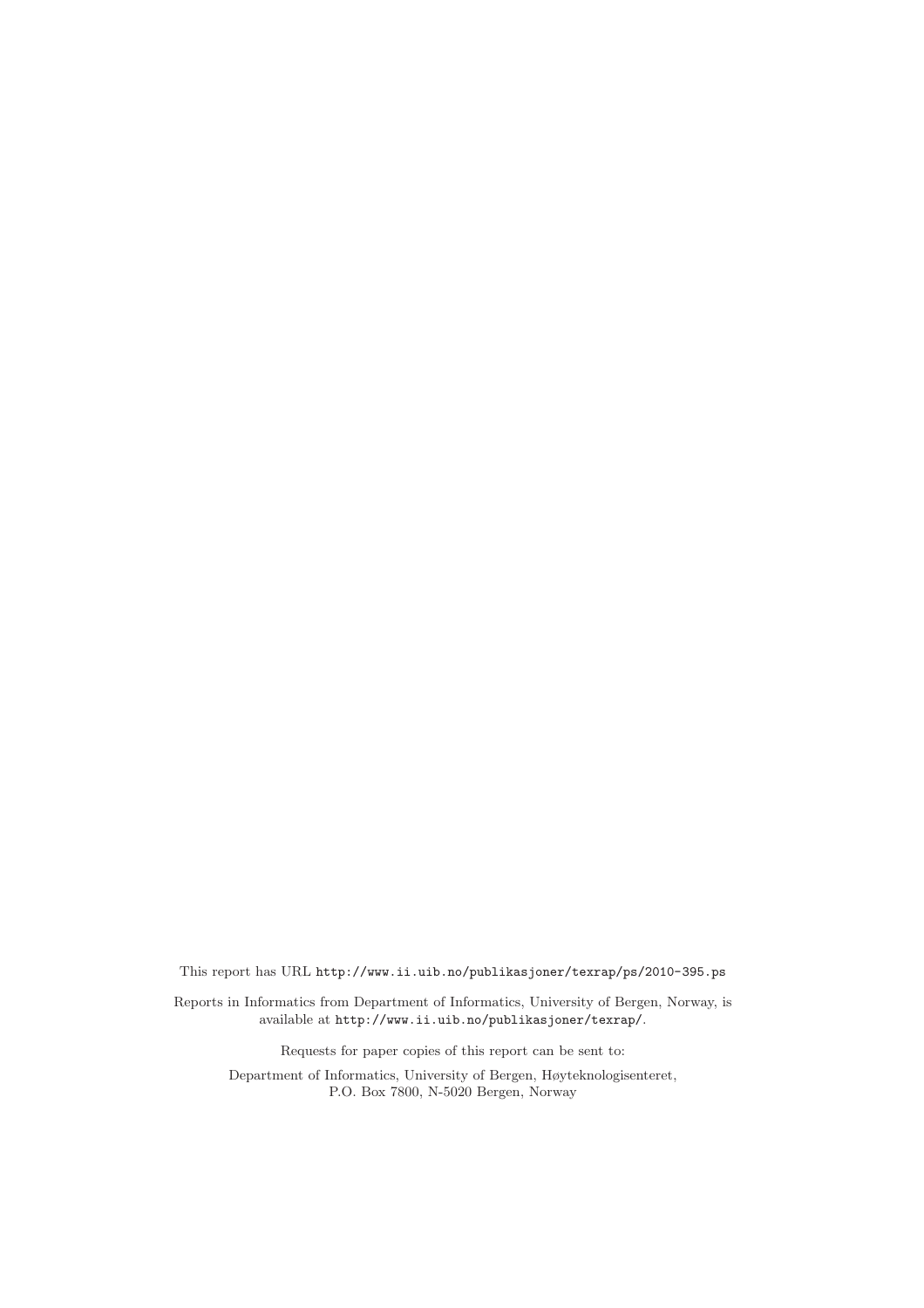# Random Edge-Local Complementation With Applications to Iterative Decoding of HDPC Codes

Joakim Grahl Knudsen Constanza Riera Lars Eirik Danielsen Matthew G. Parker Eirik Rosnes

> Department of Informatics University of Bergen N-5020 Bergen Norway

> > August 31, 2010

#### Abstract

This paper describes the application of edge-local complementation (ELC), defined for a simple bipartite graph, to a Tanner graph associated with a binary linear code, C. From a code perspective, various properties of ELC are described and discussed, mainly the special case of isomorphic ELC operations and the relationship to the automorphism group of the code,  $Aut(\mathcal{C})$ , as well as the generalization of ELC to weight-bounding ELC (WB-ELC) operations under which the number of edges remains upper-bounded. The main motivation is the use of ELC to improve iterative soft-input soft-output decoding of high-density parity-check (HDPC) codes using the sum-product algorithm (SPA). By updating the edges of the Tanner graph using ELC additional diversity is achieved, while maintaining control on the weight of the Tanner graph (which also influences the number of short cycles) via WB-ELC. One motivation of ELC-based SPA decoding is the locality argument; that diversity is achieved by local graph action, and so is well-suited to the local actions that constitute the SPA and allows a parallel implementation. Further applications of WB-ELC are described, including a heuristic to search for a systematic parity-check matrix (i.e., a Tanner graph) of reduced weight – a problem which has not received much focus in the literature. Extensive simulation data is shown for a range of HDPC codes, both in terms of matrix weight reduction, and error-rate performance of a proposed SPA-WBELC iterative decoding algorithm. A gain is reported over SPA decoding, and over a state-of-the-art algorithm to decode HDPC codes using permutations from  $Aut(\mathcal{C}).$ 

# 1 Introduction

Iterative soft decision decoding algorithms, applied to properly designed codes, have been shown to give results which, asymptotically, closely approach the theoretical limits established by Shannon [31]. The advent of turbo codes in 1993 [3] and the rediscovery of low-density parity-check (LDPC) codes at around the same time [29] (although LDPC codes were actually invented in 1962 [12] and re-discovered once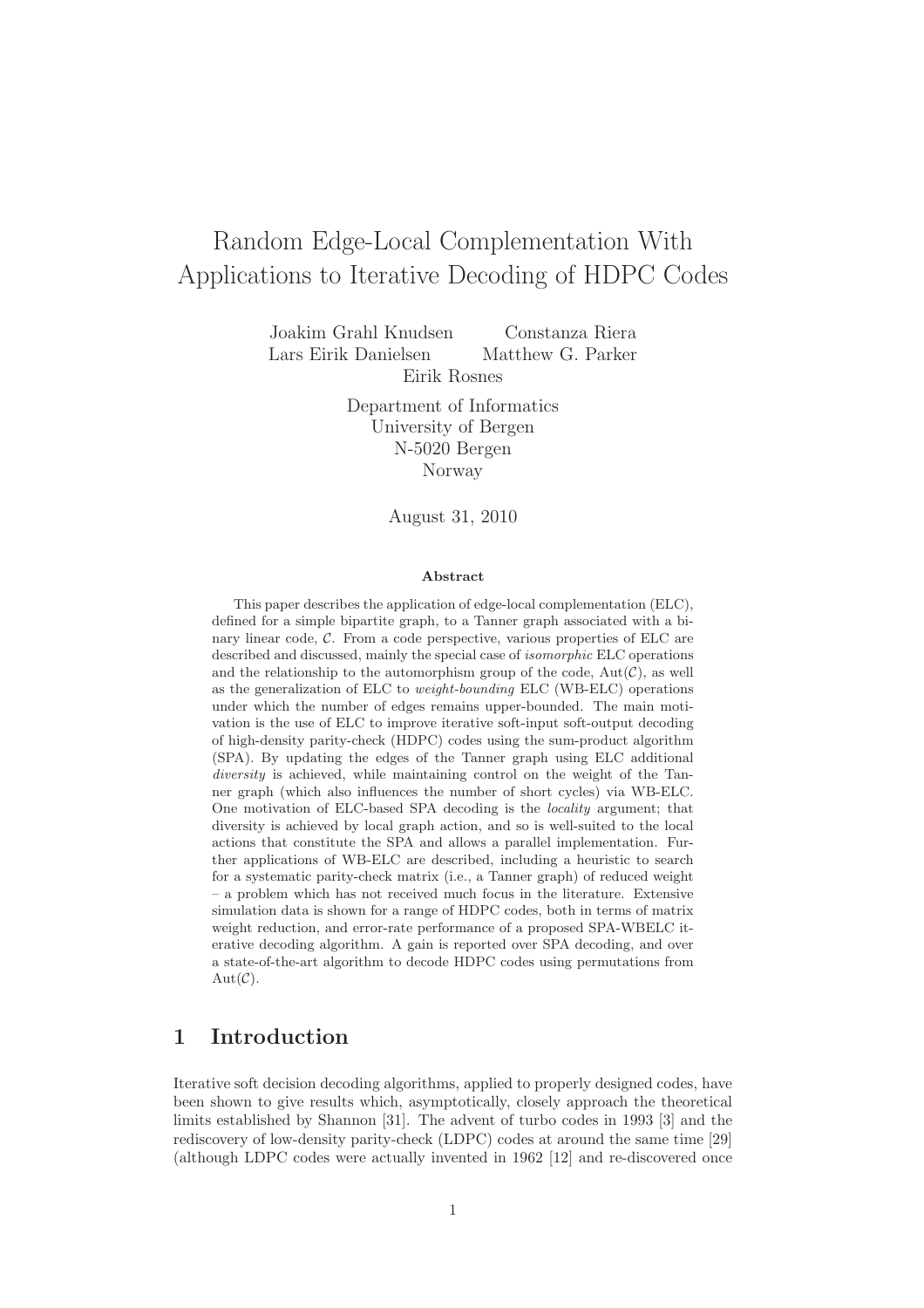already, in 1981 [33]) caused much attention to be focused on iterative decoding of large, random or pseudo-random, sparse block codes. The sum-product algorithm (SPA) is the standard soft decision iterative algorithm for decoding of LDPC codes on Tanner graphs [33]. The sparse, random nature of these codes make them wellsuited for graph-based implementations, for which the SPA approximates optimum decoding at a complexity linear in blocklength. However, the large size and random nature of turbo and LDPC codes have negative implications when they are to be used in practice. This inspired researchers to adapt SPA decoding to smallsize linear block codes, with blocklengths in the hundreds of bits or below. Small LDPC codes suffer a performance degradation due to finite-length effects and topological problems with the Tanner graph. At small blocklengths, however, one has the benefit of using strong, nonrandom codes – i.e., "classical codes" – for which useful properties are known, such as large minimum distance,  $d_{\min}$ , and nontrivial automorphism group. Today, these codes remain important components in technological devices, such as compact disc players and satellite communications, in which computational efficiency is still of vital importance (e.g., in low-power battery or solar powered circuitry). Important legacy codes are Bose-Chaudhuri-Hocquenghem (BCH), Reed-Solomon (RS), and quadratic residue (QR) codes. However, a large  $d_{\text{min}}$  or nontrivial automorphism group are not obviously applicable to soft decision SPA decoding. For instance, as a parity-check matrix,  $H$ , can at best consist of  $n - k$  linearly independent rows (codewords of the dual code,  $\mathcal{C}^{\perp}$ ) of minimum weight, obviously the weight of H must increase with  $d_{\min}(\mathcal{C}^{\perp})$ . It is known that many families of codes – specifically BCH and RS codes – do not have Tanner graphs without cycles of length 4 [15]. Furthermore, these codes do typically not have sparse duals [34], so, when such codes are revisited from the context of iterative soft decoding, these are commonly referred to as *high-density parity-check* (HDPC) codes.

This has resulted in numerous creative approaches to adapting suboptimal soft decision decoding to HDPC codes. These approaches can roughly be grouped into two categories, where one is characterized by an adaptive decoding based on the decoder state (the received noisy channel vector and the current codeword estimate) [10, 27]. The main idea is based on producing an error-free information set, which can, then, be re-encoded to produce a codeword. Such a most reliable basis (MRB) process can also be iterative, as in *order statistic decoding* (OSD) using different MRBs, either in terms of increased-order OSD (i.e., involving also some less reliable positions), or by simply using SPA iterations to update the codeword estimate and change the MRB [21, 22]. This way, a list of candidate codewords may be produced, from which an output is selected typically in terms of Euclidean distance from the received vector.

The other category is characterized by pseudorandom processes, involving codepreserving row operations or column permutations on the parity-check matrix, mainly to achieve increased diversity (i.e., different parity-check equations) during SPA decoding. Our work focuses on such random diversity-based algorithms. The aim of increased diversity is to decrease the effect of topological problems with the Tanner graph of the code, so that structural errors can be suppressed, e.g., by using randomized cyclic shifts on a cyclic code (stochastic shifting iterative decoding, SSID) [20]. One state-of-the-art decoder for HDPC codes, the iterative permutation decoder (SPA-PD) [14], generalizes SSID to applying random permutations from the automorphism group of the code and performs very well on BCH codes, as well as on QR codes [9, 14, 25], over the additive white Gaussian noise (AWGN) channel. Also, alternatively or in conjunction [9, 24], multiple bases (matrices) for the same dual code may be used to gain diversity. These matrices are usually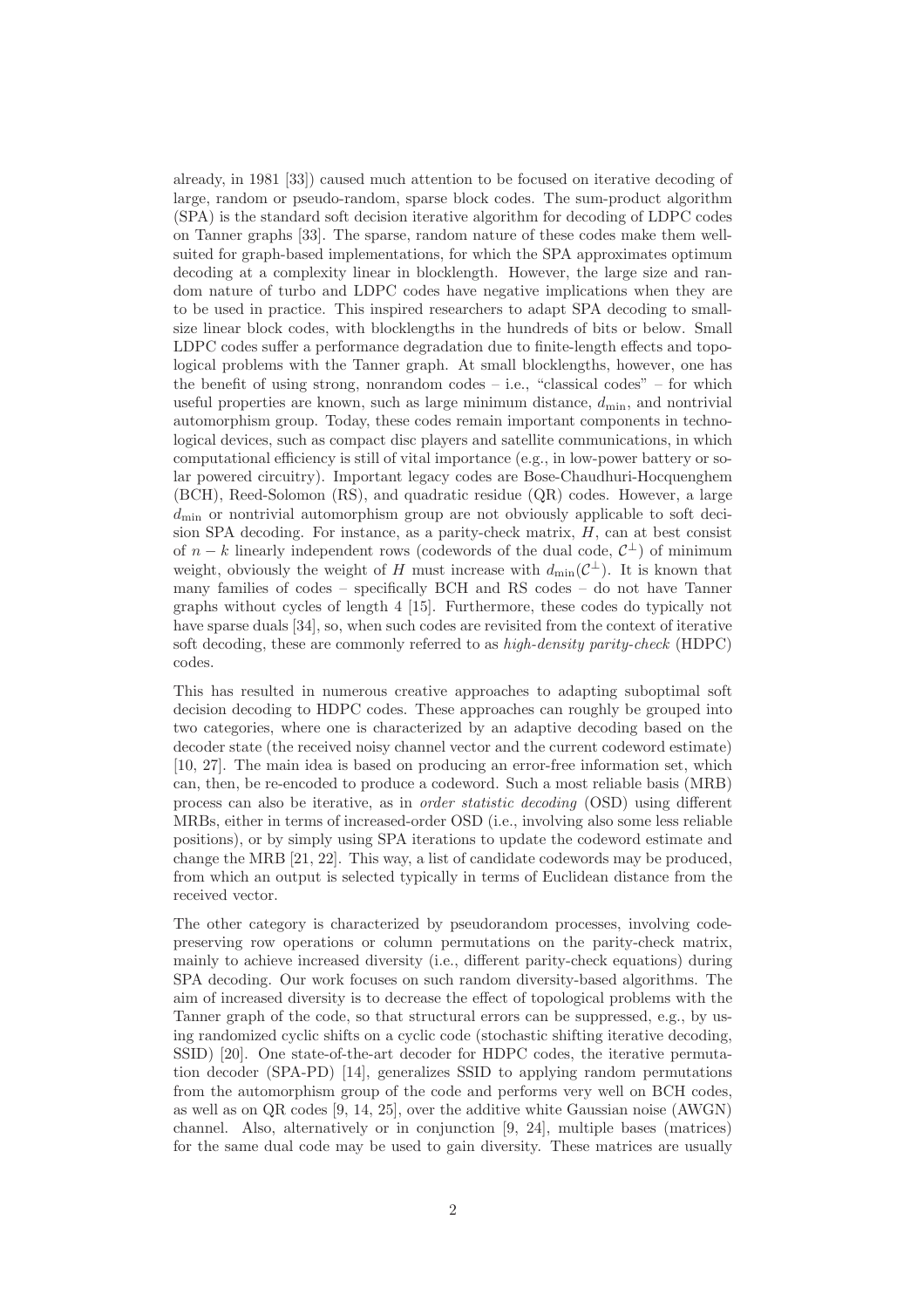preprocessed and typically optimized on weight [17], but can also be produced in real-time [18, 25].

This paper describes the pseudorandom use of a simple graph operation known as edge-local complementation (ELC) [4, 7] to improve the performance of iterative decoding [23, 26]. One advantage of ELC-based SPA decoding is the *locality* argument; that diversity is achieved by local graph action, and so is well-suited to the local actions that constitute the SPA. Diversity stems from the change in Tanner graph due to the complementation of edges in a local subgraph, corresponding to row-additions on the associated parity-check matrix. The locality property, which allows for parallel implementation of the SPA, also has beneficial effects on the overall complexity of an ELC-based decoding algorithm in many contexts. The effect of ELC on a graph is explored, and we define a subset of ELC operations under which the weight of the graph is upper-bounded (to within some threshold value). We identify and describe all possible occurrences of single and double application of ELC which is *weight-bounding* ELC (WB-ELC). We also present a further specialization of WB-ELC to *isomorphic* ELC (iso-ELC), under which the *structure* of the graph is invariant. These properties (weight and structure) are important from a coding perspective (where the graph is a Tanner graph), and are used to improve the error-rate performance of a soft-input soft-output (SISO) HDPC decoder based on interleaving SPA iterations with random ELC operations; giving a novel SPA-ELC and a SPA-WBELC decoding algorithm. A one-to-one relationship between iso-ELC operations and permutations from the automorphism group of the code is presented, such that the SPA-PD algorithm may be used as a relevant benchmark in terms of performance, simulated for various HDPC codes. We also propose a related application of WB-ELC to reduce (or even minimize) the weight of a graph, i.e., finding a reduced-weight systematic parity-check matrix for the code – an instance of weight reduction which has not received much focus in the literature.

## 1.1 Outline

This paper is organized as follows. The ELC operation, which is defined for a simple graph, is described in Section 2. A discussion on the action of ELC, in terms of the resulting graphs, focuses, firstly, on structurally distinct graphs, and, secondly, on isomorphic graphs with a link to  $Aut(\mathcal{C})$ . Section 3 presents a generalization of iso-ELC to WB-ELC, i.e., the action of ELC is discussed in terms of a maximum permitted weight of the resulting graphs. We identify the specific subgraphs on which one or a sequence of two (depth-1 or 2) ELC operations are WB-ELC, and go on to prove how these cases cover all possible subgraphs within depth-2. Adhering to the locality argument, we also prove how the search space for depth-2 WB-ELC is limited to neighboring pairs of edges (distance 1 or 2 edges apart), such that the impact of WB-ELC is confined to a local subgraph of maximum diameter 4. Section 4 describes an algorithm to enumerate all WB-ELC operations (within depth-2) on a given graph, and to within some threshold. A bound on the complexity of this algorithm is derived, and is verified using simulations on graphs of different sizes. Several applications of this algorithm are described, centered around the use of WB-ELC in a iterative decoding setting. As a preprocessing stage, the algorithm can be used to minimize the weight of a graph (i.e., a systematic  $H$ ), and also to find such a graph from which many other distinct reduced-weight graphs can be reached using WB-ELC. Finally, in Section 5, the use of ELC as a source of diversity during SPA decoding is described. Two proposed decoding algorithms – SPA-ELC and SPA-WBELC – are described, simulated, and compared against other relevant decoding algorithms on a range of HDPC codes. To facilitate fair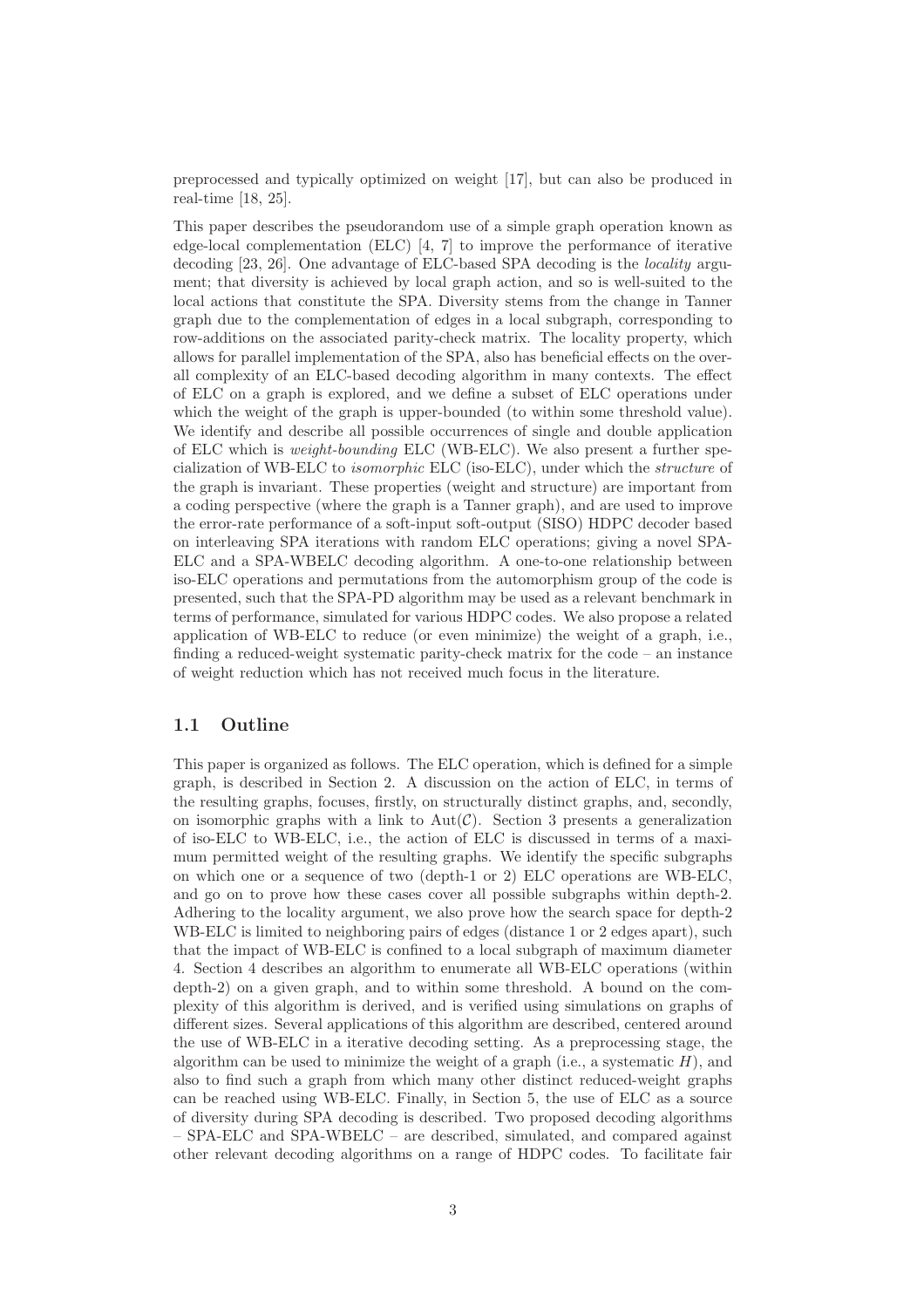comparisons, a common framework for iterative SISO HDPC decoding is presented, within which all decoding algorithms are implemented. Empirical data is presented on both choices of decoder parameters, resulting error-rate performance, and decoding complexity. Certain implementational remarks (for WB-ELC) are presented in an appendix.

### 1.2 Preliminaries

We begin by introducing some notation used in the following sections. We use uppercase italics and square brackets for matrices; script notation and curly brackets for sets; and boldface notation for vectors. A binary linear code  $C$  of length n, dimension k, and minimum distance  $d_{\min}$  is denoted by  $[n, k, d_{\min}]$ , where  $d_{\min}$  is defined as the minimum Hamming weight of any nonzero codeword. The weight enumerator of C is a vector, a, for which  $a_i$  contains the number of codewords of weight i. Necessarily,  $a_i = 0$ ,  $i < d_{\min}$ . If  $a_i = 0$ ,  $i \neq 0 \mod 2$  (odd weights), then  $C$  is *even.* If this also holds for mod 4,  $C$  is *doubly even.* The column indices 0, 1, ...,  $n-1$  are referred to as the *coordinates* of the code. The dual code is  $\mathcal{C}^{\perp}$ , containing the codewords orthogonal to C, and if  $C = C^{\perp}$  we say the code is selfdual. Permutations are written in cycle notation, where we only specify the indices of the affected positions. For example, given a length-6 vector v and a permutation  $\pi = (0, 1, 2)(3, 4)$ , then  $\mathbf{u} = \pi(\mathbf{v})$  means  $v_0 \to u_1, v_1 \to u_2, v_2 \to u_0, v_3 \to u_4$ , and  $v_4 \rightarrow u_3$ , while  $v_5 \rightarrow u_5$ . Similarly,  $\pi(H)$  permutes the columns of a matrix, H. The identity permutation, affecting no positions, is, then,  $\pi = \emptyset$ . The automorphism group of the code,  $Aut(\mathcal{C})$ , is the group of permutations which preserve the code,  $Aut(\mathcal{C}) = {\sigma : \sigma(\mathcal{C}) = \mathcal{C}}.$  It is well known that  $Aut(\mathcal{C}) = Aut(\mathcal{C}^{\perp})$  [19], and permutations are typically applied to H (which generates  $\mathcal{C}^{\perp}$ ) during decoding, or to the soft-input vector containing the *a posteriori* probability (APP) values [14]. If  $Aut(\mathcal{C})$  consists of the identity permutation alone, we say that  $Aut(\mathcal{C})$  is trivial.

Let  $I_k$  be the identity matrix of size k, where we use the shorthand notation I when the dimension is obvious. The generator matrix,  $G$ , generates  $\mathcal C$  (contains k linearly independent codewords forming a basis for the code), and the parity-check matrix, H, generates  $C^{\perp}$ . This gives  $GH^{T} = 0$ , where  $(\cdot)^{T}$  denotes the transpose of its argument. In the context of iterative graph-based decoding of  $C$ , the focus is on  $H$ rather than G. H is said to be *systematic* if its columns can be reordered into the *standard form*

$$
\pi(H) = [I_{n-k} | P]
$$
\n<sup>(1)</sup>

by some column permutation,  $\pi$ . In turn, a standard form generator matrix is  $\pi(G) = [P^T | I_k].$  This permutation,  $\pi$ , does not in general preserve the code. An information set,  $\mathcal I$ , of the code corresponds to a set of k columns in G which can be reduced to an identity submatrix by means of Gaussian elimination (GE). The  $n-k$  columns at positions  $\mathcal{P} := \{0, 1, \ldots, n-1\} \setminus \mathcal{I}$  form a parity set. Note that an information set corresponds to a parity set of the dual code, such that  $\mathcal I$  refers to the P-part of H. In a systematic parity-check matrix, the columns indexed by  $\mathcal P$  are referred to as systematic (weight-1) columns, while the remaining columns (weight greater than one) are *nonsystematic.* The (row) index of the single nonzero entry of a systematic column  $\mathbf{h}_i, i \in \mathcal{P}$ , is denoted by row $(i) \in [0, n - k)$ . In standard form,  $row(i) = i, 0 \leq i \leq n - k$ . In systematic form, the (Hamming) weight of H, denoted by  $|H|$ , is the number of nonzero entries in H, and the weight of H is lower-bounded by

$$
\max\left(k(d_{\min}(\mathcal{C})-1)+n-k,\ (n-k)d_{\min}(\mathcal{C}^{\perp})\right). \tag{2}
$$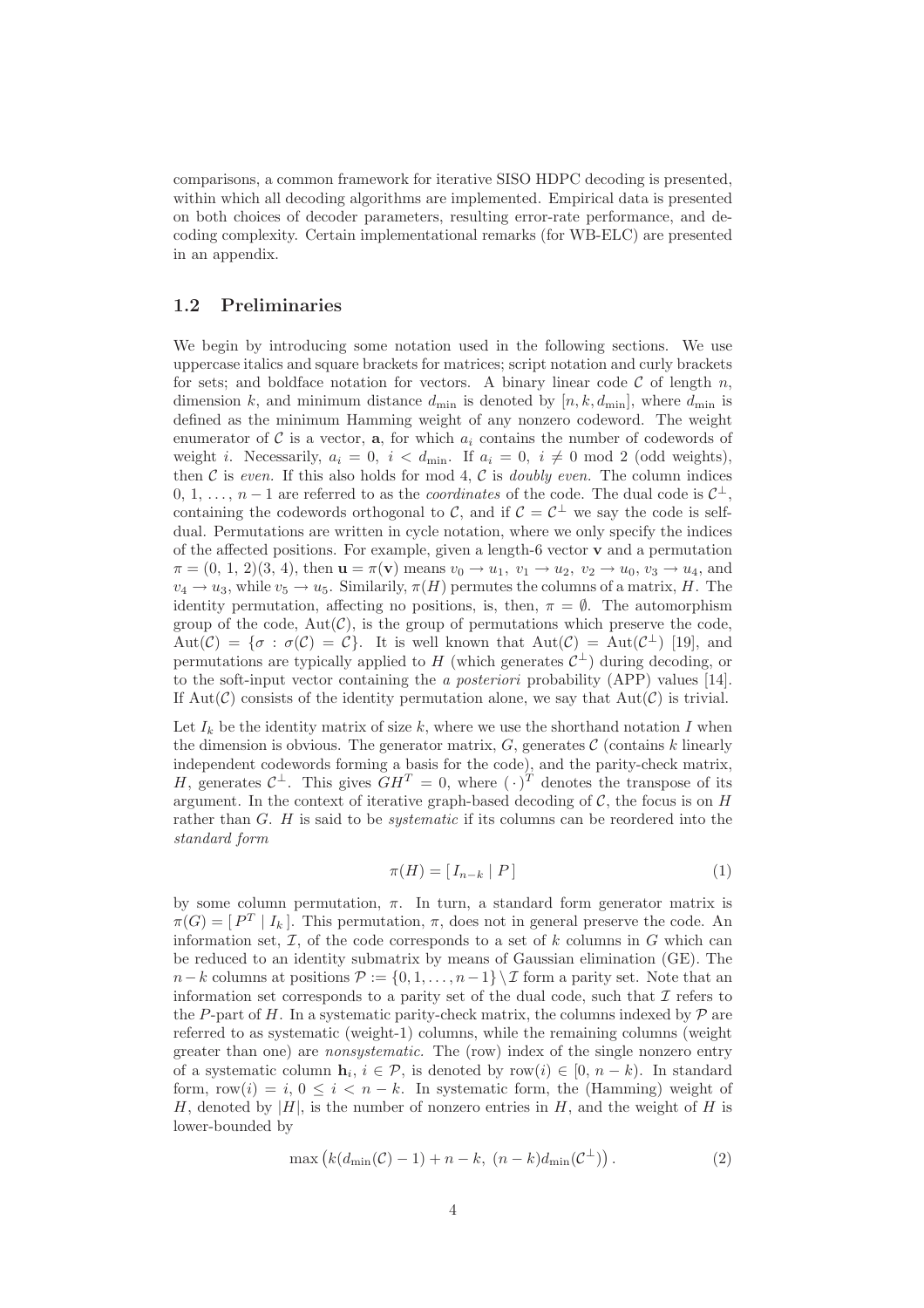

Figure 1: ELC on edge  $(u, v)$  of a bipartite simple graph. Curved links indicate arbitrary edges. Bold links mean that the edges connecting the two sets have been complemented; edges are replaced by nonedges, and vice versa. This graph may be a subgraph of a larger graph, in which case the rest of the graph remains unchanged.

The Tanner graph,  $TG(H)$ , associated with H is a  $(2n-k)$ -node bipartite graph with adjacency matrix  $\mathbf{TG}(H) = \begin{bmatrix} 0 & H \\ H^T & 0 \end{bmatrix}$ . (At some abuse of notation, we denote both the graph and its adjacency matrix by, in this case,  $\mathbf{TG}(H)$ .) In the remainder of this paper, we will assume that  $H$  is systematic. The n variable nodes, corresponding to the columns of H, are partitioned into  $|\mathcal{P}| = n - k$  systematic and  $|\mathcal{I}| = k$  nonsystematic nodes, where the former have degree one (disregarding the Forney style "half-edge" containing the channel input to each variable node). The  $n - k$  check nodes of  $TG(H)$ , corresponding to the rows of H, each have an associated (adjacent) systematic variable node. By grouping each check node with its associated systematic (variable) node, an n-node,  $(n - k, k)$ -bipartite, simple (i.e., undirected, with no double edges or loops) graph is produced, with adjacency matrix

$$
\mathcal{G} = (\mathcal{U} \cup \mathcal{V}, \ \mathcal{E}) = \pi^{-1} \left[ \begin{array}{cc} 0 & P \\ P^T & 0 \end{array} \right] \tag{3}
$$

where  $\pi^{-1}$  undoes the reordering in (1). The bipartition  $(\mathcal{U}, \mathcal{V})$  contains the  $n - k$ grouped check/systematic variable nodes and the nonsystematic variable nodes, respectively. Furthermore, a permutation (here,  $\pi^{-1}$ ) acts on both columns and rows of G. By keeping a record of the bipartition,  $(\mathcal{U}, \mathcal{V})$ , at all times, this amounts to a one-to-one mapping between a Tanner graph (i.e., a code) and a simple bipartite graph. In summary, given a code represented by  $TG(H)$ , we construct a simple graph by ignoring the systematic variable nodes – see Example 1. The number of edges in  $\mathcal G$  is

$$
|\mathcal{G}| = |\mathcal{E}| = |H| - (n - k)
$$
\n<sup>(4)</sup>

which we refer to as the weight of  $\mathcal G$ . If nodes in  $\mathcal U$  and  $\mathcal V$  have average degree  $\bar{\rho}$  and  $\bar{\gamma}$ , respectively, we have that  $|\mathcal{G}| = k\bar{\gamma} = (n - k)\bar{\rho}$ . The local neighborhood of a node v is the set of nodes adjacent to v, and is denoted by  $\mathcal{N}_v$ , while  $\mathcal{N}_v^u$  is shorthand notation for  $\mathcal{N}_v \backslash \{u\}$ . Let  $\mathcal{E}_{A,B}$  denote the subgraph induced by the nodes in  $A ∪ B - i.e.,$  it is a set of  $|\mathcal{E}_{A,B}|$  edges. Furthermore,  $\mathcal{E}_{u,v}$  is shorthand notation for  $\mathcal{E}_{\mathcal{N}_u^v, \mathcal{N}_v^u}$ , the local neighborhood of the edge  $(u, v)$ . We use the compact notation  $\{(u, v), \ldots, (u', v')\}$  for an ordered list of edges. Define the *distance* between edges (or *nonedges*)  $(u, v)$  and  $(u', v')$  as the shortest path between the sets of endpoints (nodes),  $\{u, v\}$  and  $\{u', v'\}$ .

# 2 Edge-Local Complementation

ELC is defined on an edge of a simple graph,  $(u, v) \in \mathcal{G}$  [4]. We consider only bipartite graphs in this work, which simplifies the description. ELC on an edge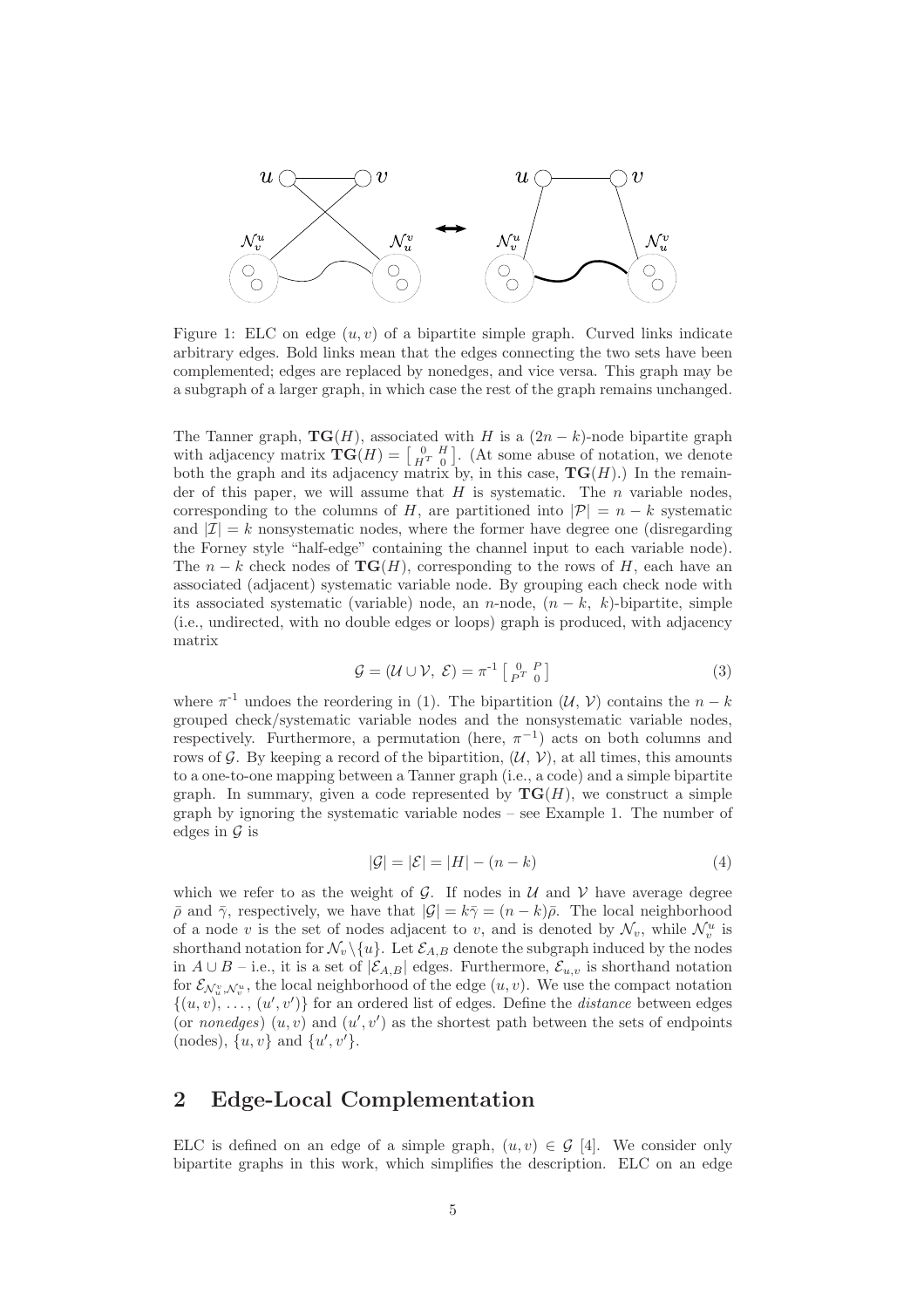

Figure 2: Example of ELC on a small [9, 4, 4] code, showing also the corresponding Tanner graphs. White and grey nodes correspond to  $V$  and  $U$ , respectively.

 $(u, v)$  will *complement* the edges of  $\mathcal{E}_{u,v}$ , replacing edges with nonedges and vice versa, followed by swapping the nodes u and  $v$  – see Fig. 1. In this sense, we say that ELC is a local operation as it only affects edges within a distance of one from the ELC edge,  $(u, v)$ . The resulting graph, after ELC, is denoted by  $\mathcal{G}_{(u,v)}$ . ELC is a self-invertible operation as two ELC operations on the same edge is the identity operation,  $\mathcal{G}_{(u,v),(u,v)} = \mathcal{G}$ . The number of edges affected (inserted or removed) by the complementation of ELC is, on average,

$$
|\mathcal{N}_u^v||\mathcal{N}_v^u| \approx (\bar{\gamma} - 1)(\bar{\rho} - 1). \tag{5}
$$

Assuming  $k = n - k$  and  $\bar{\gamma} = \bar{\rho}$ ,<sup>1</sup> we may express the complexity of ELC in terms of number of edge-operations performed, by using the average node degree,  $\bar{\gamma}$ . The complementation has the effect of inverting a local neighborhood, which may increase or decrease the weight, depending on the particular graph on which we perform an ELC operation. The effect of repeated ELC (on random edges) is seen in Section 5 to stabilize the weight of  $|\mathcal{G}|$  at around 50%, i.e.

$$
|\mathcal{G}| \approx k^2/2\tag{6}
$$

or, equivalently,  $|H| \approx \frac{k(n-k)}{2} + (n-k) = k(k+2)/2$ . The complexity of ELC at this expected weight is important to identify. Taking  $\bar{\gamma} = k/2$ , (5) gives  $(k/2 - 1)^2 =$  $k^2/4 - k + 1$ .

From the matrix perspective, it is easily seen that one ELC operation implements the reduction stage of GE on a single column, as shown in the following example.

 $1$ This is a fairly realistic assumption for rate-1/2 HDPC codes.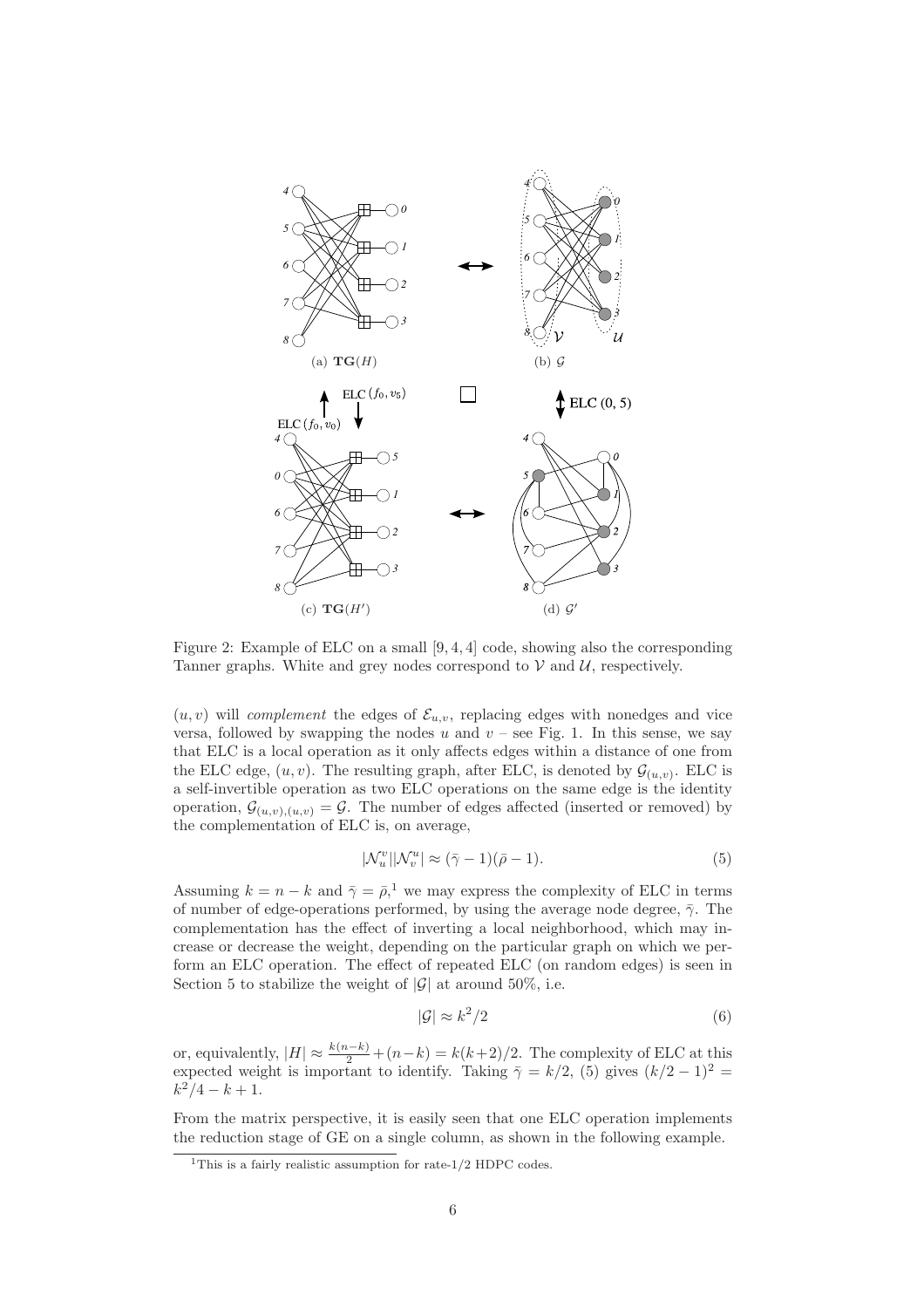Example 1 *Consider the optimal (in terms of maximum* dmin *for blocklength 9 and dimension 4)* [9, 4, 4] *code, with parity-check matrix*

$$
H = \left[\begin{smallmatrix} 1 & 0 & 0 & 0 & 0 & 1 & 1 & 1 & 1 \\ 0 & 1 & 0 & 0 & 1 & 1 & 0 & 1 & 1 \\ 0 & 0 & 1 & 0 & 1 & 1 & 0 & 0 & 0 \\ 0 & 0 & 0 & 1 & 1 & 1 & 1 & 1 & 0 \end{smallmatrix}\right]
$$

*and the corresponding Tanner graph as shown in Fig. 2(a). Fig. 2(b) shows the corresponding simple bipartite graph, while Fig. 2(d) shows an example of ELC on the edge*  $(0,5)$ *, with the resulting Tanner graph,*  $TG(H')$ *, in Fig. 2(c).* 

*Note that it may be convenient to implement ELC directly on* TG(H)*, at the cost of minor modifications to the implementation; for instance, the inverse of ELC on*  $(f_0, v_5)$  *is*  $(f_0, v_0)$ *, due to the swap. By considering the resulting H', it can be seen that ELC is, in fact, a graph implementation of a single stage (column) of GE; adding row 0 to rows 1, 2, and 3 to get*

$$
H' = \left[ \begin{smallmatrix} 1 & 0 & 0 & 0 & 0 & 1 & 1 & 1 & 1 \\ 1 & 1 & 0 & 0 & 1 & 0 & 1 & 0 & 0 \\ 1 & 0 & 1 & 0 & 1 & 0 & 1 & 1 & 1 \\ 1 & 0 & 0 & 1 & 1 & 0 & 0 & 0 & 1 \end{smallmatrix} \right].
$$

*Now, column 5 has been reduced to systematic form, and the row additions have effectively swapped columns 0 and 5 between* I *and* P*, giving a new information (and parity) set of the code.*

The link to GE emphasizes that ELC will always preserve the code (i.e., the null space of  $H$ ). Implemented on the Tanner graph, the inverse operation must reflect the changed information set, as shown in Fig. 2. In this work, we refer to ELC on  $\mathcal G$  and on  $\mathbf {TG}(H)$  interchangeably, using the simple graph definition mainly to simplify descriptions and proofs on ELC, while using the Tanner graph version for practical implementations.

## 2.1 Minimum-Length ELC Sequence Between two Structures

The set of structurally distinct graphs which arise by iteratively doing ELC on all edges of a bipartite simple graph  $G$ , pruning the recursion tree on repeated structures, is known as the orbit,  $\text{orbit}(\mathcal{G})$ , of the graph. This orbit is the same for all graphs corresponding to the same code,  $\mathcal{C}$ , so we may refer to it as the orbit of the code,  $orbit(\mathcal{C})$ . Structural distinctness is in terms of graph isomorphism. By using the software package Nauty [30], we obtain a canonical form of a simple graph, denoted by  $N(\mathcal{G})$ . Thus, for two simple graphs  $\mathcal{G}$  and  $\mathcal{G}'$ , we have that  $\mathcal{G} \stackrel{\text{iso}}{=} \mathcal{G}' \Leftrightarrow$  $N(\mathcal{G}) = N(\mathcal{G}')$ . The one-to-one relationship between a graph and a parity-check matrix means that we may also speak of the orbit as a set of parity-check matrices,  $orbit(H)$ . We will use these references interchangeably in the following.

If a code has only one structure in its orbit, we say that it is an *ELC-preserved* code (or, equivalently, since this graph is unique, we may say that the graph is ELC-preserved) [8].

Theorem 1 (ELC sequence) *A minimum-length ELC sequence*

 $e = \{(u_0, v_0), (u_1, v_1), \ldots, (u_{l-1}, v_{l-1})\}$ 

*can be found to convert a systematic matrix* H *into another systematic matrix* H′ *, where* H *and* H′ *span the same space (they are in the same orbit), by comparing the corresponding bipartitions as represented by the parity sets*  $P$  *and*  $P'$ *. The length, l, of* **e** *is*  $0 \leq l \leq \min(n - k, k)$ *. Depending on H, the sequence* **e** *may not be unique, so equivalent sequences may be derived from*  $P$  *and*  $P'$ *.*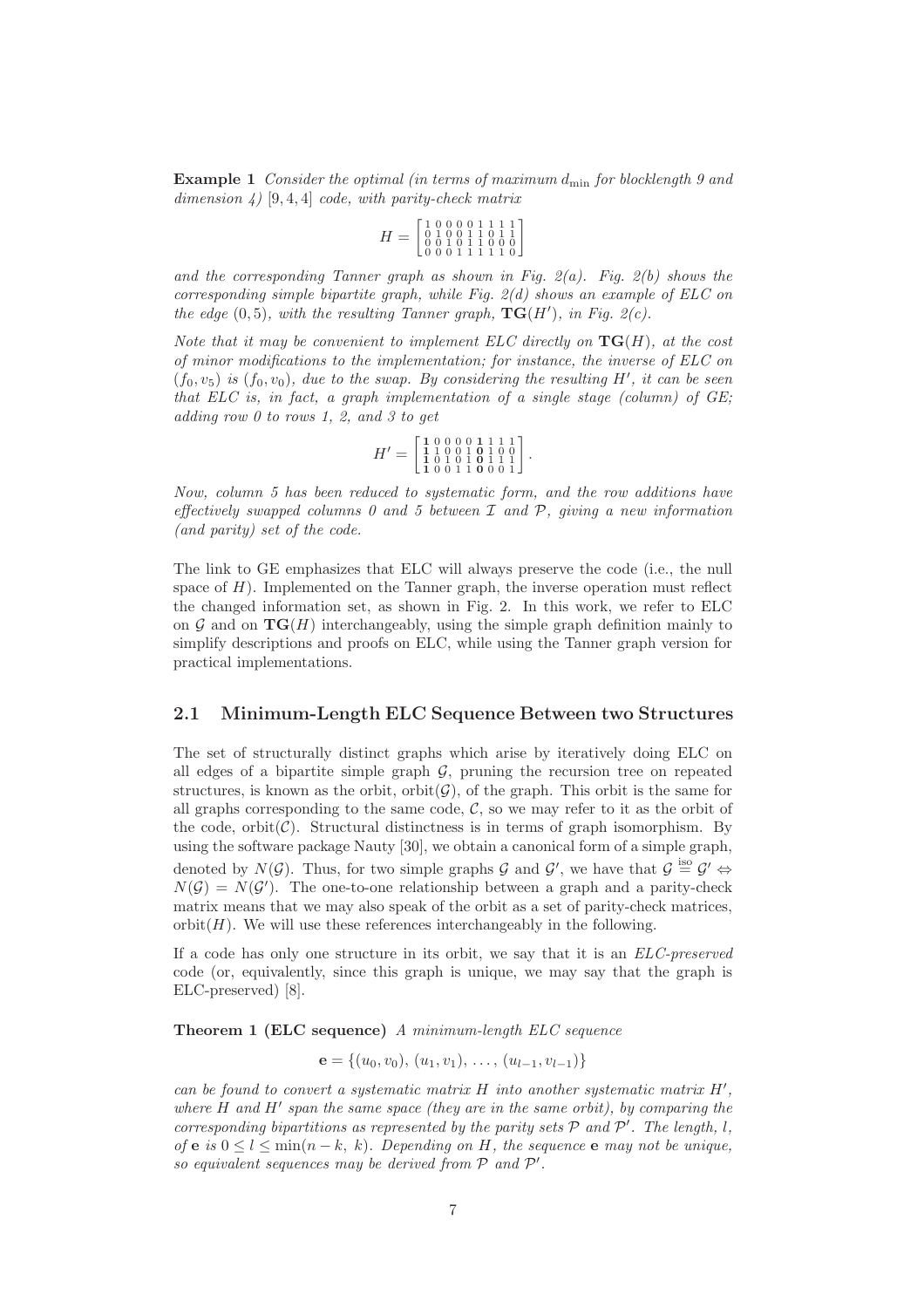Algorithm 1 MIN  $ELC(H, H')$ 

1:  $\mathcal{L} := \mathcal{P} \setminus \mathcal{P}'$ 2:  $S := \mathcal{P}' \setminus \mathcal{P}$ 3:  $\mathbf{e} := \emptyset$ 4: while  $S \neq \emptyset$  do 5: choose and remove any  $s \in \mathcal{S}$ 6: choose and remove any  $r \in \mathcal{L}$  s.t.  $(\text{row}(r), s) \in \mathbf{TG}(H)$ 7: ELC on  $(row(r), s)$  on  $\mathbf{TG}(H)$ 8:  $\mathbf{e} := \mathbf{e} \cup (\text{row}(r), s)$ 9: end while

*Proof:* ELC generates the entire orbit [7], and in particular all systematic paritycheck matrices for the corresponding code, so such a sequence e must exist. Since a systematic basis for a (dual) code is uniquely defined (up to row permutations) by its parity set, the information set (i.e., the P-part of  $H$ ) is a function of the parity set. Thus, by comparing  $P$  and  $P'$ , we determine which coordinates are in opposite partitions, and shall be swapped. Each ELC operation preserves the (dual) code, and has the effect of swapping a pair of columns in  $H$  from  $\mathcal I$  to  $\mathcal P$ , along with some "residual" modifications to  $H$  resulting from the row-additions. To modify  $H$  into  $H'$ , we may thus focus on swapping the corresponding pairs of columns from  $P$  into  $P'$ , thus giving the *I*-part of  $H'$ , and the residual modifications must "resolve" into the required P-part (since the P-part is unique given the I-part). Then, the submatrices I and I' are equal, from which it follows that  $P = P'$ , such that  $H = H'$  (up to row-equivalence). Alg. 1 is a constructive proof of this theorem, showing how  $P$  and  $P'$  are used to determine a corresponding ELC sequence. Due to the possible row-equivalence, several equivalent ELC sequences (of equal length) may exist [5]. ELC has the effect of swapping exactly one pair of positions between I and P, so the length of **e** must be exactly  $l = \mathcal{P} \setminus \mathcal{P}'$ , which is upper-bounded by  $\min(n-k, k)$ .

The difference (coordinates to swap) corresponds to the sets  $\mathcal{L} = \mathcal{P} \setminus \mathcal{P}'$  and  $\mathcal{S} =$  $\mathcal{P}' \setminus \mathcal{P}$ . As each position in the identity (sub) matrix is unique,  $r \in \mathcal{L}$  can be viewed as a row-index, where r is chosen such that  $(row(r), s) \in \mathbf{TG}(H)$ . When several valid choices of r exist for a coordinate  $s \in \mathcal{S}$ , a branch point arises in the algorithm leading to an equivalent ELC sequence. The resulting Tanner graphs are exactly the same (although the *matrices* may be different, but only in terms of row permutations).

Example 2 *Consider the* [14, 7, 3] *doubly circulant QR code, represented by a paritycheck matrix*

| 10001001010011<br>1100100110100<br>010000110100<br>0001100110100<br>00001000100<br>10001100000000 |  |
|---------------------------------------------------------------------------------------------------|--|
| 00000111010<br>$\overline{0}$                                                                     |  |

The orbit of this code consists of 11 graphs. Choosing two distinct graphs, G and  $G'$ , *from the orbit of the code we must have that*  $N(\mathcal{G}) \neq N(\mathcal{G}')$ *. Let* H *be a parity-check matrix corresponding to*  $G$ *, and let*  $H'$  *correspond to*  $G'$ *, where* 

|  | $\begin{bmatrix} 0 & 1 & 0 & 0 & 0 & 0 & 0 & 0 & 1 & 1 & 1 & 0 & 1 & 0 \\ 1 & 1 & 0 & 0 & 1 & 0 & 1 & 0 & 0 & 0 & 0 & 0 & 0 & 0 \\ 0 & 0 & 0 & 0 & 0 & 0 & 0 & 0 & 0 & 0 & 0 \\ 0 & 0 & 0 & 0 & 0 & 0 & 0 & 0 & 0 & 0 \\ 0 & 0 & 0 & 0 & 0 & 0 & 0 & 0 & 0 & 0 \\ 0 & 0 & 0 & 0 & 0 & 0 & 0 & 0 & 0 & 0 \\ 0 & 0 & $ |  |
|--|----------------------------------------------------------------------------------------------------------------------------------------------------------------------------------------------------------------------------------------------------------------------------------------------------------------------|--|
|  | $\left[\begin{array}{cccccccccc}\n0&1&1&0&1&0&0&0&0&0&0&0&0\\ 0&0&0&1&1&0&1&0&0&0&0&0&0&0\\ 0&0&0&0&1&0&1&1&0&0&1&1&1&0\\ 0&0&0&0&1&0&1&1&0&0&1&1&1&0\\ 0&0&0&0&0&0&0&0&0&0&0&0&0\\ \end{array}\right]$                                                                                                              |  |
|  | $\begin{array}{cccccccccc}\n0 & 1 & 0 & 0 & 0 & 1 & 1 & 0 & 0 & 0 & 0 & 0 & 0 & 0 \\ 0 & 0 & 0 & 0 & 0 & 0 & 1 & 1 & 1 & 0 & 1 & 0 & 0 & 1\n\end{array}$                                                                                                                                                             |  |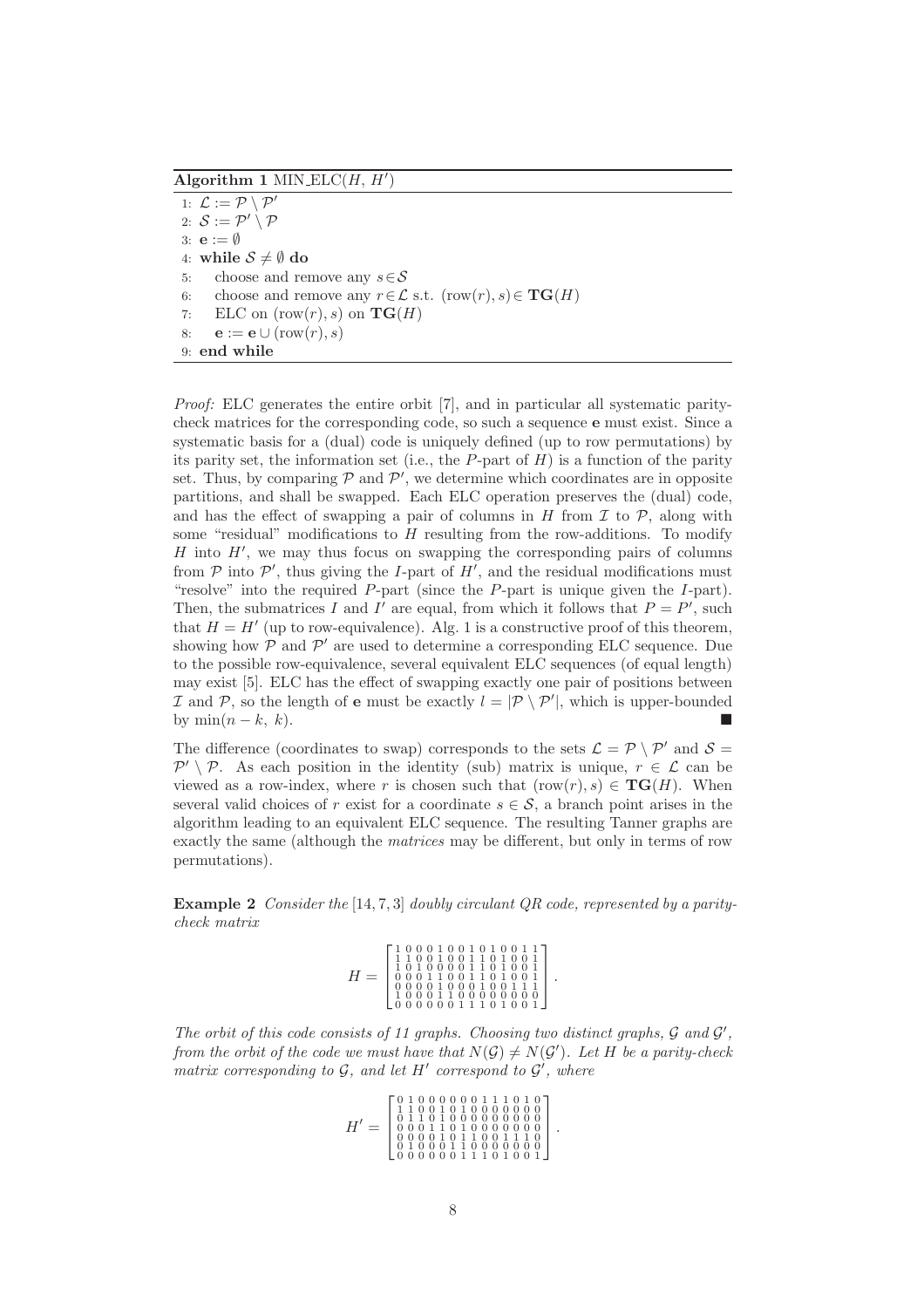It is easily seen that G and G' are indeed nonisomorphic, simply by verifying that  $|H| \neq |H'|$ *. The parity sets are*  $\mathcal{P} = \{1, 2, 3, 5, 6, 9, 11\}$  *and*  $\mathcal{P}' = \{0, 2, 3, 5, 9, 11, 13\}$ *. Now, Alg. 1 computes*  $\mathcal{L} = \{1, 6\}$  *and*  $\mathcal{S} = \{0, 13\}$ *. Choosing, say,*  $s = 13$ *, we find that*  $r = 1$  *gives* (row(1), 13) = (1, 13)  $\in \textbf{TG}(H)$ *. ELC on edge* (1, 13) *of* H *gives the following matrix*

| [01000000111010]<br>11001001101001<br>$\begin{array}{cccccccccc} 0&1&1&0&1&0&0&0&0&0&0&0&0&0 \\ 1&1&0&1&0&0&0&0&0&0&0&0&0&0 \\ 1&1&0&0&0&0&0&1&0&0&1&1&1&0 \end{array}$<br>$H_{(1,13)} =$<br>10001100000000<br>110010101000000 |
|--------------------------------------------------------------------------------------------------------------------------------------------------------------------------------------------------------------------------------|
|--------------------------------------------------------------------------------------------------------------------------------------------------------------------------------------------------------------------------------|

*Then, the remaining choice of*  $s = 0$  *gives*  $r = 6$ *, where*  $(row(6), 0) = (6, 0) \in$  $TG(H)$  *and, after ELC on* (6,0) *on*  $H_{(1,13)}$ *, we get* 

| $H_{\{(1,13),(6,0)\}}$ : | $\left[ \begin{array}{rrrrrr} 0&1&0&0&0&0&0&0&1&1&1&0&1&0\\ 0&0&0&0&0&0&1&1&1&0&1&0&0&1\\ 0&1&1&0&1&0&0&0&0&0&0&0&0\\ 0&0&0&1&1&0&1&0&0&0&0&0&0&0\\ 0&0&0&0&1&0&1&1&0&0&1&1&1&0\\ 1&1&0&0&1&0&1&0&0&0&0&0&0&0 \end{array} \right]$ |
|--------------------------|------------------------------------------------------------------------------------------------------------------------------------------------------------------------------------------------------------------------------------|
|                          |                                                                                                                                                                                                                                    |

*which gives the same Tanner graph as* TG(H′ ) *(by swapping rows* 1 *and* 6*). That the ELC sequence*  $\mathbf{e} = \{(1, 13), (6, 0)\}\$ is not unique is reflected by Alg. 1. Different *choices would result in the sequences*  $\{(1,0), (6,13)\}$  *and*  $\{(6,13), (1,0)\}$ *, which both give the "target" matrix,* H′ *. The sequence* {(6, 0),(1, 13)} *is not possible, since the edge*  $(6,0) \notin H^2$ 

### 2.2 Tanner Graph Invariants

In the context of graph-based, iterative decoding, we are interested in discerning distinct Tanner graphs, when these may correspond to isomorphic simple bipartite graphs. A code is preserved under elementary row operations (i.e., row additions and permutations) on the associated basis (parity-check matrix), so we define two parity-check matrices,  $H$  and  $H'$ , as isomorphic if and only if the rows of  $H'$  can be permuted to give the exact same matrix  $H$  (or vice versa). A parity-check matrix,  $H$ , can be put in canonical form, denoted by  $R(H)$ , by sorting its rows in lexicographical order,  $\mathbf{TG}(H) = \mathbf{TG}(H') \Leftrightarrow R(H) = R(H')$ .

A sequence of ELC operations, e, connecting two parity-check matrices for the same code,  $H \neq H'$ , with the same canonical form, i.e.,  $N(\mathcal{G}) = N(\mathcal{G}')$ , has previously been defined as an *iso-ELC sequence* [24].

**Definition 1** *A permutation*  $\theta \in Aut(\mathcal{C})$  *is called trivial if and only if*  $TG(H)$  =  $TG(\theta(H)).$ 

**Theorem 2 (ELC finds entire Aut(C))** *Each nontrivial permutation in*  $Aut(\mathcal{C})$ *, for a given* H, *is associated with an iso-ELC sequence*, **e**, *of length* l, *for*  $1 \leq l \leq$  $\min(n-k, k) = \min(\dim(\mathcal{C}^{\perp}), \dim(\mathcal{C}))$ . The particular sequence depends on the *parity set,* P*, (i.e., on* H*), and is not unique.*

*Proof:* For each nontrivial permutation  $\sigma \in Aut(\mathcal{C})$ , H and  $\sigma(H)$  are two (nonisomorphic) systematic parity-check matrices for  $C$ , i.e., they both span the same space, and the result follows from Theorem 1.

<sup>2</sup>These equivalent ELC sequences also follow from [5].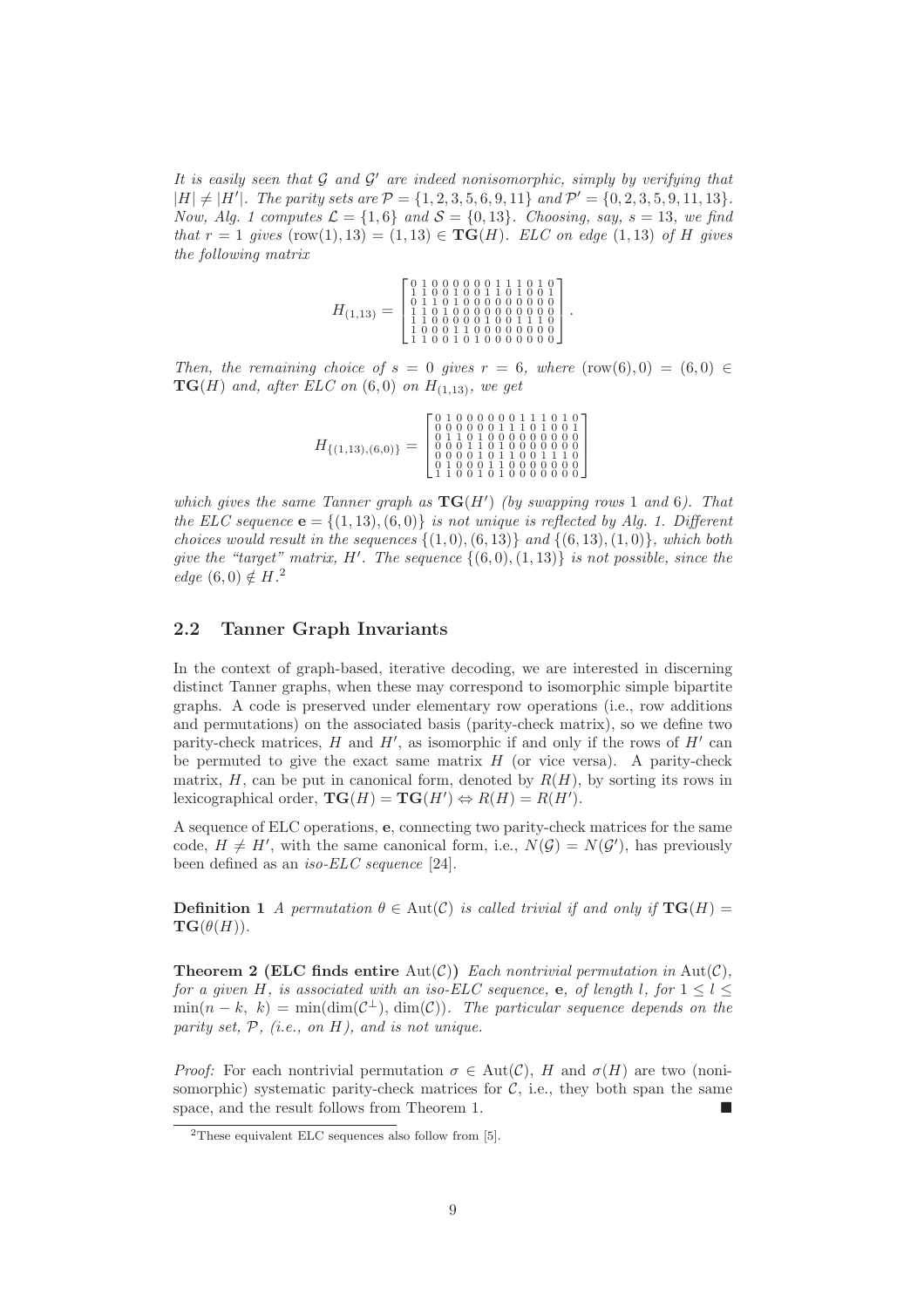**Proposition 1 (Trivial permutation)** *A permutation*  $\theta \in Aut(C)$  *is trivial if and only if it permutes no positions between* I *and* P *for the given* H*. Furthermore, the set of trivial permutations forms a subgroup*  $\mathcal{D}_H \prec \text{Aut}(\mathcal{C})$ *.* 

*Proof:* If a permutation  $\theta$  is trivial for a given parity-check matrix H, then (by definition) H and  $\theta(H)$  are row-equivalent. Since H and  $\theta(H)$  are row-equivalent,  $\theta$  is constrained to permute the columns from  $\mathcal P$  (i.e., the *I*-part of *H*) to indices from  $P$  (and thus permute the columns from  $I$  (i.e., the P-part of H) to indices from  $I$ , and the result follows.

Conversely, if a permutation  $\theta$  permutes no positions between  $\mathcal I$  and  $\mathcal P$  for the given H, then the resulting matrix  $\theta(H)$  will have weight-1 columns in exactly the same positions as H, i.e., in the positions in  $P$ . Permuting the rows of  $\theta(H)$  such that the I-parts of H and  $\theta(H)$  become identical will also make the P-parts identical (the P-part is a function of the I-part), from which it follows that H and  $\theta(H)$  are row-equivalent, and the permutation  $\theta$  is (by definition) trivial.

Finally, we need to prove that the set of trivial permutations forms a subgroup of Aut(C). This follows directly from the first result (i.e., that a permutation  $\theta \in$ Aut(C) is trivial if and only if it permutes no positions between  $\mathcal I$  and  $\mathcal P$ ), since the composition of two such permutations obviously permutes no positions between  $\mathcal I$ and  $\mathcal{P}$ .

In the following, we may denote the subgroup  $\mathcal{D}_H$  simply by  $\mathcal D$  when the matrix is obvious from the context. The subgroup  $\mathcal D$  is *not* a code property, but a property of H. Furthermore, since  $\mathcal D$  is a subgroup, we can decompose  $\mathrm{Aut}(\mathcal C)$  into a union of cosets of D; Aut $(\mathcal{C}) = {\mathcal{D} \circ \sigma_0} \cup {\mathcal{D} \circ \sigma_1} \cup \cdots \cup {\mathcal{D} \circ \sigma_{|\text{Aut}(\mathcal{C})|/|\mathcal{D}|-1}}$ , where  $\mathcal{K}_H = \{\sigma_0, \ldots, \sigma_{|\text{Aut}(C)|/|\mathcal{D}|-1}\}\$ is a set of coset leaders, given H, which we may denote simply by  $\mathcal K$  (as we do for the subgroup  $\mathcal D$ ) when the matrix is obvious from the context, and  $\sigma_0$  is the identity permutation.

Alg. 1 can be used to convert any  $\sigma \in Aut(\mathcal{C})$  into an equivalent iso-ELC sequence, e, by taking as input H and  $H' = \sigma(H)$ . The corresponding iso-ELC sequence depends on both  $\sigma$  and H, and we may emphasize this by the notation,  $e_{\sigma,H}$ . Then we have that  $R(\sigma(H)) = R(\mathbf{e}_{\sigma,H}(H)).$ 

**Proposition 2** *Given a parity-check matrix*  $H$ ,  $e_{\sigma,H}$  *is an iso-ELC sequence representation of* all *permutations in the coset*  $\mathcal{D} \circ \sigma$ *,*  $\sigma \in \text{Aut}(\mathcal{C})$ *.* 

*Proof:* The coset decomposition is in terms of row equivalence, i.e.,  $R(\sigma(H))$  $R(\sigma'(H))$  for any  $\sigma' \in \mathcal{D} \circ \sigma$ , and the result follows.

The set  $\mathcal{K}_H \backslash \{\sigma_0\}$  contains permutations from Aut(C) which give a distinct (i.e., not row-equivalent) parity-check matrix  $\sigma(H)$ , where  $\sigma \in \mathcal{K}_H \setminus {\sigma_0}$ . Each coset leader σ corresponds to a matrix R(σ(H)), representing the |D| row-equivalent matrices  $\theta(\sigma(H))$ ,  $\forall \theta \in \mathcal{D}$ . In other words, these all correspond to the same Tanner graph for C. In this sense, the set of coset leaders is not unique (any  $\sigma' \in \mathcal{D} \circ \sigma$ , where  $\sigma \neq \sigma_0$ , could be used as a coset leader), which means that  $\mathcal{K}_H$  is not unique even for a given H. Since  $\sigma_0$  is the identity mapping,  $\mathcal{K}_H$  can be a group.

The set of (distinct) Tanner graphs resulting from the permutations in  $\mathcal{K}_H$  comprise the *iso-orbit* of  $H, \mathcal{F}(\sigma_0(H), \ldots, \sigma_{|\mathcal{K}|-1}(H))$ . These Tanner graphs are all distinct, but correspond to isomorphic simple graphs,  $R(H) \neq R(\sigma(H))$ , but  $N(G)$  $N(\sigma(\mathcal{G}))$ ,  $\forall \sigma \in \mathcal{K}_H \setminus \{\sigma_0\}$ . The iso-orbit can be partitioned into disjoint subsets

<sup>&</sup>lt;sup>3</sup>The iso-orbit of H, containing Tanner graphs, should not be confused with the orbit of  $C$ , which contains simple graphs.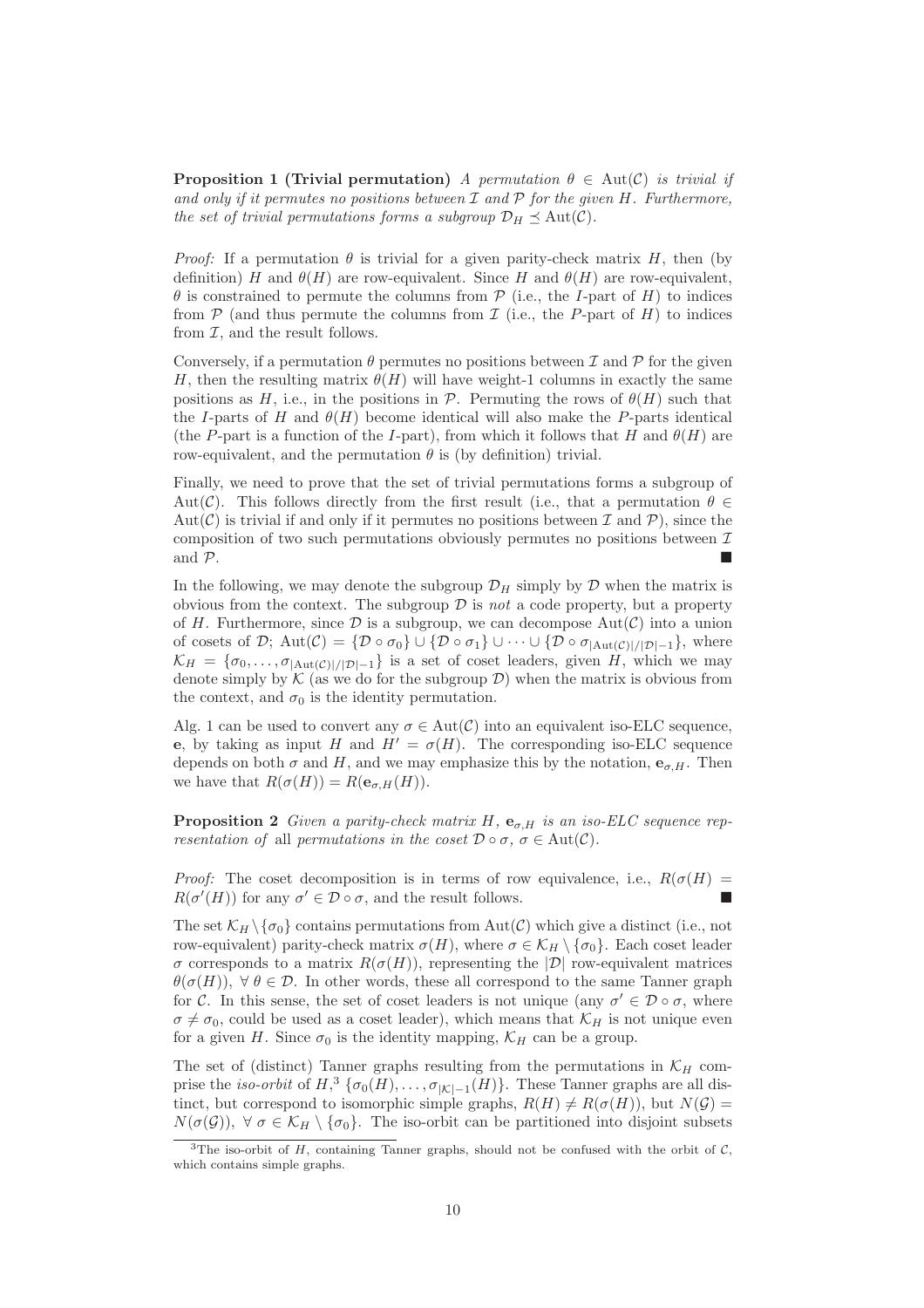according to the (minimal) length,  $0 \leq l \leq \min(n - k, k)$ , of the corresponding ELC sequences,  $\mathcal{K}_H^l = \{ \sigma \in \mathcal{K}_H : |\mathcal{P} \setminus \sigma(\mathcal{P})| = l \}.$  In particular,  $\mathcal{K}^0 = \{ \sigma_0 \}.$  Thus, for  $l > 0$ ,  $\mathcal{K}^l$  is *not* a group since it does not contain the identity permutation,  $\sigma_0$ .

**Proposition 3** For any permutation  $\alpha$ , not necessarily in Aut(C), the trivial sub*group*  $\mathcal{D}_{\alpha(H)} = \alpha \circ \mathcal{D}_H \circ \alpha^{-1}$ , for a given H. Furthermore,  $\mathcal{K}_{\alpha(H)} = \alpha \circ \mathcal{K}_H \circ \alpha^{-1}$ and  $\mathcal{K}^l_{\alpha(H)} = \alpha \circ \mathcal{K}^l_H \circ \alpha^{-1}$ , for all l,  $0 \le l \le \min(n-k, k)$ .

*Proof:* Let  $\sigma = \alpha \circ \theta \circ \alpha^{-1}$  where  $\theta \in \mathcal{D}_H$ . After applying  $\alpha^{-1}$  to  $\alpha(H)$ , the original matrix H is reconstructed. Then, the effect of applying  $\theta$  to H is to permute the rows of H. Finally, the columns are permuted according to  $\alpha$ , and the resulting matrix will be row-equivalent to  $\alpha(H)$ . Thus,  $\sigma$  is trivial with respect to  $\alpha(H)$ , from which it follows that  $\alpha \circ \mathcal{D}_H \circ \alpha^{-1}$  is a subset of  $\mathcal{D}_{\alpha(H)}$ . To prove equality, we use this result with  $H' = \alpha(H)$ , from which it follows that  $\kappa \circ \mathcal{D}_{H'} \circ \kappa^{-1} \subseteq \mathcal{D}_{\kappa(H')}$ , where  $\kappa$  is any permutation. Choosing  $\kappa = \alpha^{-1}$ , we get  $\alpha^{-1} \circ \mathcal{D}_{\alpha(H)} \circ \alpha \subseteq \mathcal{D}_H$ , from which it follows that  $\mathcal{D}_{\alpha(H)} \subseteq \alpha \circ \mathcal{D}_H \circ \alpha^{-1}$ . Since  $\mathcal{D}_{\alpha(H)}$  is both a subset and a super-set of  $\alpha \circ \mathcal{D}_H \circ \alpha^{-1}$ , we have equality.

To prove the second part, i.e., to show that  $\mathcal{K}_{\alpha(H)} = \alpha \circ \mathcal{K}_H \circ \alpha^{-1}$ , we use the fact that for any two permutations  $\sigma_1 = \theta_1 \circ \sigma \in \mathcal{D}_{\alpha(H)} \circ \sigma$  and  $\sigma_2 = \theta_2 \circ \sigma \in \mathcal{D}_{\alpha(H)} \circ \sigma$  from the same coset (based on  $\mathcal{D}_{\alpha(H)}$ ), where  $\sigma$  denotes the coset leader and  $\theta_1, \theta_2 \in \mathcal{D}_{\alpha(H)}$ ,

$$
\sigma_1 \circ \sigma_2^{-1} = \theta_1 \circ \sigma \circ \sigma^{-1} \circ \theta_2^{-1} = \theta_1 \circ \theta_2^{-1} \in \mathcal{D}_{\alpha(H)}.
$$

Thus, if for any two permutations  $\sigma_1$  and  $\sigma_2$  from a given set, the composition  $\sigma_1 \circ \sigma_2^{-1} \notin \mathcal{D}_{\alpha(H)}$ , then  $\sigma_1$  and  $\sigma_2$  belong to two different cosets (based on  $\mathcal{D}_{\alpha(H)}$ ). Now, let  $\sigma_1 = \alpha \circ \kappa_1 \circ \alpha^{-1}$  and  $\sigma_2 = \alpha \circ \kappa_2 \circ \alpha^{-1}$ , where  $\kappa_1, \kappa_2 \in \mathcal{K}_H$ , from which it follows that

$$
\sigma_1 \circ \sigma_2^{-1} = \alpha \circ \kappa_1 \circ \alpha^{-1} \circ \alpha \circ \kappa_2^{-1} \circ \alpha^{-1} = \alpha \circ (\kappa_1 \circ \kappa_2^{-1}) \circ \alpha^{-1}.
$$

Since  $\kappa_1 \circ \kappa_2^{-1} \notin \mathcal{D}_H$  ( $\kappa_1$  and  $\kappa_2$  are from different cosets based on  $\mathcal{D}_H$ ),  $\sigma_1 \circ \sigma_2^{-1} \notin$  $\mathcal{D}_{\alpha(H)}$ , and it follows that  $\sigma_1$  and  $\sigma_2$  are from two different cosets based on  $\mathcal{D}_{\alpha(H)}$ , and the result follows since  $|\mathcal{K}_H| = |\text{Aut}(\mathcal{C})|/|\mathcal{D}_H| = |\text{Aut}(\mathcal{C})|/|\mathcal{D}_{\alpha(H)}| = |\mathcal{K}_{\alpha(H)}|$ .

To prove the third part, i.e., to show that  $\mathcal{K}^l_{\alpha(H)} = \alpha \circ \mathcal{K}^l_H \circ \alpha^{-1}$  for all l, we use the fact that the *depth* of  $\sigma$ , i.e., the length of the corresponding ELC sequence, based on H, is the same as the depth of  $\alpha \circ \sigma \circ \alpha^{-1}$  based on  $\alpha(H)$  for any  $\sigma$  in Aut(C). To show this, we write the depth of  $\alpha \circ \sigma \circ \alpha^{-1}$  based on  $\alpha(H)$  as

$$
|\{\alpha \circ \sigma \circ \alpha^{-1}(\mathcal{P}_{\alpha(H)}) \cap \mathcal{I}_{\alpha(H)}\}|
$$
  
= |\{\alpha \circ \sigma \circ \alpha^{-1}(\alpha(\mathcal{P}\_H)) \cap \alpha(\mathcal{I}\_H)\}|  
= |\{\alpha \circ \sigma(\mathcal{P}\_H) \cap \alpha(\mathcal{I}\_H)\}|  
= |\{\alpha(\sigma(\mathcal{P}\_H) \cap \mathcal{I}\_H)\}|  
= |\{\sigma(\mathcal{P}\_H) \cap \mathcal{I}\_H\}|.

Now, we can conclude that the depth of all coset leaders in  $\mathcal{K}^l_{\alpha(H)}$  (based on  $\mathcal{D}_{\alpha(H)})$ is the same and equal to the depth of the coset leaders from  $\mathcal{K}_{H}^{l}$  (based on  $\mathcal{D}_{H}$ ), from which the result follows.

As discussed above,  $D$  depends on  $H$ , so the iso-orbit is not a code property. The partitioning of permutations in  $\mathcal{K}_H$  into disjoint subsets according to the length of the corresponding iso-ELC sequence may vary for each  $H' = \sigma(H)$ ,  $\sigma \in Aut(\mathcal{C})$ . Still, from Proposition 3,  $|\mathcal{K}_H^l| = |\mathcal{K}_{\sigma(H)}^l|, 0 \le l \le \min(n-k, k)$  and  $\sigma \in \text{Aut}(\mathcal{C}),$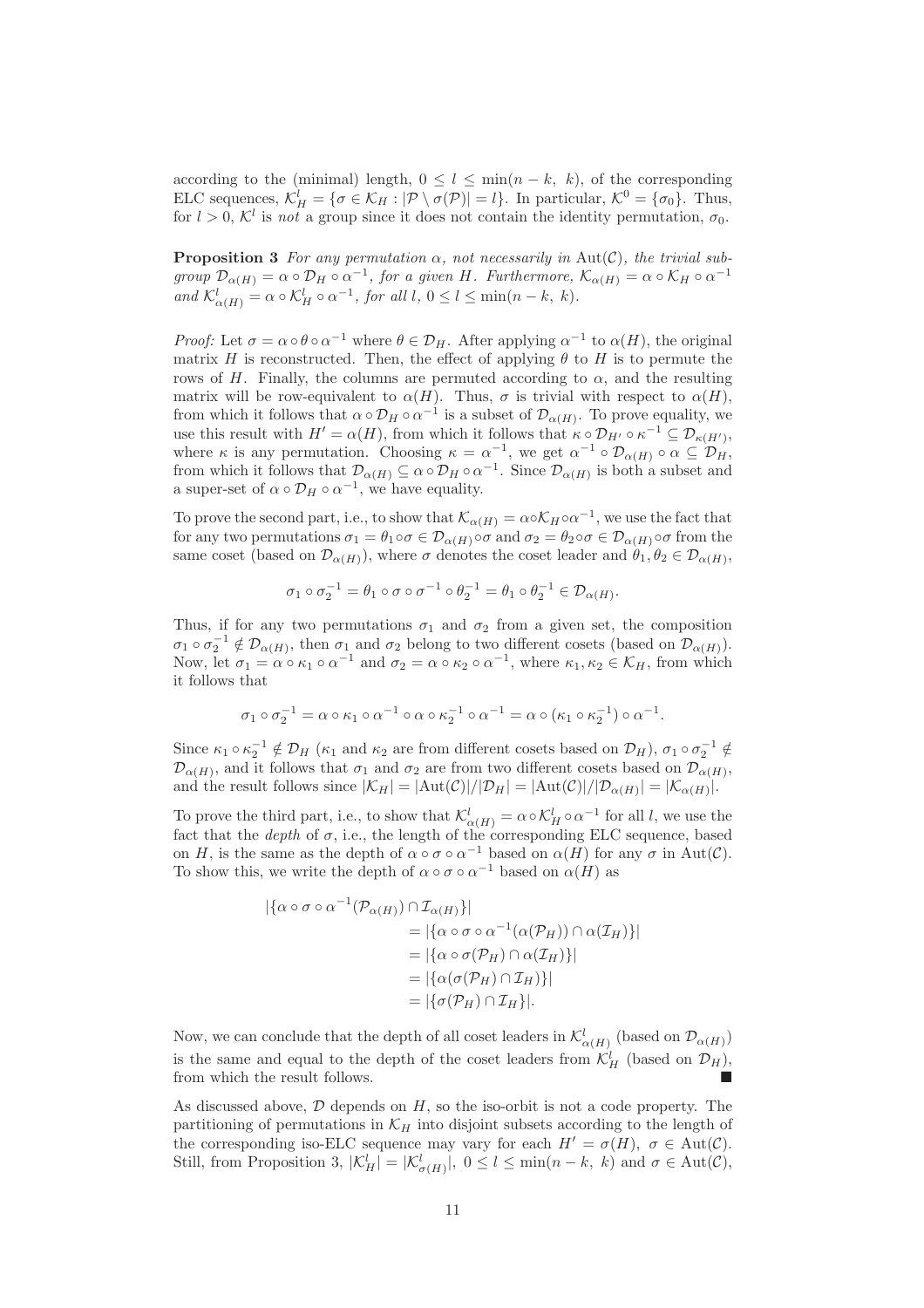Table 1: Pairs of permutations from Aut(C) which generate K for the [8, 4, 4] extended Hamming code, as represented by (7). These 8 groups are all isomorphic to one group, which is unique.

| $\langle (0,4,2,7,6,3,1), (0,6,7,4,5,2,3) \rangle$ | $\langle (0,1,3,6,5,7,2), (0,6,1,7,4,5,2) \rangle$ |
|----------------------------------------------------|----------------------------------------------------|
| $\langle (0,6,4,5,1,2,3), (0,7,5,2,1,4,3) \rangle$ | $\langle (0,6,7,4,2,3,1), (0,4,5,2,7,6,3) \rangle$ |
| $\langle (0,2,1,6,4,5,3), (0,6,7,5,4,2,1) \rangle$ | $\langle (0,6,2,1,5,7,3), (0,7,5,3,4,2,1) \rangle$ |
| $\langle (0,5,7,2,4,3,1), (0,2,6,4,7,5,3) \rangle$ | $\langle (0,4,5,1,2,7,3), (0,6,7,5,2,1,3) \rangle$ |

and we call the set  $\{|\mathcal{K}_H^l|\}, 0 \leq l \leq \min(n-k, k)$ , the *profile* of the iso-orbit of H. This profile varies with  $H$ , but is invariant over the iso-orbit of  $H$ .

Since the profile varies with  $H \in \text{orbit}(\mathcal{C})$ , it may be desirable to search the orbit for a graph that has certain properties with respect to the profile. We will illustrate this with some examples.

Example 3 *For the* [8, 4, 4] *extended Hamming code, which is ELC-preserved, the parity-check matrix*

$$
H = \begin{bmatrix} 1 & 0 & 0 & 0 & 1 & 1 & 0 & 1 \\ 0 & 1 & 0 & 0 & 0 & 1 & 1 & 1 \\ 0 & 0 & 1 & 0 & 1 & 1 & 1 & 0 \\ 0 & 0 & 0 & 1 & 1 & 0 & 1 & 1 \end{bmatrix} \tag{7}
$$

*has the profile listed in Table 2. For this code, there exists only one conjugacy class of subgroups of* Aut(C) *of size*  $|K| = |\text{Aut}(C)|/|\mathcal{D}| = 1344/24 = 56$ . K can be any *of the eight distinct (but isomorphic) subgroups in this class. The eight subgroups may all be generated by two permutations, as listed in Table 1. This shows that*  $K$ *can be a group, and the minimum number of generators is 2 (*K *can not be a cyclic subgroup*). Generators for  $D$  are  $\{(0, 2)(6, 7), (1, 3)(4, 5), (2, 3)(5, 7)\}.$ 

Example 4 *The* [15, 5, 7] *BCH code is a rare example of a code with only two graphs in the orbit. The corresponding systematic parity-check matrices, of weight 42 and 40, are*

*respectively. The corresponding trivial subgroups of*  $Aut(\mathcal{C})$  *are of size*  $|\mathcal{D}| = 12$  *and*  $|\mathcal{D}| = 120$ , where  $|\text{Aut}(\mathcal{C})| = 20160$ . For the first structure, there are no subgroups *of* Aut(C) *of size*  $|\mathcal{K}| = |\text{Aut}(\mathcal{C})|/|\mathcal{D}| = 1680$ *. For the second structure there are 5 conjugacy classes of subgroups of size*  $|K| = 168$  *(two of which are nonisomorphic), but none of these represent* K *(they all contain trivial permutations). Thus, for this code,* K *can not be a group. The two profiles for* K *are listed in Table 2.*

**Example 5** *The* [24, 12, 8] *extended Golay code, where*  $|\text{Aut}(\mathcal{C})| = 244823040$  *is*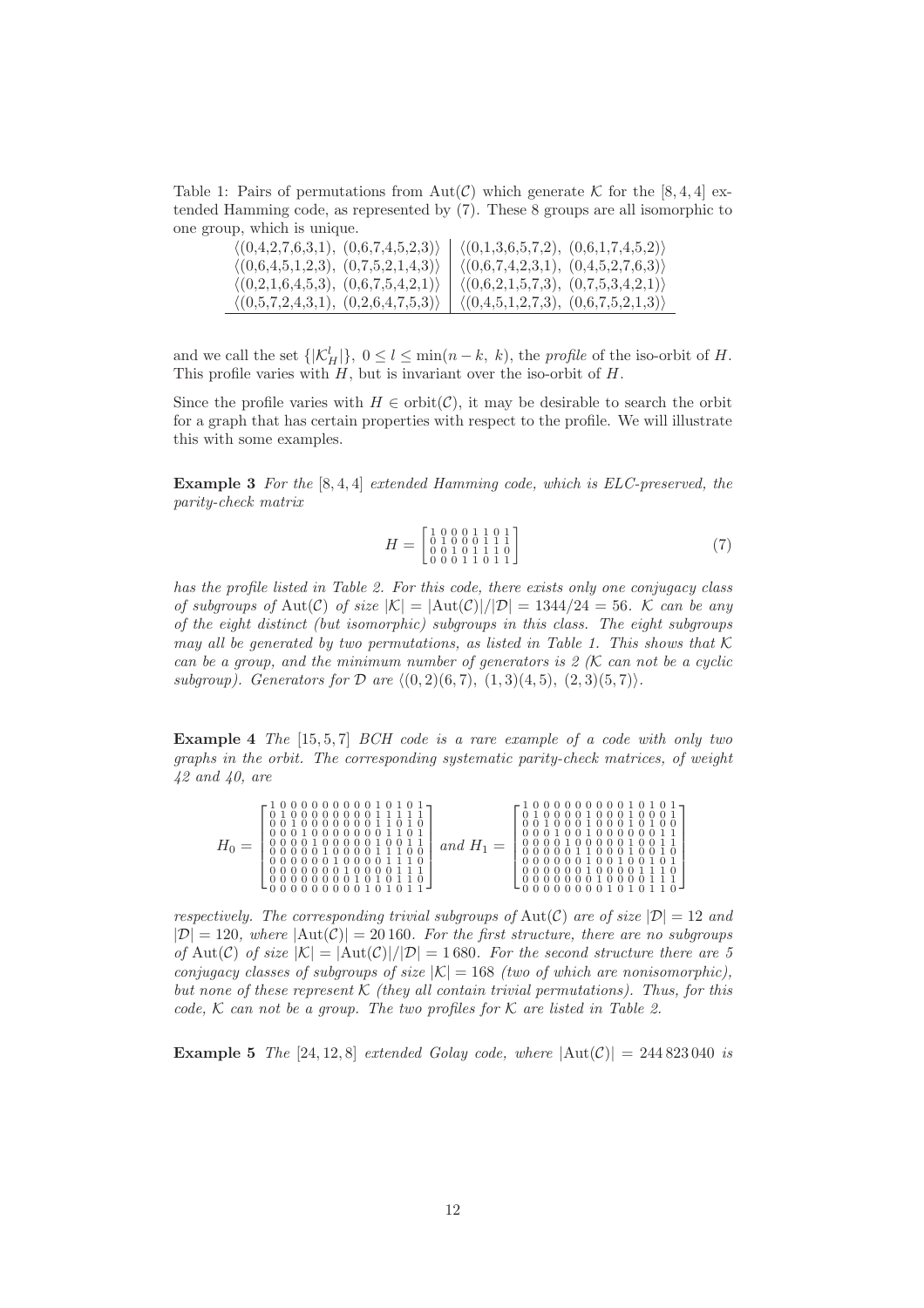Table 2: Profiles of  $K$  as split into subsets according to the length of the corresponding ELC sequence. "E.H." and "E.G." are the extended Hamming and Golay codes.

| Code                                                                                                                                              | Н   | $\left( \right)$ |              |      |                  |       |                          |         |         |        | 9      | $\mathbf{I}(\mathbf{I})$ |    | 12 |
|---------------------------------------------------------------------------------------------------------------------------------------------------|-----|------------------|--------------|------|------------------|-------|--------------------------|---------|---------|--------|--------|--------------------------|----|----|
| E.H.                                                                                                                                              | 16  |                  | 12           | 30   | 12               |       | $\overline{\phantom{0}}$ |         |         |        |        |                          |    |    |
| "BCH15"                                                                                                                                           | 42  |                  | 29           | 246  | 678              | 585   | 141                      |         |         |        |        |                          |    |    |
| "                                                                                                                                                 | 40  |                  | $\theta$     | 30   | 60               | 65    | 12                       |         |         |        |        |                          |    |    |
| E.G.                                                                                                                                              | 100 |                  | 22           | 616  | 6490             | 33935 | 85712                    | 117 392 | 85 712  | 33 935 | 6490   | 616                      | 22 |    |
| "                                                                                                                                                 | 96  |                  | 60           | .650 | 18 140           | 92655 | 236520                   | 322044  | 236 520 | 92655  | 18 140 | 1650                     | 60 |    |
| "BCH31"                                                                                                                                           | 120 |                  | $\theta$     |      |                  |       |                          | 10      | 10      | 10     |        |                          |    |    |
| "                                                                                                                                                 | 140 |                  | $\mathbf{0}$ | 0    | $\left( \right)$ |       |                          | 10      | 10      | 10     |        |                          |    |    |
| $\mathcal{K} = \langle (0, 7, 14, 21, 28, 4, 11, 18, 25, 1, 8, 15, 22, 29, 5, 12, 19, 26, 2, 9, 16, 23, 30, 6, 13, 20, 27, 3, 10, 17, 24 \rangle$ |     |                  |              |      |                  |       |                          |         |         |        |        |                          |    |    |

*another rare code with only two structures in the orbit*

| $H_0 =$ | $\begin{smallmatrix} 0 & 0 & 0 & 1 & 0 & 1 & 0 & 1 & 1 \\ 0 & 0 & 0 & 1 & 1 & 1 & 1 & 1 & 0 \end{smallmatrix}$<br>$\overline{0}$<br>$\overline{0}$<br>1<br>1<br>$\mathbf{0}$<br>1<br>$\theta$<br>0<br>0<br>$\Omega$<br>0<br>$\overline{0}$<br>0<br>$\cup$<br>$\mathbf{1}$<br>1<br>$\mathbf{1}$<br>$\theta$<br>0<br>0<br>0<br>0<br>0<br>0<br>0<br>0<br>0<br>0<br>0<br>$\mathbf{1}$<br>$\mathbf{1}$<br>1<br>$\overline{0}$<br>1<br>$\mathbf{0}$<br>1<br>$\mathbf{0}$<br>0<br>0<br>0<br>$\overline{0}$<br>0<br>$\theta$<br>$\overline{0}$<br>0<br>0<br>$\mathbf{1}$<br>$\mathbf{1}$<br>1<br>$\mathbf{0}$<br>$\theta$<br>1<br>1<br>1<br>$\Omega$<br>$\overline{0}$<br>$\overline{0}$<br>0<br>$\theta$<br>0<br>$\overline{0}$<br>0<br>0<br>0<br>0<br>0<br>1<br>1<br>1<br>1<br>$\overline{0}$<br>1<br>$\overline{0}$<br>1<br>$\theta$<br>$\mathbf{0}$<br>0<br>0<br>0<br>0<br>$\theta$<br>$\mathbf{0}$<br>0<br>0<br>$\Omega$<br>0<br>0<br>0<br>1<br>$\overline{0}$<br>$\boldsymbol{0}$<br>1<br>1<br>1<br>$\mathbf{1}$<br>$\theta$<br>$\overline{0}$<br>$\mathbf{0}$<br>$\overline{0}$<br>$\mathbf{0}$<br>0<br>0<br>$\theta$<br>0<br>$\overline{0}$<br>0<br>$\Omega$<br>0<br>1<br>$\mathbf{0}$<br>$\mathbf{0}$<br>$\mathbf{0}$<br>$\mathbf{0}$<br>$\mathbf{0}$<br>1<br>1<br>1<br>0<br>0<br>$\theta$<br>0<br>0<br>0<br>0<br>0<br>0<br>$\mathbf{0}$<br>1<br>$\mathbf{0}$<br>1<br>1<br>$\Omega$<br>0<br>1<br>0<br>0<br>0<br>0<br>0<br>0<br>0<br>0<br>0<br>1<br>1<br>1<br>$\mathbf{0}$<br>$\mathbf{0}$<br>0<br>1<br>0<br>0<br>0<br>0<br>0<br>0<br>0<br>0<br>0<br>$\Omega$<br>$\begin{smallmatrix} 0 & 0 \\ 1 & 0 \end{smallmatrix}$<br>1<br>$\frac{1}{2}$<br>$\stackrel{0}{1}$<br>1<br>1<br>1<br>0<br>$\theta$<br>$\overline{0}$<br>0<br>0<br>0<br>0<br>0<br>$\Omega$<br>0<br>0<br>0<br>$\cup$<br>$\overline{1}$<br>1<br>1<br>$\mathbf{0}$<br>$\boldsymbol{0}$<br>0<br>0<br>0<br>0<br>0<br>0<br>0<br>0<br>0<br>0<br>0<br>$\cup$<br>O<br>$\tilde{1}$<br>$\overline{0}$<br>$\mathbf{1}$<br>$\mathbf{1}$<br>$\mathbf{1}$<br>$\mathbf{1}$<br>$\overline{0}$<br>1<br>$\overline{0}$<br>$\theta$<br>0<br>$\theta$<br>0<br>0<br>0<br>0<br>0<br>0<br>0<br>0<br>0<br>$\cup$ |
|---------|--------------------------------------------------------------------------------------------------------------------------------------------------------------------------------------------------------------------------------------------------------------------------------------------------------------------------------------------------------------------------------------------------------------------------------------------------------------------------------------------------------------------------------------------------------------------------------------------------------------------------------------------------------------------------------------------------------------------------------------------------------------------------------------------------------------------------------------------------------------------------------------------------------------------------------------------------------------------------------------------------------------------------------------------------------------------------------------------------------------------------------------------------------------------------------------------------------------------------------------------------------------------------------------------------------------------------------------------------------------------------------------------------------------------------------------------------------------------------------------------------------------------------------------------------------------------------------------------------------------------------------------------------------------------------------------------------------------------------------------------------------------------------------------------------------------------------------------------------------------------------------------------------------------------------------------------------------------------------------------------------------------------------------------------------------------------------------------------------------------------------------------------------------|
| $H_1 =$ | 1111<br>0000000<br>1<br>0<br>0<br>1<br>1<br>1<br>0<br>0<br>0<br>0<br>0<br>0<br>$\mathbf{1}$<br>$\mathbf{1}$<br>$\boldsymbol{0}$<br>$\mathbf{1}$<br>$\mathbf{0}$<br>1<br>1<br>1<br>1<br>$\mathbf{0}$<br>$\mathbf{0}$<br>0 <sub>0</sub><br>$\mathbf{0}$<br>$\overline{0}$<br>$\theta$<br>0<br>0<br>$\theta$<br>0<br>0<br>0<br>$\Omega$<br>$\mathbf{1}$<br>1<br>1<br>$\overline{0}$<br>$\mathbf{0}$<br>$\theta$<br>1<br>$\theta$<br>0<br>0<br>1<br>$\overline{0}$<br>0<br>0<br>$\theta$<br>0<br>0<br>0<br>$\overline{0}$<br>$\overline{1}$<br>1<br>$\overline{0}$<br>1<br>0<br>0<br>0<br>0<br>0<br>0<br>0<br>0<br>0<br>$\theta$<br>$\Omega$<br>0<br>0<br>1<br>1<br>1<br>1<br>0<br>0<br>0<br>0<br>0<br>0<br>0<br>0<br>0<br>0<br>0<br>0<br>$\Omega$<br>$\Omega$<br>1<br>1<br>1<br>1<br>1<br>$\theta$<br>0<br>0<br>0<br>0<br>0<br>0<br>0<br>0<br>0<br>0<br>1<br>$\mathbf{1}$<br>0<br>$\theta$<br>$\overline{0}$<br>0<br>0<br>O<br>0<br>0<br>0<br>0<br>0<br>0<br>1<br>1<br>1<br>0<br>0<br>0<br>0<br>0<br>0<br>$\Omega$<br>0<br>$\left( \right)$<br>U<br>$\left( \right)$<br>1<br>1<br>0<br>1<br>0<br>1<br>0<br>0<br>$\theta$<br>0<br>0<br>0<br>0<br>0<br>0<br>0<br>0<br>0<br>0<br>1<br>1<br>0<br>1<br>0<br>1<br>$\begin{smallmatrix} 0 & 0 & 0 \\ 1 & 0 & 1 \end{smallmatrix}$<br>0<br>0<br>$\sigma$<br>0<br>0<br>0<br>0<br>0<br>0<br>0<br>0<br>$\mathbf{1}$<br>$\mathbf{1}$<br>$\mathbf{1}$<br>$\boldsymbol{0}$<br>$\mathbf{0}$<br>$\overline{0}$<br>$\Omega$<br>0<br>$\Omega$<br>0<br>0<br>0<br>0<br>$\Omega$<br>0<br>$\mathbf{1}$<br>10<br>1<br>1<br>0<br>1<br>0<br>0<br>$\theta$<br>0<br>$\Omega$<br>$\cup$<br>$\cup$<br>0<br>$\cup$<br>$\cup$<br>O<br>$\left( \right)$                                                                                                                                                                                                                                                                                                                                                                                                                                                                                   |

.

*These are of weight 96 and 100, and*  $|\mathcal{D}| = 240$  *and* 660*, respectively. The two profiles for*  $K$  *are listed in Table 2. As for the first structure of the BCH code in Example 4, no subgroups of* Aut(C) *exist of size* |K| *for neither of the two structures for the extended Golay code. Thus,* K *can not be a group.*

Example 6 *The* [31, 21, 5] *BCH code has* 118 208 *graphs in its orbit. Among these there is a total of 8 structures for which*  $|\mathcal{D}| > 1$ *, such that* K *may be a true subgroup (we disregard the case when*  $K = Aut(C)$ *). One of these is* 

> $H =$  $\sqrt{ }$  1 0 1 0 1 0 1 0 0 1 1 0 0 0 1 0 1 0 0 0 0 0 0 1 0 1 0 0 1 0 1 1 0 0 1 1 1 0 0 0 0 1 0 0 1 1 0 1 1 0 0 1 0 0 0 1 0 0 0 1 0 0 1 0 0 0 1 1 0 1 0 0 0 0 0 0 0 1 1 1 0 0 0 0 0 1 0 0 1 1 1 0 1 1 0 0 0 0 1 1 1 0 0 1 1 0 0 0 1 1 0 0 1 0 1 0 1 0 1 0 0 0 0 0 1 0 0 0 0 0 1 1 0 0 0 0 1 0 0 0 0 0 0 1 1 0 0 1 1 1 1 0 1 0 1 1 0 0 0 0 0 1 0 1 0 1 0 0 0 1 1 1 1 0 1 0 0 0 0 1 0 1 0 0 0 1 1 0 0 0 0 0 0 0 0 0 1 1 0 1 0 1 0 1 1 1 1 0 0 1 0 0 1 0 1 0 0 0 1 1 0 0 1 1 0 0 0 0 0 0 1 1 1 1 1 0 1 0 0 0 1 0 0 0 0 1 0 0 0 0 1 0 1 1 1 1 0 0 0 1 0 0 0 0 0 1 0 1 1 0 0 1 0 0 1 0 0 1 0 0 0 1 0 0 1 0 0 0 0 1 1 0 1 0 0 1 1 0 1 0 0 1 0 1 1 1 0 0 0 0 1 .

*These are all of weight 120 (with one exception, at weight 140) and all have*  $|\mathcal{D}| = 5$ *,* and  $K$  *is indeed a group, with the profile and generator (the group is cyclic) listed in Table 2. This group is unique as there is only one subgroup (in the single conjugacy class)* of Aut(C) of the required size,  $|K| = 31$ *. The size of* Aut(C) *is* 155*.* 

Example 7 *For the* [48, 24, 12] *extended QR (EQR) code, the possible sizes of* D *are*  $\{1, 2, 3, 4, 6, 8, 12, 23, 24\}$ *. Only for*  $|\mathcal{D}| = 1$  *(the trivial case) can* K *be a group. In the orbit of the code, we may determine the number of distinct structures corresponding to the different values of* |D| *to be* {−, 43 838, 128, 120, 13, 5, 2, 1, 1}*. We omit counting for*  $|\mathcal{D}| = 1$ *, which would entail enumerating the entire orbit of the code.*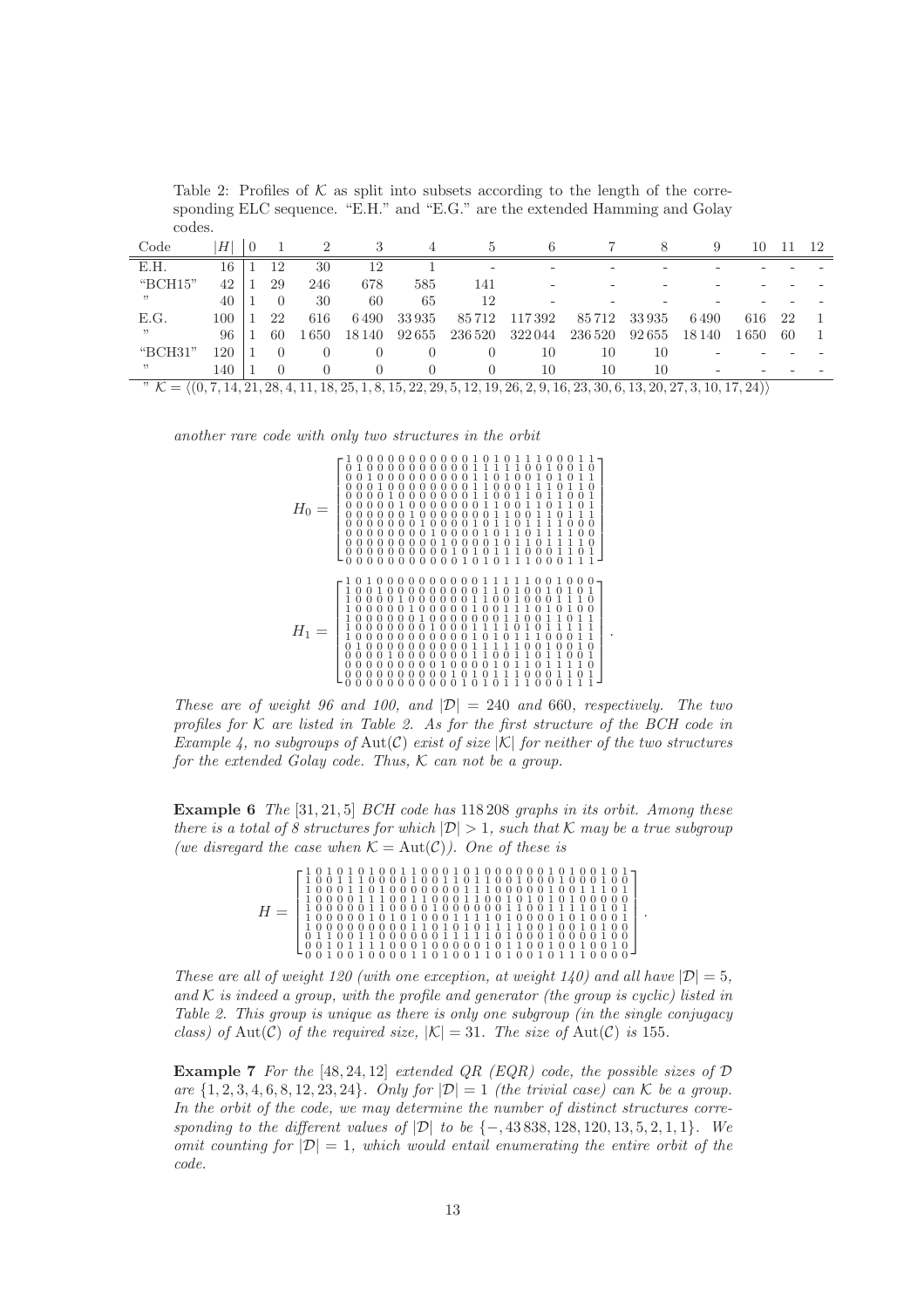Example 8 *For the* [63, 51, 5] *BCH code and the* [63, 39, 9] *BCH code (used in [14]), the possible sizes of* D *are* {1, 2, 3, 6}*. For the first code, the corresponding number of structures is* {−, 7 398, 222, 14}*, and for the second code, we find* {−, > 500 000, 3 675, 38}*. For all these structures (and both codes),* K *can be a group.*

As ELC complements edges in the local subgraph, i.e., at distance 1 from the ELC edge, we may alternatively say that ELC has the effect of complementing *4-cycles* (cycles of length 4) in the graph. This perspective leads to some observations on the relationship between iso-ELC and the girth of the graph. Specific requirements must be satisfied for a graph operation to be an isomorphism; most importantly, that the number of edges in the graph remains invariant. In other words, for any e to be an isomorphism, the most basic requirement is that the number of edges *inserted* is matched by (equals) the number of edges *removed.* For this to be possible using a single ELC operation, the girth (length of the smallest cycle in  $\mathcal{G}$ ) must be 4.

**Example 9** For the [8, 4, 4] extended Hamming code, again, we have that  $|K^1|$  =  $|\mathcal{G}| = 12$ *, which is to say that the code is ELC-preserved. As such, the coset leaders in* K *form telescoping sequences. Given* H *in standard form, the single iso-ELC*  $sequence in \mathcal{K}^4$  contains shorter iso-ELC sequences as subsets, as follows

$$
\begin{array}{c}\n\epsilon \mathcal{K}^3 \\
\hline\n\epsilon \mathcal{K}^1 \\
\hline\n\{ (0,6), (1,7), (2,4), (3,5) \} = \mathcal{K}\n\end{array}
$$

*This is due to the perfect symmetry of* G*, in which all local neighborhoods are identical, forming a cube – see Fig. 3(a).*

4 .

ELC on any edge of an ELC-preserved graph (corresponding to an ELC-preserved code) is an iso-ELC operation, yet, according to the definition of ELC, a pair of columns are indeed swapped between  $\mathcal I$  and  $\mathcal P$ . This proves that  $Aut(\mathcal C)$  for an ELC-preserved code can not be trivial. On the other hand, for a large random code we expect that  $Aut(\mathcal{C})$  is trivial, but that the orbit is vast (e.g. for LDPC codes).

Example 10 *For the "bow-tie" graph, consisting of a single 6-cycle, an isomorphism is found in the application of ELC to any of the three pairs of diametrically opposite edges, inserting and removing a chord (i.e., a 4-cycle), as shown in Fig. 3(b). As expected, the iso-orbit of the corresponding* [6,3] *code gives*  $|K^0| = 1$ *and*  $|K^2| = 3$ *.* 

# 3 Weight-Bounding ELC

In the discussion on isomorphic ELC operations, a requirement is that the number of edges in the graph must be preserved [24]. We will generalize this, and introduce a notion of *weight-bounding* ELC (WB-ELC) operations, in which the weight of H after ELC, denoted by  $|H'|$ , is upper-bounded by some threshold, T, such that  $|H'| \leq |H| + T$ . So, the depth-i iso-ELC sequences described previously are depth-i WB-ELC for  $T = 0$ . In this work, we will restrict our focus to single and double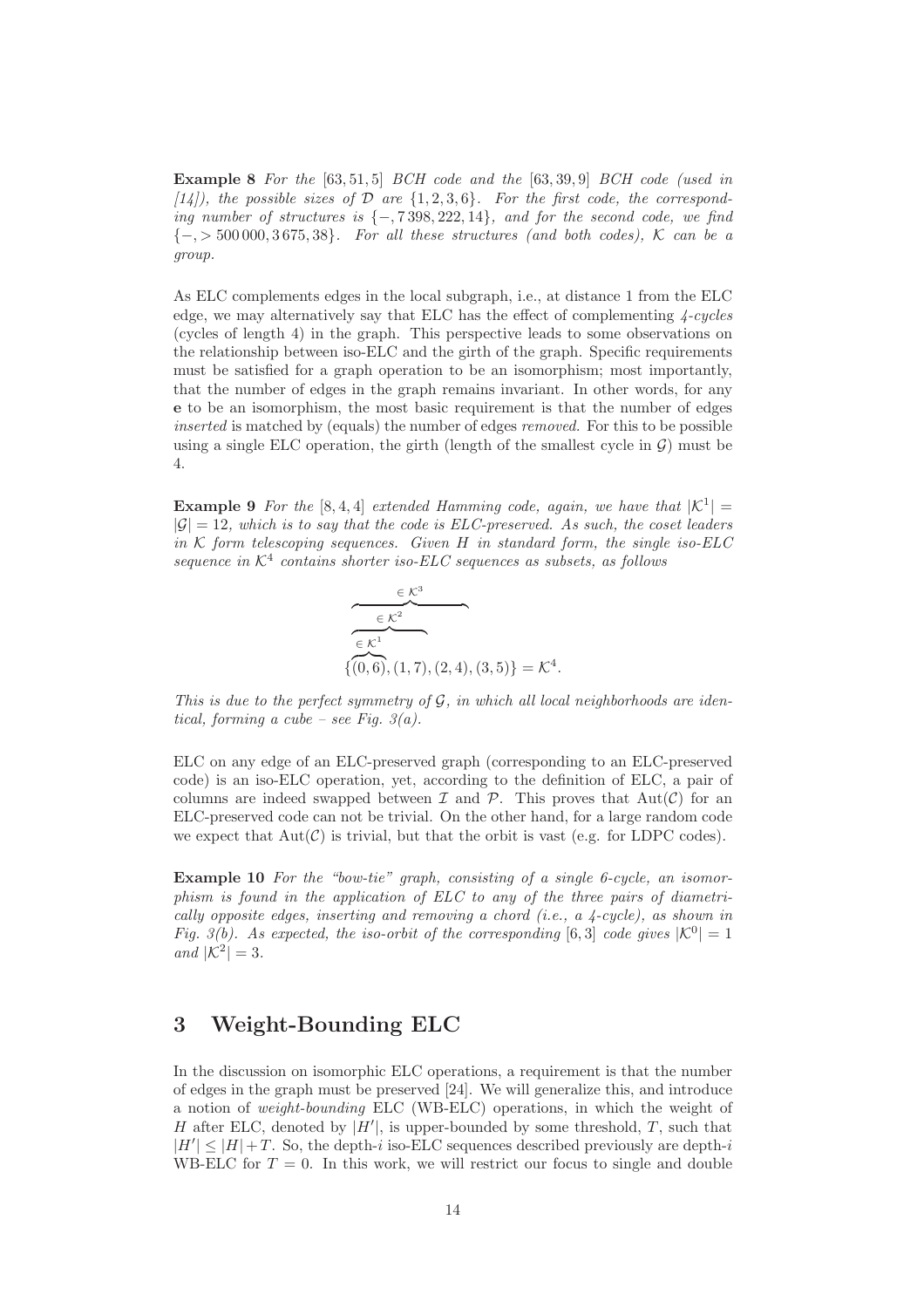

Figure 3: Relationships between an isomorphism and the girth of the underlying graph.

ELC operations (depth-1 or 2), in order to facilitate the locality argument of the ELC operation. However, the concept of WB-ELC extends to an arbitrary length sequence of ELC operations. In this section, we only allow an ELC sequence on a certain edge in the graph if  $|H| \leq |H_0| + T$ , where  $H_0$  is the initial graph and T is the weight-bounding threshold. We give necessary and sufficient conditions to achieve this bound, both for single ELC and for two consecutive ELCs.

Let  $A \sim B$  be a shorthand notation for the edges in the subgraph  $\mathcal{E}_{A,B}$ , i.e., those connecting nodes in A to nodes in B. Also,  $\mathcal{E}_{A,B}^C$  denotes the subgraph after complementing  $A \sim B$ . The net difference in edges before and after complementation is  $\Delta \mathcal{E}_{A,B} \triangleq |\mathcal{E}_{A,B}^C| - |\mathcal{E}_{A,B}|.$ 

Lemma 1 *The number of edges complemented between sets* A *and* B *can be expressed as*  $\Delta \mathcal{E}_{A,B} \triangleq |\mathcal{E}_{A,B}^C| - |\mathcal{E}_{A,B}| = |A||B| - 2|\mathcal{E}_{A,B}|.$ 

*Proof:* The complete bipartite graph between A and B has  $|A||B|$  edges. This means that, for any graph between A and B,  $|\mathcal{E}_{A,B}| + |\mathcal{E}_{A,B}^C| = |A||B|$ , so  $\Delta \mathcal{E}_{A,B} =$  $|\mathcal{E}_{A,B}^C| - |\mathcal{E}_{A,B}| = |A||B| - |\mathcal{E}_{A,B}| - |\mathcal{E}_{A,B}|.$ 

### 3.1 Depth-1, Single Edge WB-ELC

If the weight change due to the action of a single ELC is upper-bounded, then the weight of the entire graph is upper-bounded, and since ELC is a local operation, we say that the ELC is WB-ELC.

Theorem 3 *The weight change of* G *under ELC on* (u, v) *is upper-bounded by a threshold* T *iff*

$$
\Delta \mathcal{E}_{u,v} = |\mathcal{N}_u^v| |\mathcal{N}_v^u| - 2|\mathcal{E}_{u,v}| \le T. \tag{8}
$$

*Proof:* ELC on  $(u, v)$  complements the edges between  $\mathcal{N}_u^v$  and  $\mathcal{N}_v^u$ , where (8) follows from Lemma 1. The weight change of G under ELC on  $(u, v)$  is therefore  $\Delta \mathcal{E}_{u, v}$ .

### 3.2 Depth-2, Double Edge WB-ELC

For many graphs, it is difficult (or even impossible) to bound the weight change by any reasonable threshold (i.e., small  $T$ ), using only a single ELC. We now determine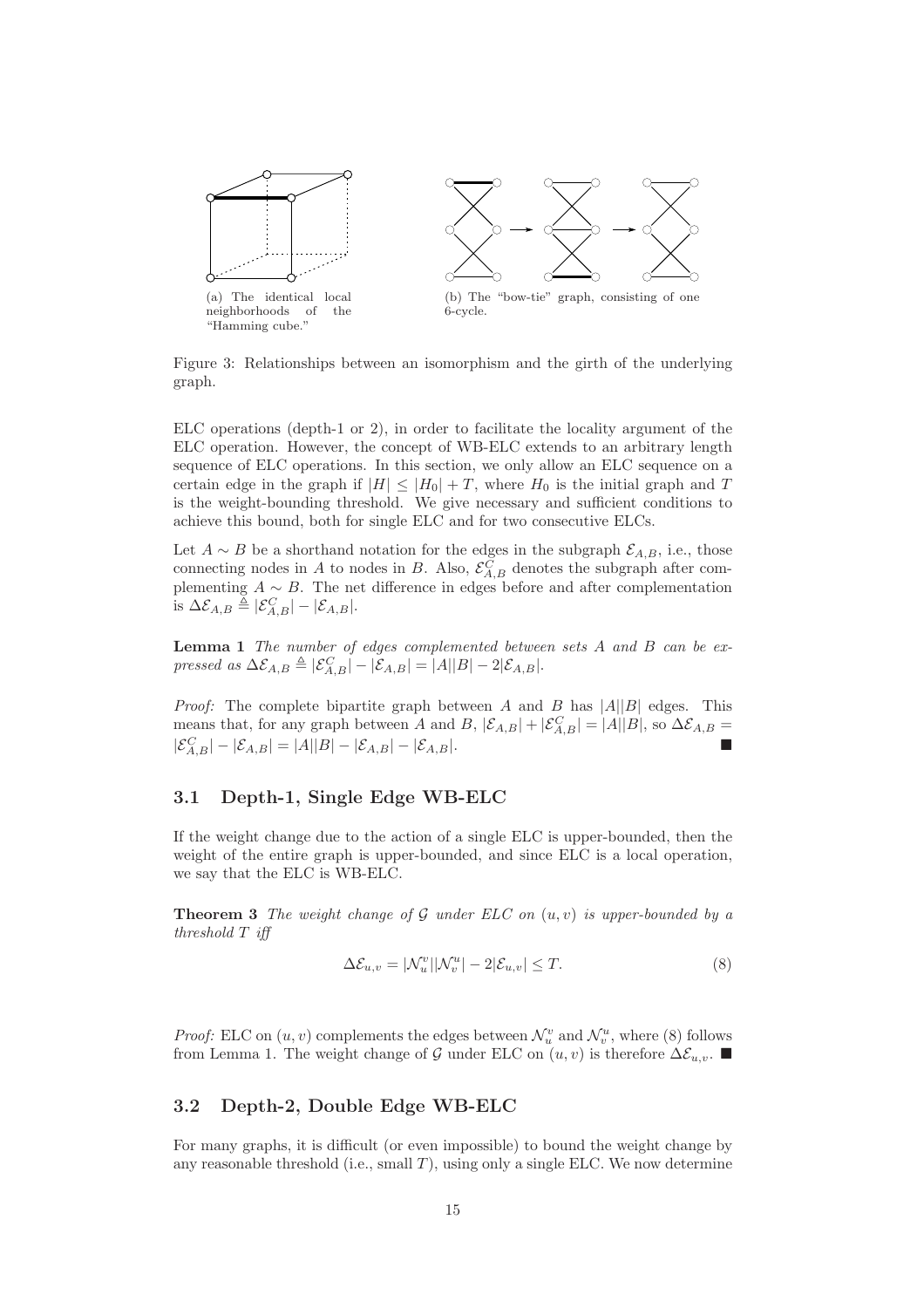

Figure 4: Proof of Lemma 2. ELC on adjacent edges, e.g.  $(u, v)$  and  $(v, v')$ , will always result in the exact same graph as a single ELC on the second edge,  $(u, v')$ . Note that, due to the swap of nodes  $u$  and  $v$  in the first ELC, the second ELC edge is labeled  $(v, v')$  – however, this is the same edge as  $(u, v')$  in the initial graph.

the WB-ELC operations which exist for double application of ELC on a graph. Given a graph,  $\mathcal{G}$ , and a theshold,  $T$ , the definition of a depth-2 WB-ELC operation is an ordered sequence of two ELC operations, where the first ELC operation must change the weight of  $G$  by more than T to a graph  $G^*$ , whereas the second ELC must compensate, by reducing the weight of  $\mathcal{G}^*$  by at least  $|\mathcal{G}^*| - |\mathcal{G}| - T$ . (Note that this amount is always positive, as  $|\mathcal{G}^*| > T + |\mathcal{G}|$ ; otherwise the first ELC would change the weight by less or equal than  $T$ .) This follows from the fact that, if the first ELC did *not* exceed the weight-bounding threshold, then it would, in itself, be a depth-1 WB-ELC operation.

A very important first observation is that the search space for depth-2 WB-ELC can be significantly reduced from that of checking all pairs of edges in  $\mathcal{G}$ . First, ELC on two adjacent edges, i.e., at distance 0, reduces to a single ELC operation.

**Lemma 2 (Adjacent edges [2])** *ELC on*  $\{(u, v), (v, v')\}$ *, where*  $v' \in \mathcal{N}_u^v$ *, gives the same graph as ELC on*  $(u, v')$ *.* 

*Proof:* See Fig. 4. The full proof is found in Appendix A.

From Lemma 2, we see that ELC on adjacent edges reduces to a single ELC, which has already been covered by the discussion of depth-1 WB-ELC. So, in order to find additional WB-ELC instances at depth-2, we need not consider adjacent pairs of edges. We now present an important result regarding depth-2 WB-ELC; that the distance between a pair of edges can not be greater than two, for  $T > -1$ .<sup>4</sup>

**Lemma 3 (Disjoint edges)** Let  $T > -1$ . Any depth-2 WB-ELC where the pair of *edges are at a distance greater than two will always reduce to either one instance, or two separate instances, of depth-1 WB-ELC.*

<sup>&</sup>lt;sup>4</sup>A special case exists for  $T < -1$ , which is accounted for in Proposition 4.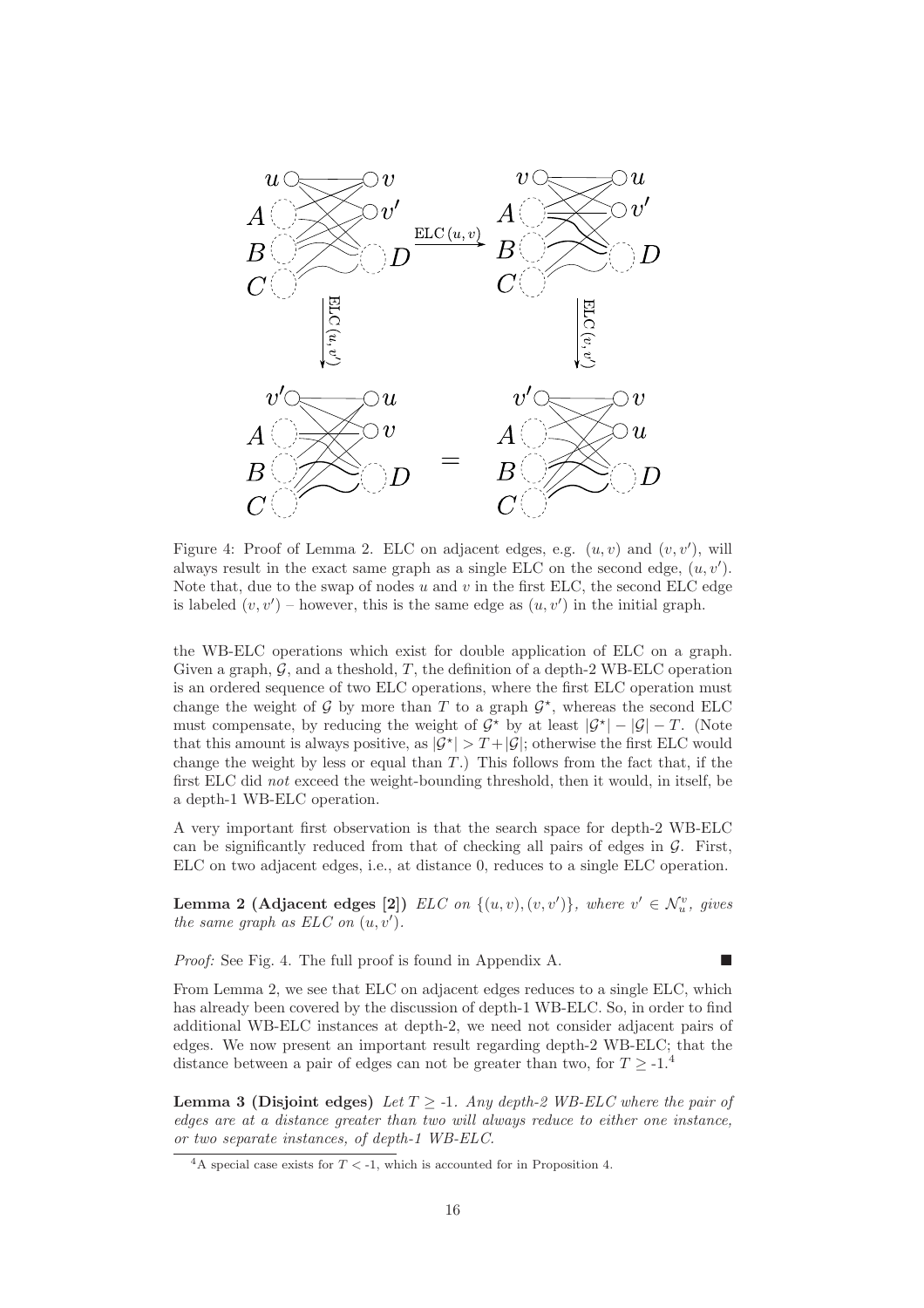

Figure 5: Depth-2 WB-ELC. Potential connections between sets in the (bipartite) subgraphs are not shown.

*Proof:* Consider two disjoint subgraphs,  $\mathcal{E}_{u,v}$  and  $\mathcal{E}_{u',v'}$ , of the same graph. In this case, ELC on  $\{(u, v), (u', v')\}$  gives the same graph as ELC on  $\{(u', v'), (u, v)\}$ , since the neighborhoods do not interact. Consider first the case where  $T \geq 0$ . The only possibilities for WB-ELC are: Both ELC operations preserve weight, in which case they both classify as depth-1 WB-ELC operations, or one ELC operation increases weight by  $\Delta \mathcal{E}_{u,v} > T$ , while the other ELC reduces the weight by at least  $\Delta \mathcal{E}_{u,v} - T$ . Since they commute, we can assume without loss of generality that ELC on  $(u, v)$ is the operation which reduces the weight, but then this classifies as a depth-1 WB-ELC.

For the case where  $T = -1$ , again we have two possibilities; that both ELC operations are depth-1 WB-ELC, or that one of them does not decrease the weight, while the other reduces the weight. Again, and since they commute, we can assume without loss of generality that ELC on  $(u, v)$  is the operation which reduces the weight, but then this classifies as a depth-1 WB-ELC.

**Theorem 4 (Reduced search space)** *Let*  $T > -1$ *. All depth-2 WB-ELC can be found by considering pairs of edges at distance one or two.*

*Proof:* The proof follows from Lemmas 2 and 3. ■

In this sense, we define WB-ELC (both depth-1 and depth-2) as a *local* graph operation, in that its effect is confined to a subgraph of diameter at most 4. The corresponding subgraphs are shown in Fig. 5. We have restricted the search space considerably, and shall now cover all the possible cases for depth-2 WB-ELC, for  $T \geq -1$ .

Let us first consider the case where the pair of edges are at a distance of exactly two edges apart, Fig. 5(a). Given an edge  $(u, v)$ , let  $u', v' \notin \mathcal{N}_u \cup \mathcal{N}_v$  be such that  $(u', v') \in \mathcal{G}, Q = \mathcal{N}_u^v \cap \mathcal{N}_{u'}^{v'} \neq \emptyset$ , and, similarly,  $Q' = \mathcal{N}_{v'}^{u'} \cap \mathcal{N}_v^u \neq \emptyset$ .

**Theorem 5 (Distance 2)** The weight change of  $\mathcal G$  under ELC on  $\{(u, v), (u', v')\}$ *is upper-bounded by a threshold* T *iff*

$$
\Delta \mathcal{E}_{u,v} + \Delta \mathcal{E}_{u',v'} - 2\Delta \mathcal{E}_{Q',Q} \leq T.
$$
\n(9)

*This case covers all instances of depth-2 WB-ELC where the edges are at a distance two apart.*

*Proof:* The edges  $(u, v)$  and  $(u', v')$  comprise a special case of independence since Q and  $Q'$  are adjacent to both edges – see Fig. 5(a). As such, the sequence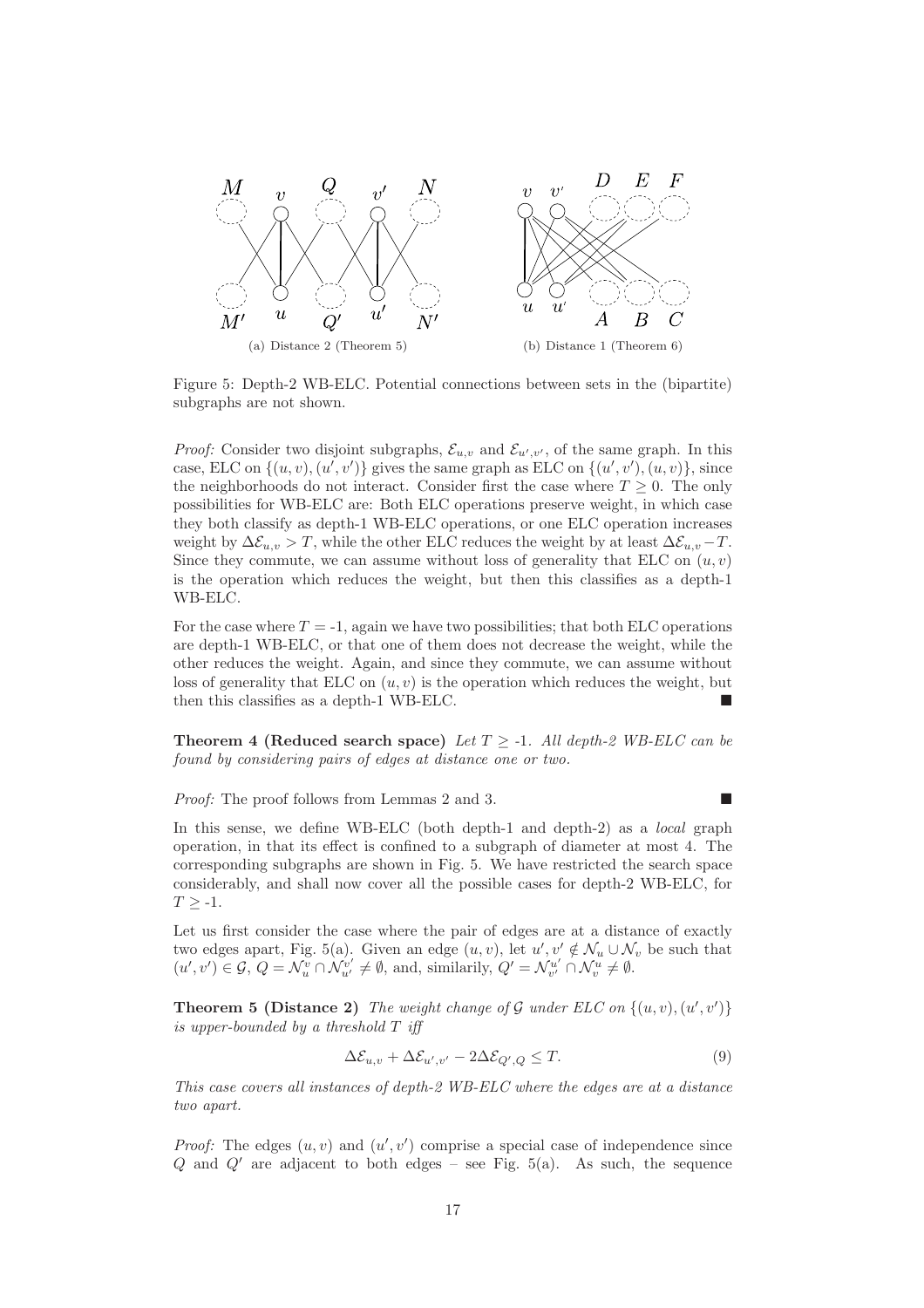

Figure 6: Proof of Theorem 5. A special case of independence gives the equivalent sequence,  $(u', v'), (u, v)$ ; although the local subgraphs  $\mathcal{E}_{u,v}$  and  $\mathcal{E}_{u',v'}$  are *not* independent, the overlap is confined to  $Q$  and  $Q'$  (which is complemented twice) [5].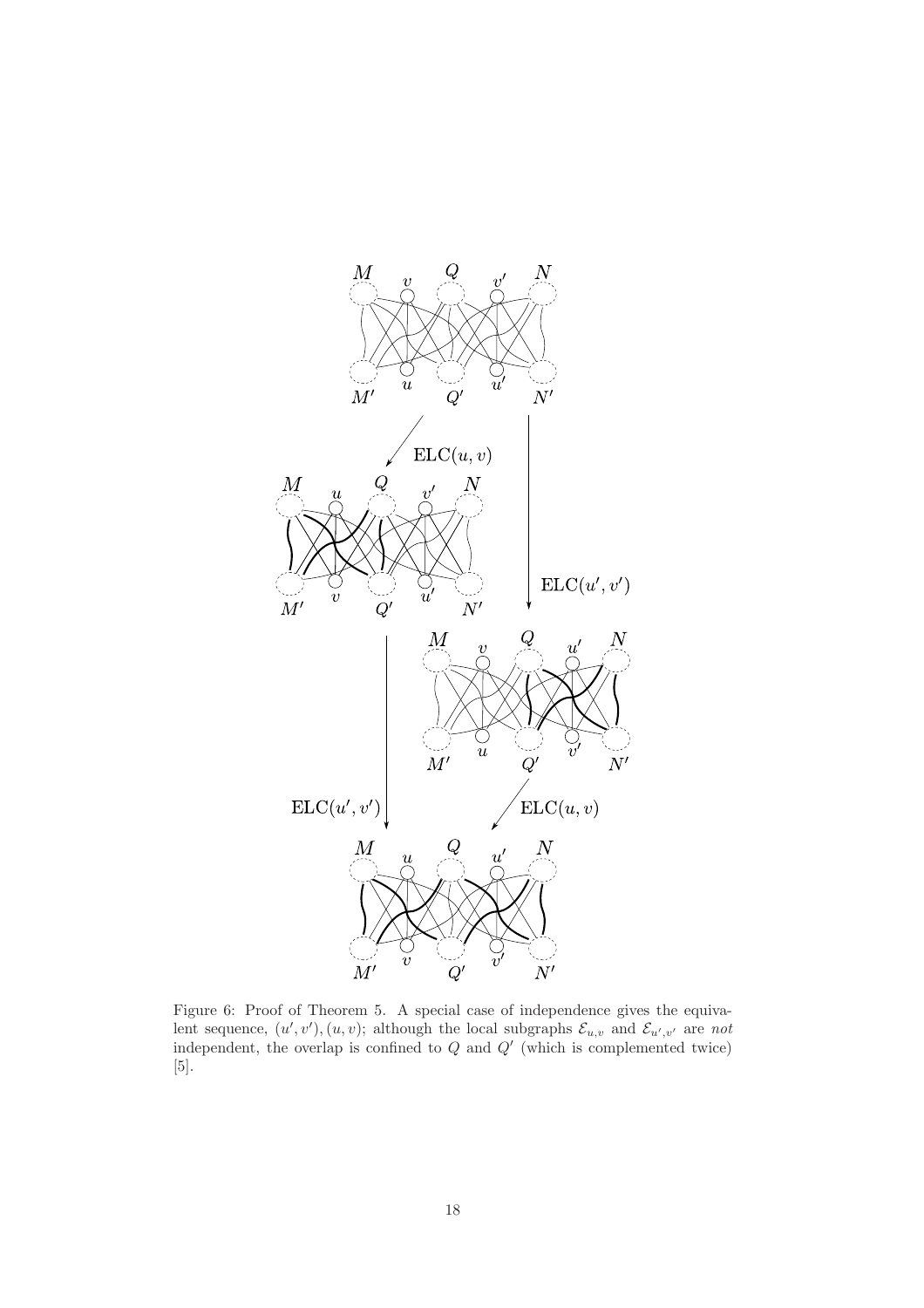$\{(u',v'),(u,v)\}\$ gives the same graph as the sequence  $\{(u,v),(u',v')\}\$  [5]. In addition to the case where  $Q$  and  $Q'$  are both nonempty, there are two other cases at distance 2. We consider first the case where either  $Q$  or  $Q'$  is empty (note that if both are empty the distance is greater than 2). In this case, the two ELC operations are independent and this case reduces to Theorem 3 (one or two instances of depth-1 WB-ELC). The second of these cases is where  $(u', v') \notin G$ . As u' and  $v'$  are not in the common neighbourhood of  $(u, v)$ , we cannot obtain this edge by ELC on  $(u, v)$ , and thus the second ELC (on  $(u', v')$ ) is not possible. We have now seen that, for depth 2 at distance 2, we only need to consider the sequence  $\{(u, v), (u', v')\}$  where Q and Q' are both nonempty. Since the distance is not greater than two, this case is not covered by Theorem 3. The net effect of ELC on  $\{(u, v), (u', v')\}$  is  $\Delta \mathcal{E}_{M',M} + \Delta \mathcal{E}_{Q',M} + \Delta \mathcal{E}_{Q',N} + \Delta \mathcal{E}_{N',Q} + \Delta \mathcal{E}_{M',Q} + \Delta \mathcal{E}_{N',N}$ . Fig. 6 illustrates that we have  $\Delta \mathcal{E}_{u,v} = \Delta \mathcal{E}_{M',M} + \Delta \mathcal{E}_{M',Q} + \Delta \mathcal{E}_{M,Q'} + \Delta \mathcal{E}_{Q',Q}$ , and  $\Delta \mathcal{E}_{u',v'} = \Delta \mathcal{E}_{N',N} + \Delta \mathcal{E}_{N',Q} + \Delta \mathcal{E}_{N,Q'} + \Delta \mathcal{E}_{Q',Q}.$  This is the same as the result of ELC on  $(u, v)$  summed to the result of ELC on  $(u', v')$  independently, except for the double complementation of  $\mathcal{E}_{Q',Q}$ , which gives the desired formula.

Fig. 3(b) shows an example, where the weight-bounding is implicit from the isomorphism.

We now consider distance one. Given an edge  $(u, v)$  and two nodes u' and v', we denote by  $B = \mathcal{N}_{v}^{u,u'} \cap \mathcal{N}_{v'}^{u,u'}, A = \mathcal{N}_{v}^{u,u'} \setminus B, C = \mathcal{N}_{v'}^{u,u'} \setminus B, E = \mathcal{N}_{u}^{v,v'} \cap \mathcal{N}_{u'}^{v,v'},$  $D = \mathcal{N}_u^{v,v'} \setminus E$ , and  $F = \mathcal{N}_{u'}^{v,v'} \setminus E$ , see Fig. 5(b). We now consider the case where both u' and v' are in the neighborhood of  $(u, v)$ , and where  $(u', v') \notin \mathcal{G}$  is created by the first ELC.

**Theorem 6 (Distance 1)** The weight change of  $\mathcal G$  under ELC on  $\{(u, v), (u', v')\}$ *is upper-bounded by a threshold* T *iff*

$$
\Delta \mathcal{E}_{A,E\cup F} + \Delta \mathcal{E}_{B,D\cup E} + \Delta \mathcal{E}_{C,D\cup F} + |C| + |F| - |B| - |E| \le T.
$$
 (10)

*This case covers all instances of depth-2 WB-ELC where the edges are at distance one apart.*

*Proof:* As in the case for distance 2, we will begin by defining the search space. There are four possible choices of two edges at a distance of one apart; these are shown in Fig. 7, where the upper edge is referred to as the *first* edge (for ELC). The case in Fig. 7(d) is a degenerate case, in that the second egde is removed by the first ELC, so this case is not possible. We show in Fig. 8 that the three possible cases of double ELC within distance 1 reduce to the case in Fig.  $7(a)$ . Note that, in this case, the second edge results from the first ELC.

Consider the case in Fig. 7(a). We denote the first edge  $(u, v)$  and the second  $(u', v')$ , giving the sequence  $\{(u, v), (u', v')\}$ . This illustrates therefore the case where u' and v' belong to  $\mathcal{N}_u^v \cup \mathcal{N}_v^u$ , and where  $(u', v') \notin \mathcal{G}$ . This case is shown in the left column of Fig. 8.

Since ELC on  $\{(u, v), (u', v')\}$  gives the same graph as ELC on  $\{(u', v), (u, v')\}$  [5], this covers the case illustrated in Fig. 7(b). This case is shown in the middle column of Fig. 8, and the equivalence is shown in the upper and lower rows.

In the same way, as ELC on  $\{(u, v), (u', v')\}$  gives the same graph as ELC on  $\{(u, v'), (u', v)\}\$ [5], this covers the case illustrated in Fig. 7(c). This case is shown in the right column of Fig. 8, and the equivalence is shown in the upper and lower rows.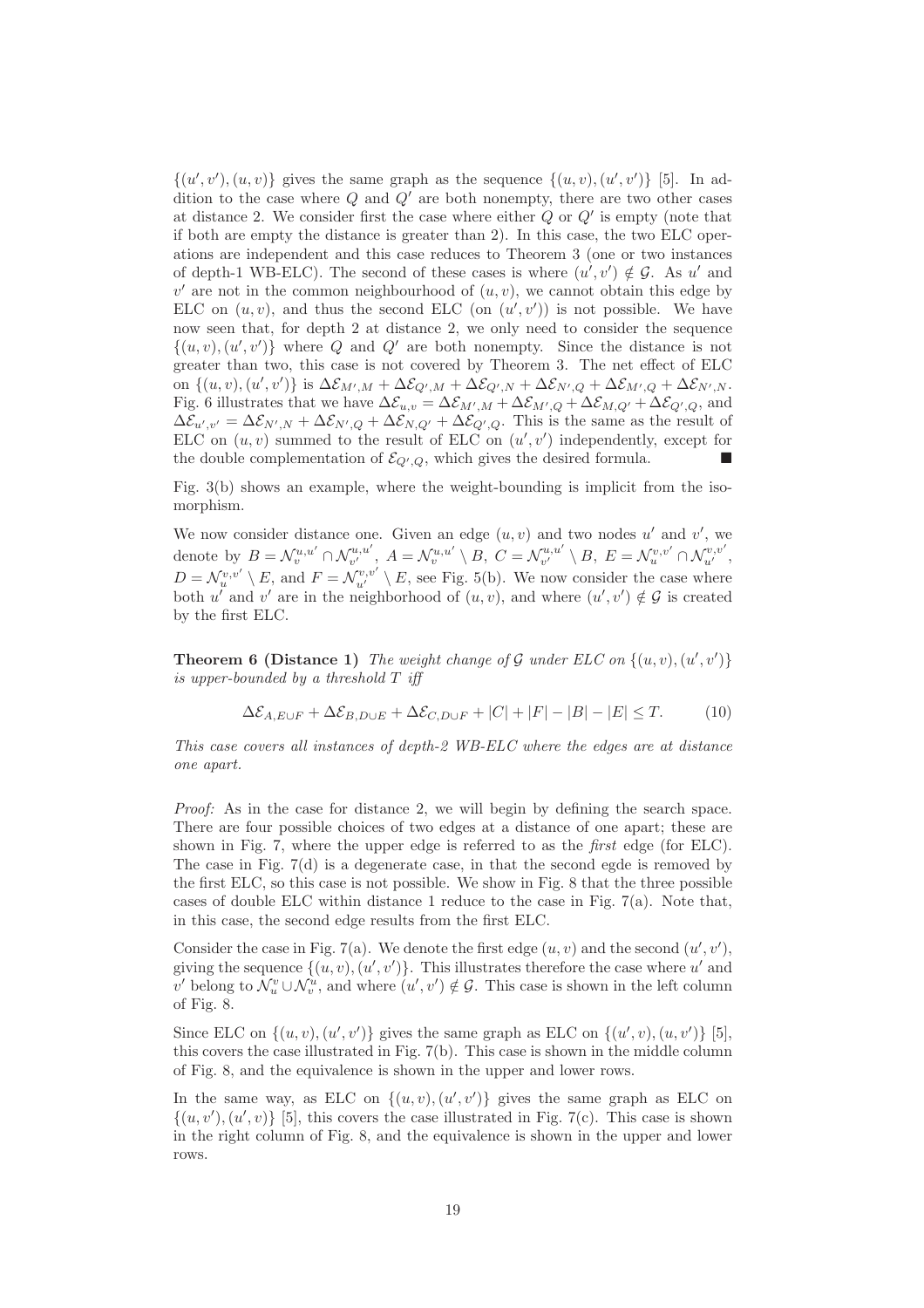

Figure 7: Figs.  $7(a)$  -  $7(c)$  represent special cases of ELC equivalences [5], where the first ELC is on the upper edge and the second ELC is on the bottom edge. In Fig. 7(a), this edge results from the first ELC. In the same way, Fig. 7(d) shows where double ELC is not possible (the second edge is removed by the first ELC).



Figure 8: Proof of Theorem 6.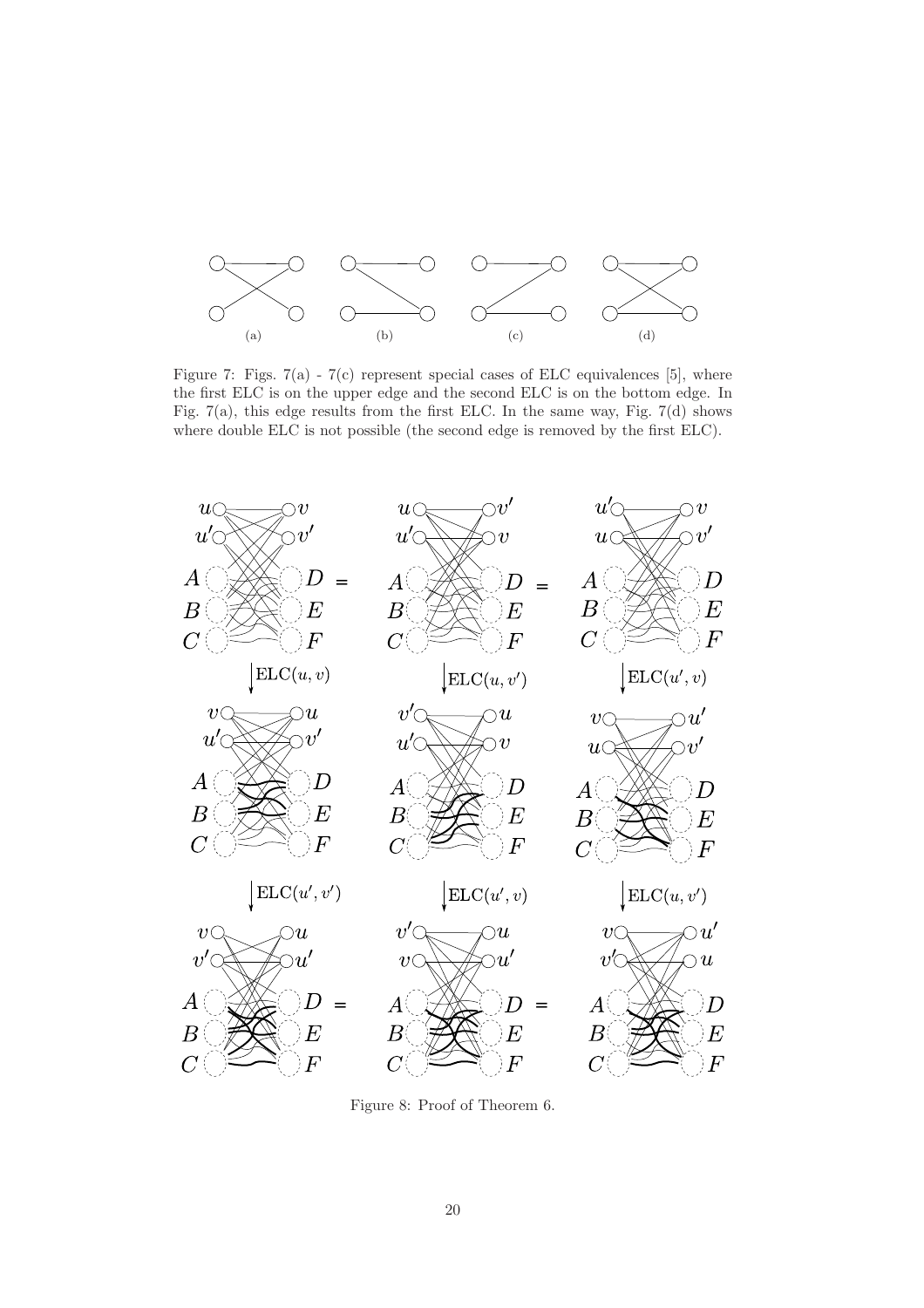Thus, without loss of generality, we may focus on the case in the left column of Fig. 8. The effect of ELC on  $\{(u, v), (u', v')\}$ , as illustrated in the leftmost column of Fig. 8, is to complement  $(u, v), (u', v'), A \sim E, A \sim F, B \sim D, B \sim E, C \sim D$ , and  $C \sim F$ . In addition, node u (node v in the initial graph, before the swap) is now connected to C instead of A,  $v$  (i.e.,  $u$ ) is connected to F instead of D. In the same way,  $v'$  (i.e.,  $u'$ ) is connected to D instead of E, and  $u'$  ( $v'$ ) to A instead of B. This all amounts to

$$
\Delta \mathcal{E} = 1 - 1 + \Delta \mathcal{E}_{A, E \cup F} + \Delta \mathcal{E}_{B, D \cup E} + \Delta \mathcal{E}_{C, D \cup F} + |C| - |A| + |F| - |D| + |D| - |E| + |A| - |B|
$$
\n(11)

where  $1 - 1$  is included to emphasize that the edge  $(u, v)$  is removed and the edge  $(u', v')$  is created, for a zero contribution to the weight difference. Note that all sets are pairwise disjoint. This gives the desired formula.

We have shown that, for  $T \geq -1$ , the depth-2 WB-ELC cases must occur on pairs of edges spaced by distance at most two. Let us now, for completeness, consider the case where  $T < -1$ .

Proposition 4 *Let* T < *-*1*. In this case a pair of edges at a distance of more than two may give depth-2 WB-ELC that does not reduce to (neither a single nor a double instance of ) depth-1 WB-ELC.*

*Proof:* Let  $T < -1$ . Consider again the disjoint edges,  $\{(u, v), (u', v')\}$ , i.e., at distance greater than two. Say ELC on  $(u, v)$  reduces the weight by  $\Delta \mathcal{E}_{u,v}$ , while ELC on  $(u', v')$  gives a further reduction of  $\Delta \mathcal{E}_{u', v'}$ . Since we have  $T < -1$ , it can happen that  $\Delta \mathcal{E}_{u,v}$  and  $\Delta \mathcal{E}_{u',v'}$  are both greater than T, while  $\Delta \mathcal{E}_{u,v} + \Delta \mathcal{E}_{u',v'} \leq T$ . In this case, the individual ELC operations would *not* be found as depth-1 WB-ELC, so this is a special case of depth-2 WB-ELC which can not be restricted to a local subgraph.

# 4 Complexity and Enumeration of WB-ELC

The main results discussed in this work are those on the generalization of isomorphic ELC operations to WB-ELC operations. Most importantly, the locality argument of ELC is maintained as the search space of (depth-1 and 2) WB-ELC is restricted to edges spaced by at most distance 2; that we need only consider single edges, and pairs of edges no more than two edges apart, in order to enumerate all WB-ELC operations for a given graph and threshold,  $T \geq -1$ . We now discuss a selection of applications based on WB-ELC operations, based on an enumeration algorithm.

For this work, we consider various strong classical codes of practical blocklengths, which all qualify as HDPC codes. The [15, 5, 7] BCH code and the [24, 12, 8] EQR code (commonly referred to as the extended Golay code) serve a special purpose due to their extremely small orbit (see Examples 4 and 5). Correspondingly, as discussed for ELC-preserved codes,  $Aut(\mathcal{C})$  is large for these small codes;  $|Aut(\mathcal{C})|$ is 20 160 and 244 823 040, respectively. At a slightly larger blocklength, we have chosen two *extremal* (in terms of minimum distance) self-dual [36, 18, 8] (called "R2") and  $[38, 19, 8]$  (" $C_{38, 2}$ ") codes from [16], and an extremal double circulant self-dual  $[68, 34, 12]$  code  $({}^{\omega}C_{68,1}$ ") from [13]. For these codes, Aut $(\mathcal{C})$  is small  $(|Aut(\mathcal{C})| \approx n);$  32, 1 (trivial), and 68, respectively. We also consider the [48, 24, 12] EQR code, as a next step from the extended Golay code, but for which the orbit size is large. Correspondingly,  $Aut(\mathcal{C})$  is small compared to the extended Golay code,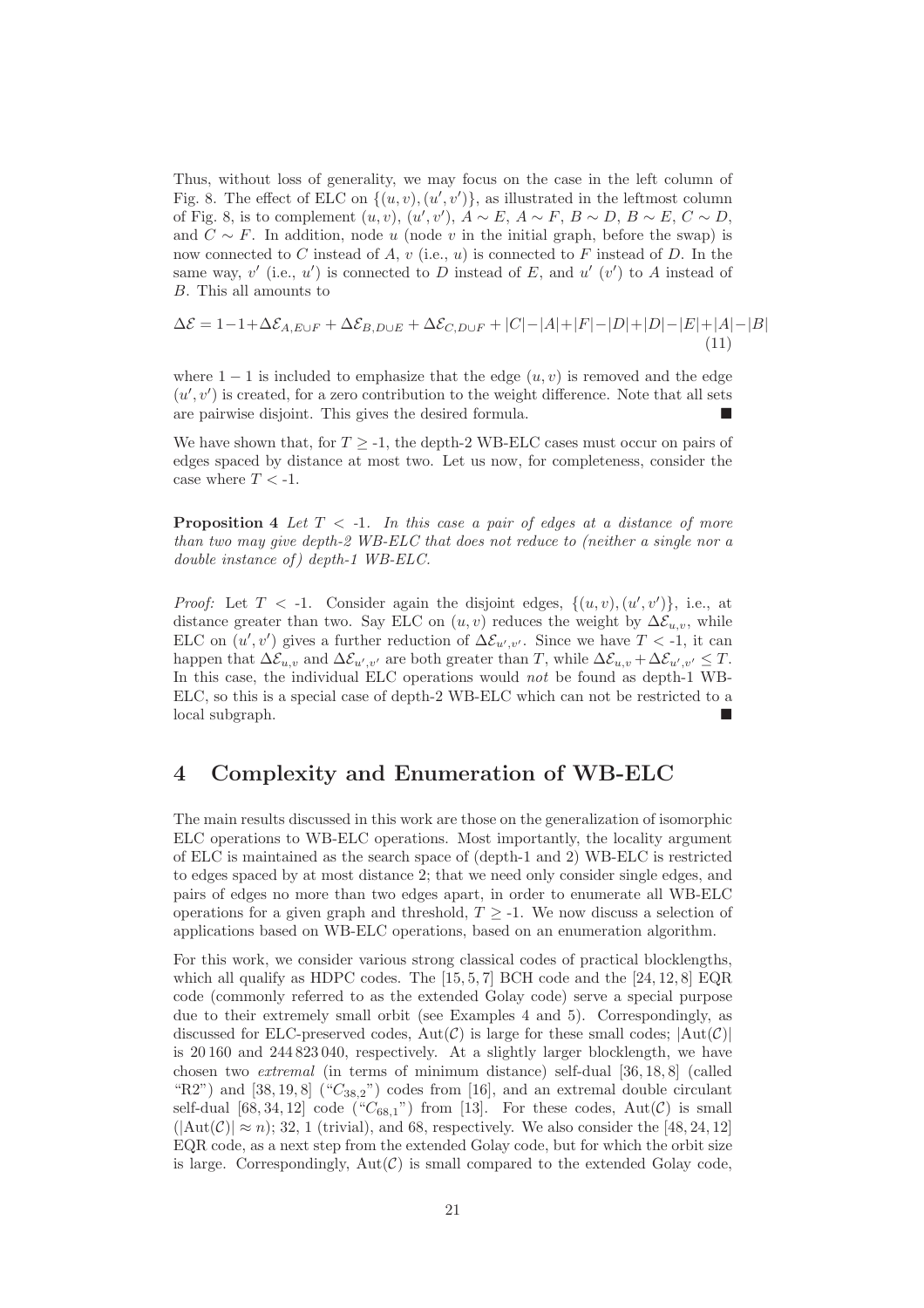

Figure 9: Illustration of Alg. 2, where  $X := \mathcal{N}_v^u$ ,  $Y := \mathcal{N}_u^v$ , and  $W := \mathcal{N}_{u'}^v$ . Note that the edge  $(u', v')$  will result from the first ELC on  $(u, v)$ . The curved line indicates the possibility of an edge  $(u', v'')$ .

containing "only" 51 888 permutations. These codes (except BCH15) are all even or doubly even; all codewords have Hamming weight divisible by 2 or 4, respectively.

### 4.1 Enumeration Algorithm

As Theorems 3 - 6 cover all possible single and double applications of ELC where the weight change is upper-bounded by some threshold  $T \ge -1$ , we propose an enumeration algorithm to identify all (depth-1 and 2) WB-ELC operations on  $\mathcal{G}$ . The search space defined by Theorem 4 suggests an implementation. For each edge  $(u, v) \in \mathcal{G}$ , after checking Theorem 3 (depth-1), we want to check Theorem 6 on every  $(u', v') \in \mathcal{E}_{u,v}$ . Then, for each such choice of u' and v', we check Theorem 5 on every  $(u'', v'') \in \mathcal{E}_{u', v'}$ , see Fig. 9. The commutativity and isomorphisms discussed in Section 3 require additional measures to be taken in order to avoid duplicate WB-ELC sequences (giving the exact same Tanner graph). This corresponds to pruning of the search space, giving a complexity benefit. For Theorem 5, it suffices to ensure that the edges of the search space are considered in one direction only. For Theorem 6, it is possible to handle both cases (isomorphisms) by slight modifications to the sets of nodes from which the candidate edges are picked. Since  $(u',v') \in \mathcal{E}_{u,v}$ , we automatically avoid the two isomorphic cases described in the proof of Theorem 6. Furthermore, by restricting  $u' \in A = \mathcal{N}_v^u \setminus \mathcal{N}_{v'}^u$  we avoid the degenerate case where  $\{(u, v), (u', v')\}$  forms a 4-cycle since v' is not adjacent to A (by definition). Further details on a practical and efficient implementation are given in Appendix B.

The most straight-forward implementation is to enumerate the search space, apply ELC to all candidate edges of  $G$  (as identified by Theorems 3 - 6), and check the weight of the resulting graphs,  $\mathcal{G}'$ . If the weight is upper-bounded by  $T$ , i.e.,  $|\mathcal{G}'| \leq |\mathcal{G}| + T$ , then the corresponding ELC sequence is a (depth-1 or 2) WB-ELC operation. In order to enumerate all WB-ELC operations, such an implementation may apply ELC to the next candidate edge after undoing (i.e., repeating) the most recent ELC operation. For some purposes, however, it may be desirable to avoid unnecessary modifications of the graph, so an alternative implementation is to use the counting formulas  $(8)$  -  $(10)$  of the WB-ELC theorems to determine whether a set of (one or two) candidate edges is indeed a WB-ELC operation, without explicitly performing any ELC operations. The complexity of computing the sets and set operations required by the counting formulas is proportional to that of doing (and undoing) the corresponding ELC operations, so the preferred approach may be decided according to application requirements other than complexity.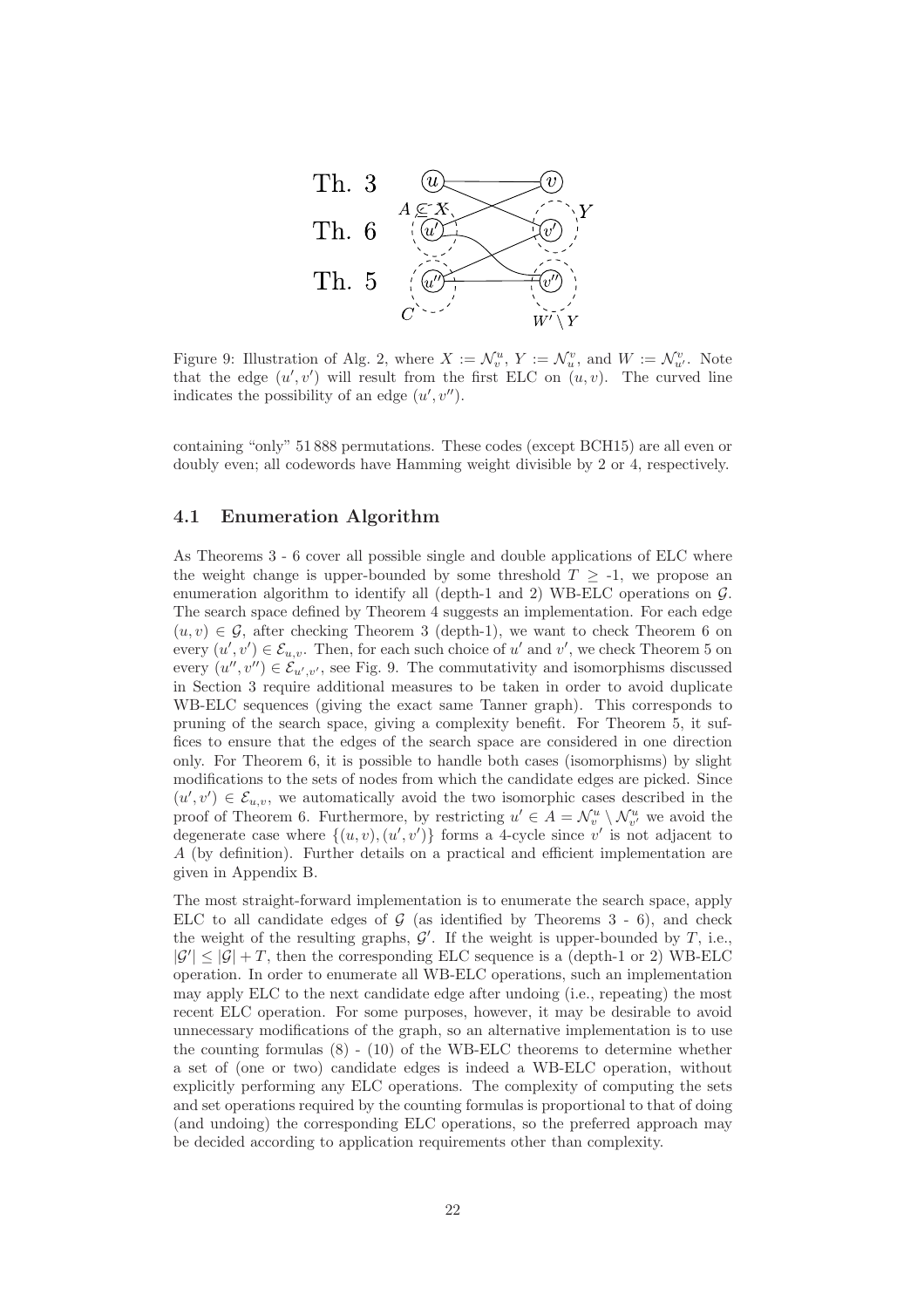Algorithm 2 WB  $ELC_{(a)}(\mathcal{G}, T)$ , to enumerate all WB-ELC sequences given  $\mathcal{G}$  and threshold T. 1:  $\kappa := 0$  // complexity counter (#edges) 2: for  $\forall u \in \mathcal{U}, v \in \mathcal{V} : (u, v) \in \mathcal{G}$  do 3:  $X := \mathcal{N}_v^u, Y := \mathcal{N}_u^v, S := \emptyset$ 4: if  $|X||Y| - 2|\mathcal{E}_{X,Y}| - T \leq 0$  then 5:  $ELC(u, v)$  is T WB-ELC // Theorem 3 6: end if 7:  $\kappa$ ++ 8: for  $\forall v' \in Y$  do 9:  $Z := \mathcal{N}_{v'}^u$ ,  $B := X \cap Z$ ,  $A := X \setminus B$ ,  $C := Z \setminus B$ 10: for  $\forall u' \in A$  do 11:  $W := \mathcal{N}_{u'}^v, E := Y \cap W, D := Y \setminus E, F := W \setminus E$ 12: if  $\Delta \mathcal{E}_{A,E\cup F} + \Delta \mathcal{E}_{B,D\cup E} + \Delta \mathcal{E}_{C,D\cup F} + 2|C| + 2|F| - T \leq 0$  then 13: ELC $\{(u, v), (u', v')\}$  is T WB-ELC // Theorem 6 14: end if 15:  $\kappa$ ++ 16: end for 17: for  $\forall u'' \in C : u'' > u$  do 18:  $W' := \mathcal{N}_{u''}$ 19: for  $\forall v'' \in W' \setminus Y : (u'', v'') \notin S$  do 20:  $S := S \cup \{(u'', v'')\}$ 21:  $X' := \mathcal{N}_{v''}^{u''}, Q := W' \cap Y, Q' := X \cap X'$ 22: if  $Q, Q' \neq \emptyset$  then 23:  $\qquad \qquad \text{if} \ \Delta \mathcal{E}_{u,v} + \Delta \mathcal{E}_{X',W'} - 2\Delta \mathcal{E}_{Q,Q'} + |X'| - T \leq 0 \text{ then}$ 24: ELC $\{(u, v), (u'', v'')\}$  is T WB-ELC // Theorem 5 25: end if 26: end if 27:  $\kappa$ ++ 28: end for 29: end for 30: end for 31: end for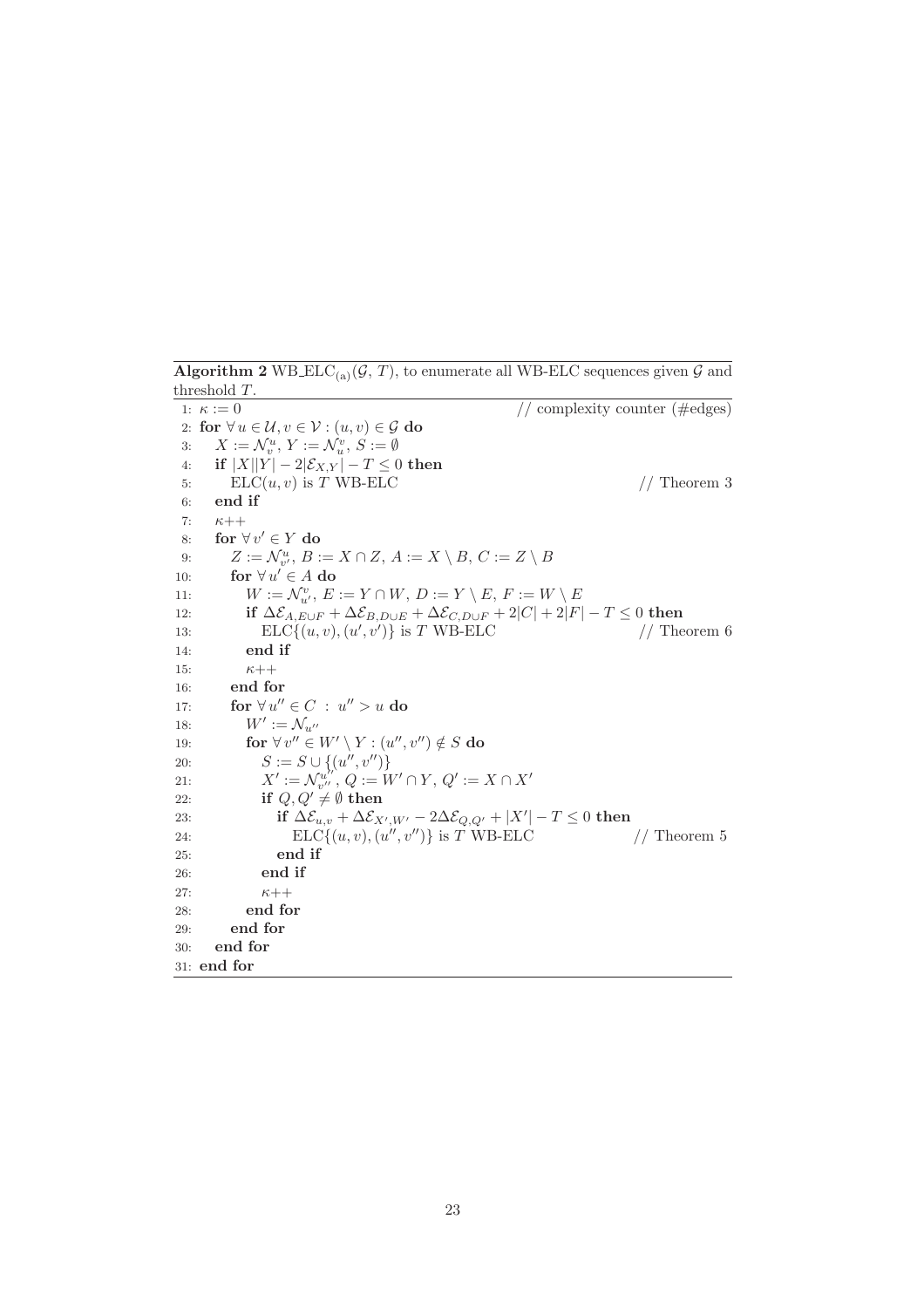

Figure 10: Complexity simulations for  $WBELC_{(a)}$  compared against the bound of (13) (dashed lines). Each code is simulated over its entire weight range, from the minimum weight to the maximum weight encountered by ELC (which is around 50% weight), so the complexity of  $WBELC_{(a)}$  is completely described.

For the following discussions, we assume the approach using counting formulas, with an implementation given in Alg. 2. This algorithm, referred to as  $WBELC_{(a)}$ , will serve as the framework for other algorithms discussed in this work. Let  $L(G, T)$ denote the set of WB-ELC sequences for  $G$ , given T. As described, the search is rooted in the depth-1 candidate edge,  $(u, v)$ , and works its way out to distance 1 and 2 (depth-2). As such, there will be a large overlap of the sets of nodes and edges required by the WB-ELC theorems. An intuitive approach is to reuse as many of these sets as possible by carefully nesting the theorems. To facilitate this, the counting formulas of Theorems 5 and 6 are modified as detailed in Appendix B. Recall from (3) that  $\mathcal{G} = (\mathcal{U} \cup \mathcal{V}, \mathcal{E})$  is an  $(n - k, k)$ -bipartite simple graph, with average column and row weights  $\bar{\gamma}$  and  $\bar{\rho}$ , respectively.

Defining complexity,  $\chi$ , in terms of the number of candidate edges checked to enumerate WB-ELC sequences, an analysis of the loop structure of  $WBELC_{(a)}$  gives

$$
\chi = |\mathcal{G}| \left( 1 + |Y||A| + \min\left\{ |Y| \frac{|C|}{2} |W' \setminus Y|, |\mathcal{G}| - |\Omega| \right\} \right) \tag{12}
$$

where we assume that, on average, half of the elements in  $C$  satisfy  $u'' > u$  in line 17, and note that each edge of the graph can only satisfy  $(u'', v'') \notin S$  in line 19 once, and further that edges with endpoints in  $\mathcal{N}_u$  or  $\mathcal{N}_v$ , which we denote  $\Omega = \{(a, b) \in \mathcal{G} \mid a \in \mathcal{N}_u \cup \mathcal{N}_v\}$ , will never be considered as candidate edges  $(u'', v'')$ for checking Theorem 5 in line 24. Hence  $|\mathcal{G}| - |\Omega|$ , the number of edges at distance  $\geq 2$  from  $(u, v)$ , is an upper bound on the number of times line 24 is executed. The minimization in (12) is necessary as the first argument,  $|Y|\frac{|C|}{2}$  $\frac{C}{2}$ |W' \ Y|, an upper bound on the number of times line 24 is executed derived from analysing the loop structure, will be higher than  $|\mathcal{G}| - |\Omega|$  except for very small  $\bar{\gamma}$ .

To obtain an estimate of the complexity of WB\_ELC<sub>(a)</sub>, we assume that  $\mathcal{G}$  =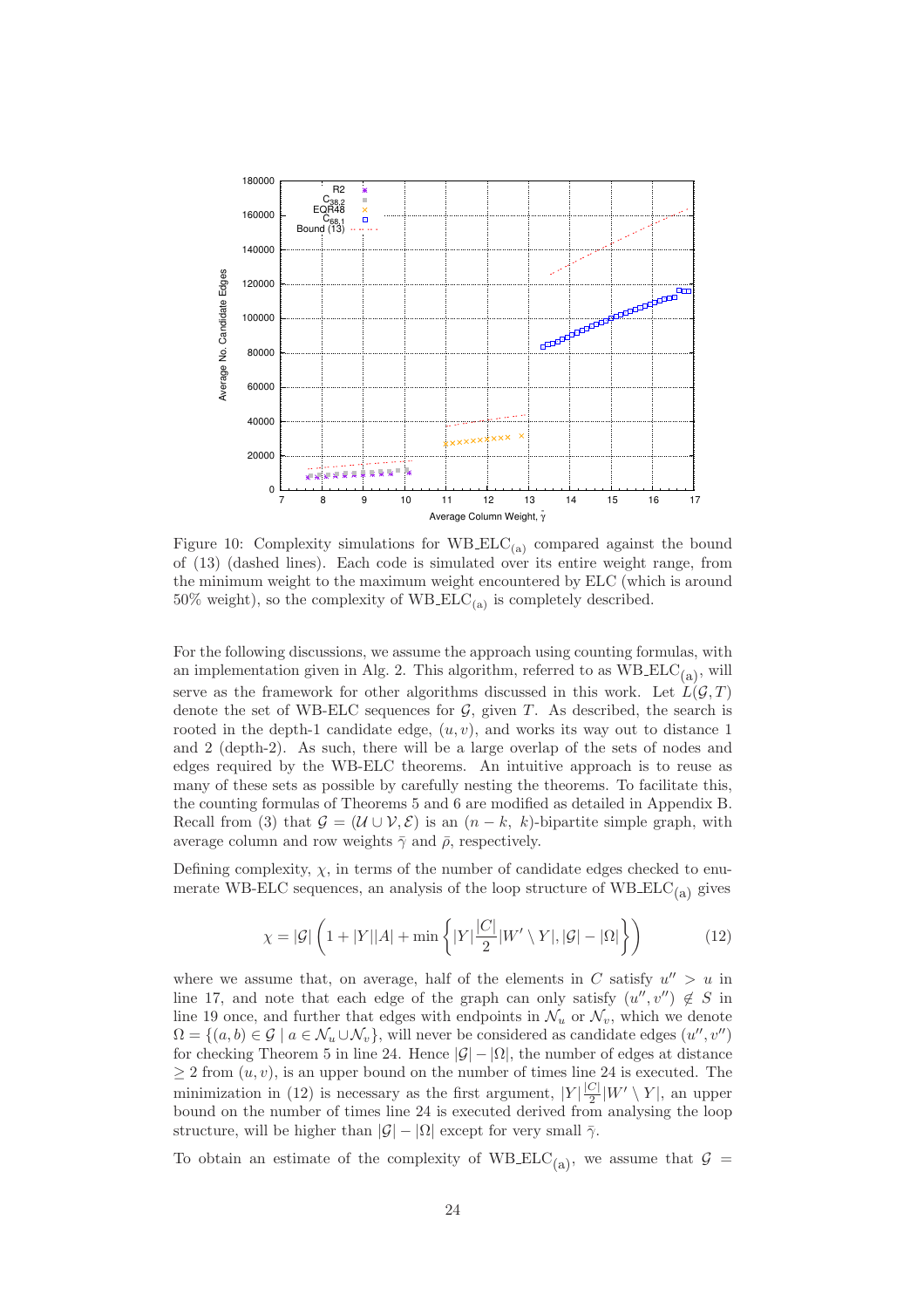$(U \cup V, \mathcal{E})$  is a  $(k, k)$ -bipartite graph where every vertex has degree  $\gamma$ . Moreover, we assume that every pair of vertices from the same partition have  $\lambda$  common neighbors.

#### Proposition 5

$$
\lambda = \frac{\gamma(\gamma - 1)}{k - 1}.
$$

*Proof:* Consider a vertex  $u \in \mathcal{U}$ . This vertex has  $\gamma$  neighbors, each of which have  $\gamma - 1$  neighbors in  $\mathcal{U} \setminus \{u\}$ . Hence the number of edges between  $\mathcal{N}_u$  and  $\mathcal{U} \setminus \{u\}$  is  $\gamma(\gamma - 1)$ . There are k – 1 vertices in  $\mathcal{U} \setminus \{u\}$  and each of these have  $\lambda$  neighbors in common with u. Hence the number of edges between  $\mathcal{N}_u$  and  $\mathcal{U} \setminus \{u\}$  is  $(k-1)\lambda$ . We then have that  $\gamma(\gamma - 1) = (k - 1)\lambda$ , and the result follows.

#### Proposition 6

$$
|\Omega| = 2\gamma^2 - \frac{\gamma^3}{k}.
$$

*Proof:* Each of the  $2\gamma$  vertices in  $\mathcal{N}_u \cup \mathcal{N}_v$  have  $\gamma$  neighbors, so clearly  $|\Omega| \leq 2\gamma^2$ . However, this counts edges  $(x, y)$  where  $x \in \mathcal{N}_u$  and  $y \in \mathcal{N}_v$  twice. Assuming that all edges are equally likely, we have that the probability that there is an edge between x and an arbitrary node  $z \in \mathcal{U}$  is  $\frac{\gamma}{k}$ . Then the number of edges from x to  $\mathcal{N}_v$  is, on average,  $\frac{\gamma^2}{k}$  $\frac{\sqrt{r}}{k}$ . It follows that the total number of edges between  $\mathcal{N}_u$  and  $\mathcal{N}_v$  is, on average,  $\frac{\gamma^3}{k}$  $\frac{\gamma}{k}$ . Subtracting the edges that have been doubly counted, we get that  $|\Omega| = 2\gamma^2 - \frac{\gamma^3}{k}$ k .

By our assumptions, we then have that  $|\mathcal{G}| = k\gamma$ ,  $|Y| = \gamma - 1$ , and  $|A| = |C| =$  $|W' \setminus Y| = \gamma - \lambda = \frac{\gamma(k-\gamma)}{k-1}$  $\frac{(k-\gamma)}{k-1}$ . By substituting into (12), we obtain

$$
\chi = k\gamma \left( 1 + \frac{\gamma(\gamma - 1)(k - \gamma)}{k - 1} + \min\left\{ \frac{\gamma^2(\gamma - 1)(k - \gamma)^2}{2(k - 1)^2}, \frac{\gamma(k - \gamma)^2}{k} \right\} \right). \tag{13}
$$

In the extreme cases, for very sparse and dense graphs, we have  $\lim_{\gamma \to 1} \chi = k$  and  $\lim_{\gamma \to k} \chi = k^2$ . In the intermediate case, for instance for  $\gamma = \frac{k}{2}$ , we have complexity  $\mathcal{O}(k^4)$ .

This bound is verified by simulations on various graphs (codes), i.e., running  $WBELC_{(a)}$ and counting the number of candidate edges checked by an implementation of Theorems 3 - 6, whether it uses recursive ELC or computes the counting formulas (we assume the overhead is the same). Note the counter,  $\kappa$ , in Alg. 2. Given a graph,  $G$ , representing a code, the simulation consists of counting the number of candidate edges considered to produce  $L(G, T)$ . The specific threshold, T, is not important for this simulation, as it does not affect the complexity in enumerating all WB-ELC sequences (when we count complexity in number of edges considered), so we use  $T = 0$ . This count is added to position |G| of a vector, c, denoted by c(|G|). The number of distinct graphs of weight  $|\mathcal{G}|$  is counted in a similar vector, **d**. In this work, we focus on self-dual codes which are also even or doubly even. Since H consists of codewords of the dual code, the weight of  $G$  also increases in steps of 2 or 4, respectively.

Random WB-ELC is then applied until a new (i.e., distinct) graph is found, and the process is repeated until all entries of d are greater than some minimum number,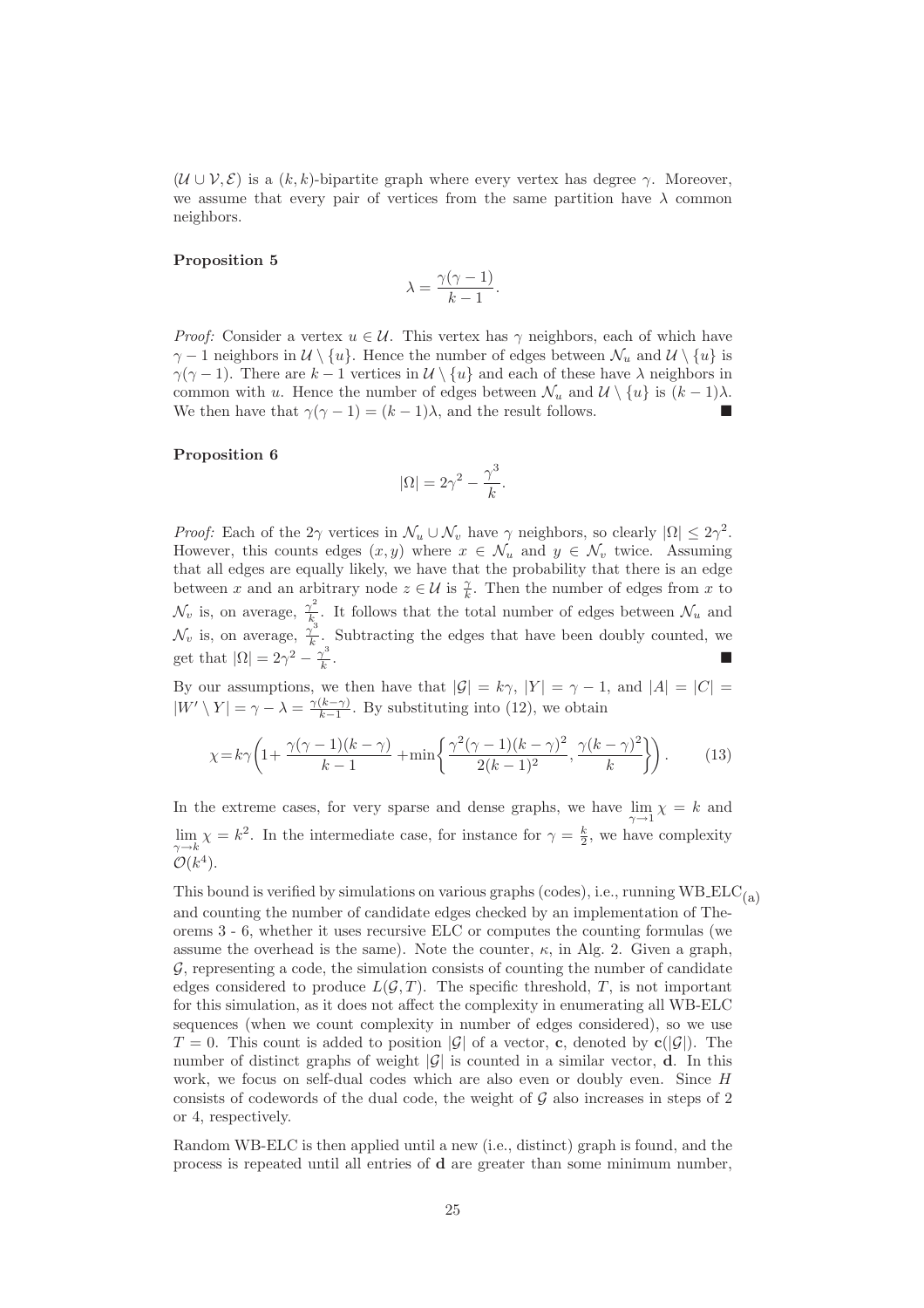g (we used  $g = 10$ ).<sup>5</sup> Let  $\mathcal{G}_{\text{max}}$  denote a graph of "weight 50%" (6), corresponding to random ELC, beyond which we no longer think of the weight as bounded. Fig. 10 shows the simulated average complexity of Alg. 2 on the codes described previously, plotted against average column weight,  $\bar{\gamma}(\mathcal{G}) = |\mathcal{G}|/k$ , in the interval  $[\bar{\gamma}(|\mathcal{G}|_{\min}), \bar{\gamma}(|\mathcal{G}|_{\max})]$ . This interval completely describes the encountered graphs found by ELC for the given code. These simulations are compared against the bound of (13) for the same values.

A related set of data from the same simulations is the relative fraction of WB-ELC sequences in  $L(G, T)$  attributed to Theorems 3, 5, and 6, and how this distribution varies with  $|\mathcal{G}|$ . Let  $\mathcal{G}' = \mathbf{e}(\mathcal{G})$  for some  $\mathbf{e} \in L(\mathcal{G}, T)$ . Recall that the simulations produced  $L(\mathcal{G}, 0)$ , so the WB-ELC sequences found must give  $|\mathcal{G}|_{\min} \leq |\mathcal{G}'| \leq |\mathcal{G}|$ . Define the matrix  $W$  by expanding the array  $c$  by a dimension of length 3. By grouping the WB-ELC sequences in  $L(G, T)$  by theorem,  $W(|\mathcal{G}|, t)$  counts the number of WB-ELC sequences corresponding to distance  $t = 0, 1, 2$  (Theorems 3, 5, and 6, respectively). The total number of WB-ELC sequences for a weight class is  $\sum_t W(|\mathcal{G}|, t)$ . Fig. 11 shows this data plotted as stacked histograms, where the height of each segment gives the relative fraction (percentage of  $\sum_t W(|\mathcal{G}|, t)$ ) of the corresponding theorem for that weight class. These show a trend, which holds for various codes, that the fraction of depth-1 WB-ELC sequences decreases for increasing weight, before stabilizing at a small but constant fraction. As  $|\mathcal{G}|$  increases, it must necessarily become easier to find edges for which ELC will preserve the weight, culminating at  $|\mathcal{G}|_{\text{max}}$ . Accordingly, it must be even easier to bound the weight even more by using double ELC (depth-2 WB-ELC). Furthermore, we note a dominance of Theorem 6 over Theorem 5, which validates our implementation checking Theorem 5 last (nested in the innermost loop).

Also shown is the average total number of WB-ELC operations found for each weight class, normalized by  $\nu = \max_{W}$  $\sum$ t  $W(|\mathcal{G}|, t)/d(|\mathcal{G}|)$  (the largest observation)

to produce a percentage (i.e., to fit in the same plot),  $\nu^{-1} \sum_{t} \frac{W(|\mathcal{G}|,t)}{\mathbf{d}(|\mathcal{G}|)}$ , for each position in c (weight class).

For enumeration purposes, it may also be interesting to enumerate only those WB-ELC operations involving a specific node,  $v^*$ . By restricting the operation of Alg. 2 to  $v^*$  only, rather than  $V$ , the single iteration of the outer loop returns the subset of operations which include  $v^*$ . Due to the locality argument (Theorem 4), this does indeed find the entire subset of  $L(G,T)$  rooted in  $v^*$ , i.e., of the form  $(u, v^*)$ or  $\{(u, v^*), (u', v')\}.$ 

# 4.2 Reduce Weight in IP-form

The WB-ELC algorithm can be used to reduce the weight of a bipartite graph. By definition (3), the parity-check matrix related to  $\mathcal G$  is in systematic form. The purpose of reducing the weight of a systematic matrix may be motivated by the SPA-WBELC algorithm described in Section 5, but is in itself an interesting special (and more difficult) instance of the often encountered problem of finding a reducedweight basis for a (dual) code, which has been shown to be very hard [20].

We define instance (b) of Alg. 2, denoted  $\operatorname{WB\_ELC}_{(b)},$  as one which terminates upon the first encountered WB-ELC operation to satisfy the threshold, T. The returned

<sup>&</sup>lt;sup>5</sup>The distribution of  $|\mathcal{G}|$  usually resembles a normal distribution, so g is to ensure a minimum number of observations are achieved at the tails (high and lo w ends). The total number of graphs,  $\sum d(|\mathcal{G}|)$ , is much greater than 10  $(|\mathcal{G}|_{\text{max}} - |\mathcal{G}|_{\text{min}})$ .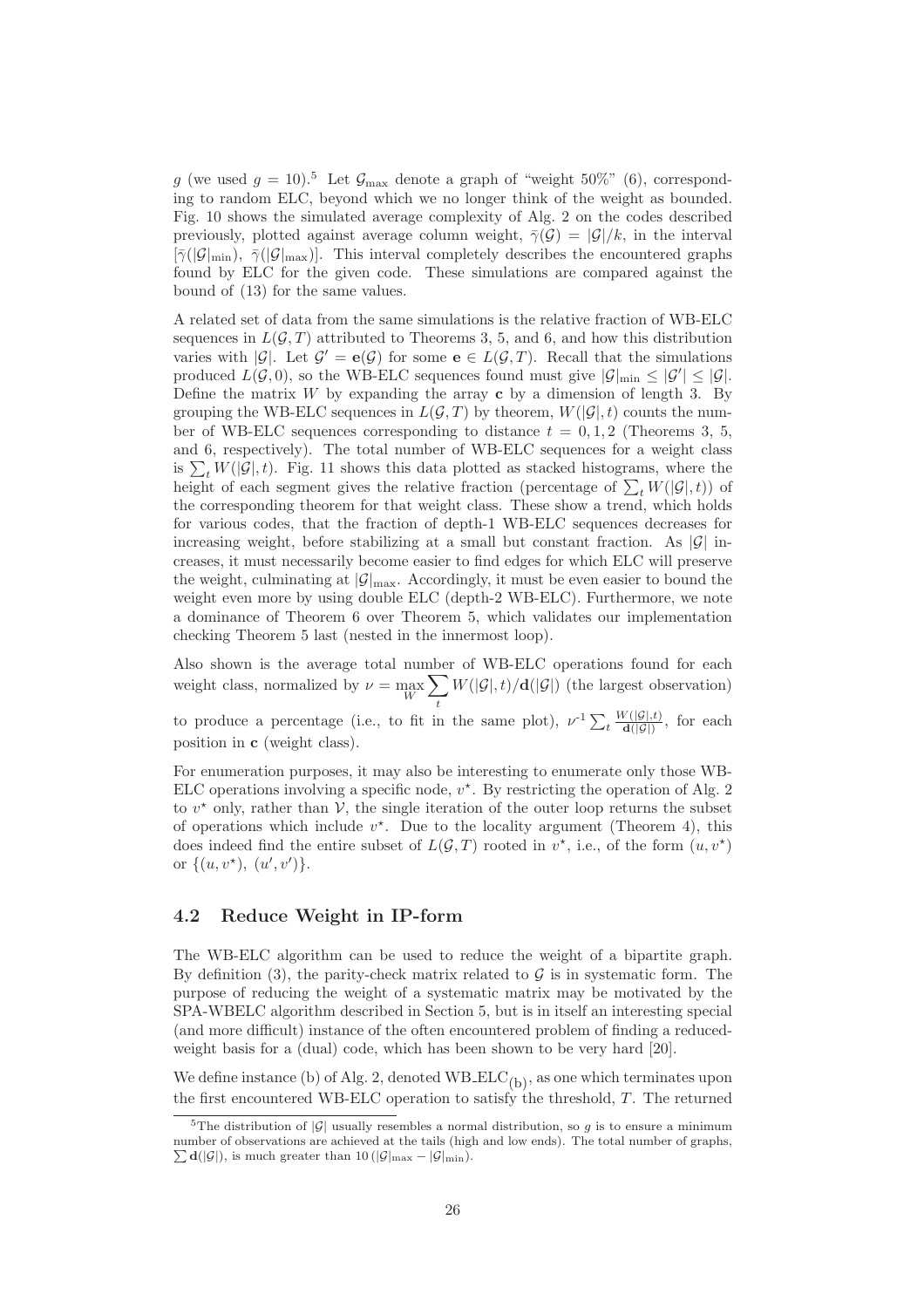

Figure 11: The percentage of depth-1 (Theorem 3) and depth-2 (Theorems 5 and 6) WB-ELC found by  $W\text{B-ELC}_{(a)}$ , for increasing weights,  $|\mathcal{G}|$ . Also shown (in red) is the (normalized) total count of WB-ELC sequences, and the plot in logarithmic scale (orange).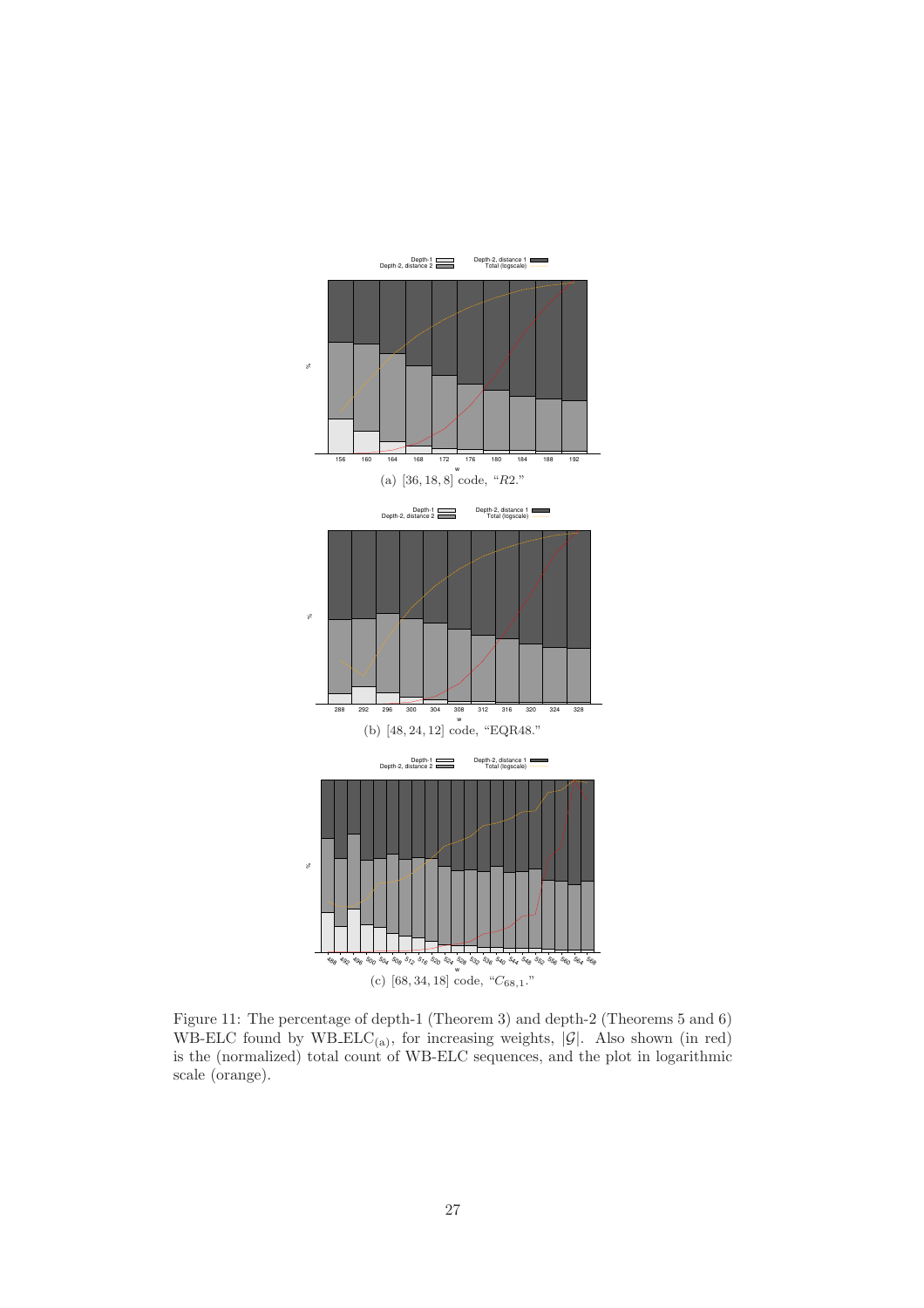WB-ELC operations should ideally be uniform samples of  $L(G, T)$ . To improve the uniformity of the sampling, all sets in Alg. 2 are permuted randomly before being traversed in the (for) loops. This modification does not affect the ability to enumerate all WB-ELC operations (if the stopping criterion mentioned above is removed) only the order in which these are encountered, as is now desired. As long as the current graph, G, is of weight  $|\mathcal{G}|_{\min} \leq |\mathcal{G}| \leq |\mathcal{G}|_{\min} + T$ , and  $L(\mathcal{G}, T') \neq \emptyset$ , where  $T' = |\mathcal{G}|_{\min} + T - |\mathcal{G}|$ , WB\_ELC<sub>(b)</sub> will find a WB-ELC operation, e.

A simple algorithm is proposed, called Alg. minIP (listing omitted), which repeatedly invokes WB  $ELC_{(b)}(\mathcal{G}, -1)$  to determine a random WB-ELC sequence, e, such that  $|e(\mathcal{G})| < |\mathcal{G}|$ . We refer to this as Alg. MINIP. Eventually, a graph is reached from which it is not possible to further reduce the weight, such that  $WBELC_{(b)}$  returns  $e = \emptyset$ . At this point, the proposed algorithm proceeds by random (unbounded) ELC until the weight is increased and the reduction may resume. Alternatively,  $WBELC_{(b)}$  may be modified to return the operation encountered which gives the smallest weight increase. Both these heuristics are referred to as a *kick.*

Table 3 compares the performance of Alg. minIP against other algorithms to reduce weight. Recall the codes selected for this work. The corresponding parity-check matrices are optimized on weight, both in nonsystematic form, as well as systematic form. The weight of the initial matrix,  $H_0$ , e.g., as produced by MAGMA, is denoted by  $|H_0|$  (where (4) gives the weight of G). Alg. IP is a recursive, deterministic depthfirst algorithm to traverse the orbit of a code, by means of ELC operations on G. Unless the orbit of the code is impractically large, this approach will determine the minimum-weight systematic matrix. However, for most codes, the search space is exponential in  $n$ . The corresponding column in Table 3 shows the lowest weight systematic matrix found. For "R2" and " $C_{38,2}$ ," we were able to compute the entire ELC orbit of the codes, to find optimal-weight matrices in systematic form. For " $C_{68,1}$ ," the orbit is infeasibly large, yet, using WB-ELC preprocessing, we were able to find a systematic matrix of weight 488. For nonsystematic form, Alg. nonIP takes random combinations of minimum-weight codewords of the dual code (to generate the parity-check matrix), and attempts to find combinations of  $n - k$  linearly independent rows. Generally, this algorithm succeeded in finding minimum-weight matrices of weight  $(n-k)d_{\min}(\mathcal{C}^{\perp})$ , or at least coming quite close. In terms of search time, only the largest code required more than a few seconds to find the reported matrices, using a standard desktop computer (Alg. IP and Alg. nonIP ran for  $\sim 1$  day, while Alg. MINIP used  $\sim 3$  days).

Fig. 12 shows the response of  $WBELC_{(b)}$  in terms of which theorem is returned from the randomized algorithm with  $T = 0$ , for increasing weight, |G|. As discussed previously, the fraction of all WB-ELC sequences (i.e., when considering the entire  $L(\mathcal{G}, T)$  corresponding to depth-1 is small but constant (Fig. 11), but comes to dominate the response of  $WBELC_{(b)}$  simply because it is natural and convenient to check Theorem 3 first. Similarily, the fraction corresponding to depth-2 reflects the position of these theorems in Alg. 2, based on the results of Fig. 11. As in Fig. 11, random WB-ELC sequences are used to find the next distinct Tanner graph,  $\mathcal{G}'$ . Then, WB\_ELC<sub>(b)</sub> with  $T = 0$  is used to choose a random WB-ELC for  $\mathcal{G}'$ , and the corresponding theorem is added to the counter for the weight class  $|\mathcal{G}'|$ . In order to increase the observations (number of distinct Tanner graphs) at the low-weight weight classes, Alg. MINIP (i.e.,  $T = -1$ ) is used to find the next distinct Tanner graph,  $\mathcal{G}'$ . This simulation illustrates the relative occurrence of Theorems 3, 5, and 6 (and kicks) for a graph of a given weight, when  $T = 0$ . This response can give an indication on which theorem occurs more frequently as a function of  $|\mathcal{G}|$ .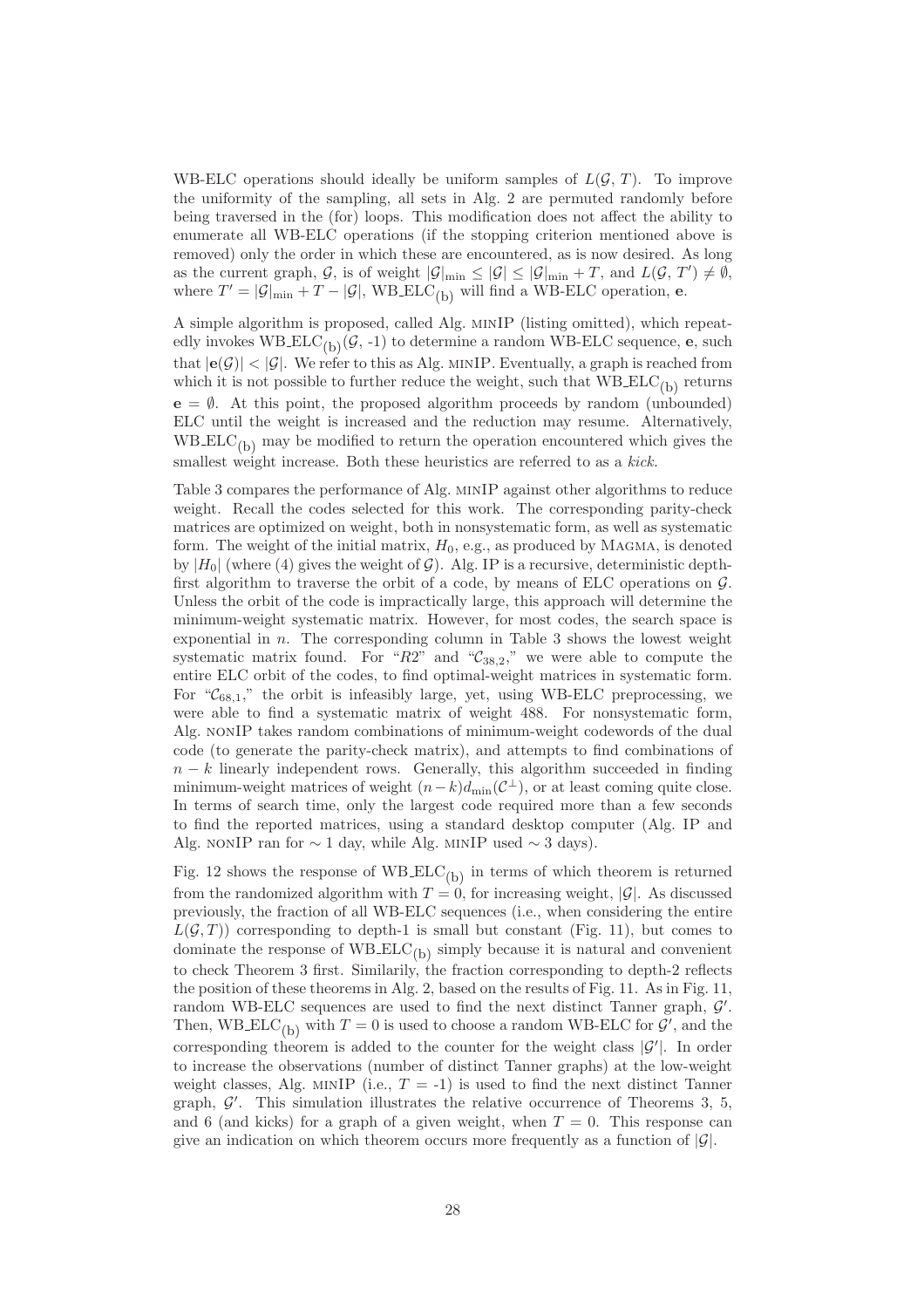

Figure 12: The percentage of depth-1 (Theorem 3) and depth-2 (Theorems 5 and 6) returned (picked) by  $WBELC_{(b)}$ , for increasing weight,  $|\mathcal{G}|$ . The fraction of kicks is also shown, corresponding to when Alg. MINIP gives a new graph,  $G$ , for which  $L(\mathcal{G}, 0) = \emptyset.$ 

It should be emphasized, however, that WB  $\text{ELC}_{(b)}$ , if run in succession with  $T \geq 0$ , does *not* get stuck unless  $L(G, T) = \emptyset$  for the starting graph, G. The overall trend for the various codes simulated is that the number of kicks (for  $T = 0$ ) decreases for increasing graph weight – which makes sense, as finding a WB-ELC sequence is, intuitively, more difficult for sparser graphs. Figs. 15(a), 16(a), and 17(a) show the performance of  $WBELC_{(b)}$  in terms of number of candidate edges considered on average in order to find a random WB-ELC sequence, for increasing  $T$  – see Section 5 for a discussion.

# 4.3 Bounded-Weight Sub-Orbit

The orbit of a code is the set of distinct (nonisomorphic) graphs one finds by any sequence of ELC operations. Specializing this to WB-ELC operations, the same procedure gives a bounded-weight sub-orbit of the code in which all graphs are of weight  $|\mathcal{G}'| \leq |\mathcal{G}_0| + T$ . The size of this sub-orbit depends on  $\mathcal{G}_0$ , and, obviously, T. Using  $T = |\mathcal{G}|_{\text{max}} - |\mathcal{G}_0|$ , corresponding to unbounded weight (i.e., random ELC), we enumerate the entire orbit of the code. Otherwise, another (disjoint) boundedweight sub-orbit may be found "around" a graph  $\mathcal{G}'$ , where  $|\mathcal{G}'| \leq |\mathcal{G}_0| + T$ , which is not already in some previously enumerated bounded-weight sub-orbit.

For increasing values of  $T$ , certain sub-orbits which are disjoint for lower  $T$  may become linked to form supercomponents, as shown figuratively in Fig. 13. For the "EQR48" code, the minimum weight is 288. Using data from a random search,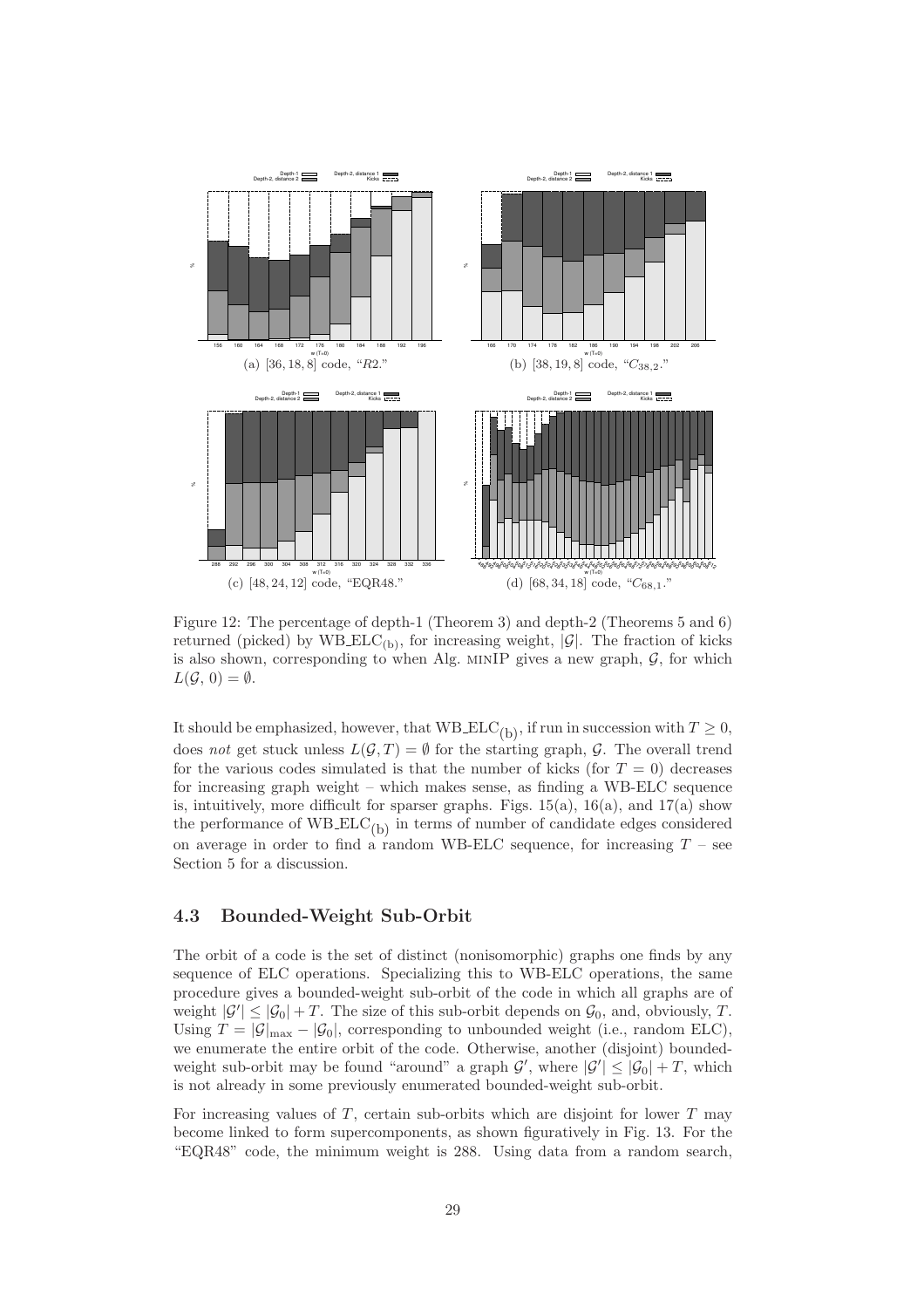Table 3: Reduced-weight matrices. Results of Alg. minIP compared to other algorithms. Column  $|H_0|$  specifies the weight of the initial parity-check matrix,  $H_0$ , (e.g., as constructed by Magma). The bound does not assume a systematic form matrix.

|            | Code                      | $ H_0 $ | Bound $(2)$ | MINIP              | IΡ               | <b>NONIP</b>     |
|------------|---------------------------|---------|-------------|--------------------|------------------|------------------|
| BCH15      | $[15, 5, 7]$ <sup>†</sup> | 42      | 40          | $40^{-1}$          | 40               | $40^4$           |
| Ext. Golay | [24, 12, 8]               | 96      | 96          | $96^{\frac{1}{1}}$ | 96               | $96^{4}$         |
| R2         | [36, 18, 8]               | 188 $*$ | 144         | 156                | $156\ ^2$        | 152              |
| $C_{38,2}$ | [38, 19, 8]               | $240*$  | 152         | 166                | 166 <sup>2</sup> | 154              |
| EQR48      | [48, 24, 12]              | 320     | 288         | 288 <sup>1</sup>   | 288              | $288^{4}$        |
| $C_{68,1}$ | [68, 34, 12]              | $612*$  | 408         | 488                | 492              | 410 <sup>3</sup> |

 $\dagger$  Only code which is *not* self-dual, and  $d_{\min}(\mathcal{C}^{\perp})=4$ .

 $\star$  Initial matrix described in [13, 16] (not generated by MAGMA).

 $1$  Lower bound (2) on matrix minimum weight achieved.

 $^2\,$  Entire orbit enumerated, so these weights are optimum for systematic matrices.

 $^3$  Minimum-weight matrix possible to construct using  $33$  minimum-weight

(dual) codewords, and one of weight 14.

<sup>4</sup> Optimal weight in nonsystematic form,  $|H| = (n - k)d_{\min}(\mathcal{C}^{\perp}).$ 

we found 110 distinct minimum weight structures (all connected in either pairs or triples), and, within  $T = 4$ , the largest supercomponent found contains 371 structures of weight 288 and 292. Including also  $T = 8$ , the resulting sub-orbit contains only one supercomponent, connecting all ∼ 70 000 graphs found in our random search. In contrast, a brute force (recursive) attempt to enumerate the orbit of this code, only found 30 minimum weight graphs before running out of memory on a standard desktop computer.

# 5 Generalized SISO HDPC Decoder

For this work, the most important application is the use of WB-ELC operations during SISO HDPC decoding, where the aim is to have increased diversity (i.e., more parity-check matrices for the same code) which are all well-suited for use in iterative decoding. Several parameters of a parity-check matrix affect its suitability for decoding, where one of these is the weight, or density, of the matrix. Let the received noisy channel vector be  $y = (-1)^{x} + n$ , where x is a codeword and n is AWGN. In the log-likelihood ratio (LLR) domain, the initial LLR at position  $v$  is  $L_0^v \triangleq \frac{2}{\eta^2} y_v$ , where  $\eta$  is the standard deviation of the AWGN.

# 5.1 Edge-Local Damping Rule

The generalized SISO HDPC decoder, Alg. 3, gives a common framework for iterative decoding of HDPC codes, where different operations can be used to give diversity during decoding. The framework is based on the SPA-PD algorithm [14], and centers around applying a damping routine [20] to SPA iterations interspersed with operations to give increased diversity during decoding. Three nested loops control the dynamic damping scheme. The maximum number of iterations is  $\tau = I_1 I_2 I_3$ , and for every  $I_1$  iterations a diversity stage is executed, in which the extrinsic contribution of the LLRs,  $\Gamma_j^v$ , of each variable node, v, is scaled down by a damping coefficient,  $\alpha$ ,  $0 < \alpha < 1$ , and accumulated on the input to the next iteration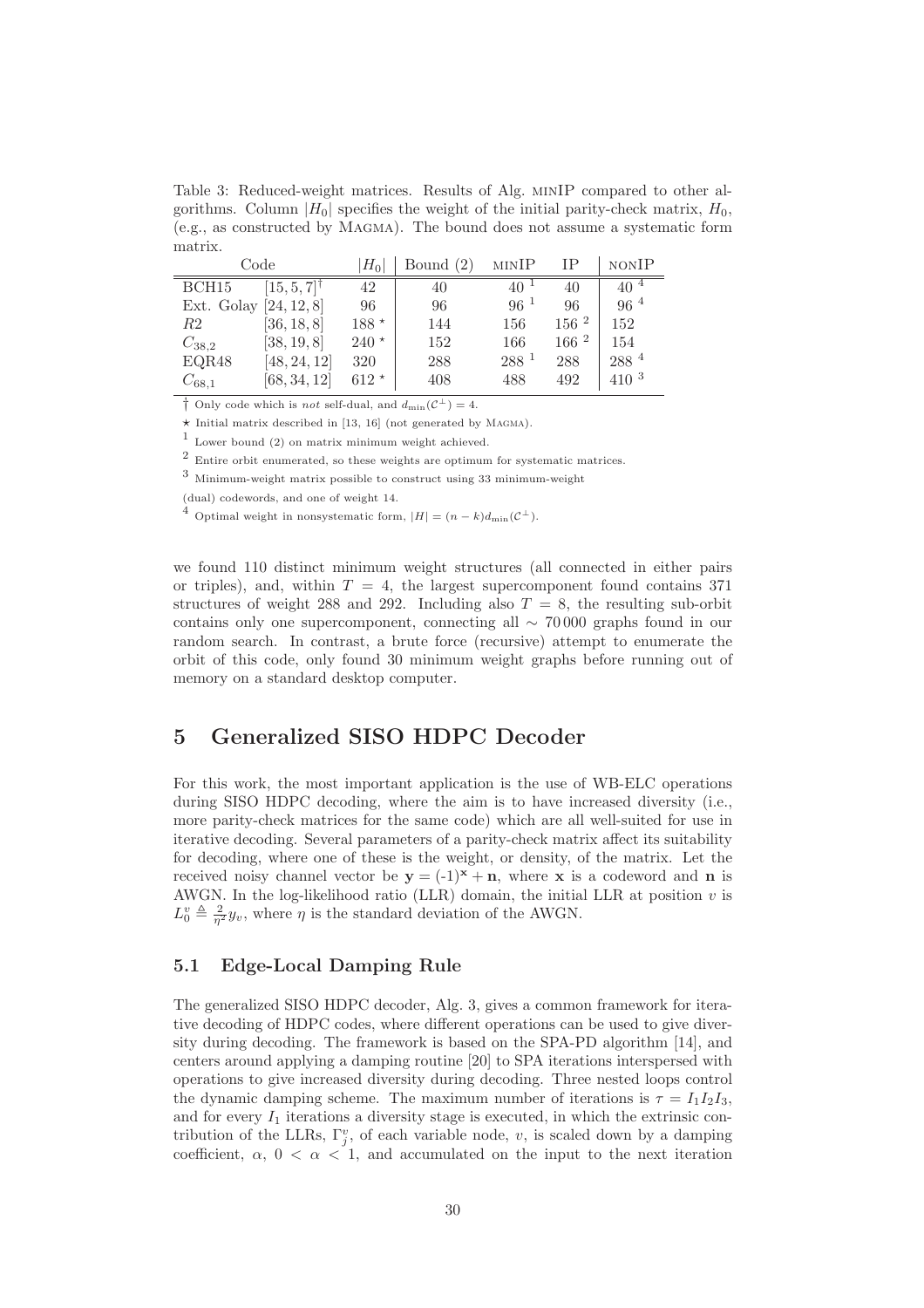

Figure 13: Sub-orbits of "EQR48" code, for which  $|\mathcal{G}_0| = 288$ . Nodes represent distinct graphs of the indicated weight, and edges represent a WB-ELC operation connecting two graphs. Curved edges mean arbitrary WB-ELC operations may exist. Between weight classes, this is indicated by dashed lines. The components within the same weight class are disjoint (if we do not cross dashed lines).

according to

$$
L_{j+1}^v = L_j^v + \alpha \Gamma_j^v. \tag{14}
$$

The extrinsic contribution to variable node  $v$  (the sum of all incoming messages,  $\mu_j^{v \leftarrow u}$ ) in iteration j is

$$
\Gamma_j^v = \sum_{u \in \mathcal{N}_v} \mu_j^{v-u} \tag{15}
$$

where we define  $\Gamma_0^v \triangleq 0$ . The damping coefficient may be viewed as a measure of *trust* in the information produced by the Tanner graph, which is scaled down, as opposed to the information received from the channel, which is never damped. Each time we increment  $\alpha$ , "the contribution from the Tanner graph" is strengthened, so the outer loop is an implementation of  $I_3$  independent serial decoders of the received channel vector, for varying values of  $\alpha$  (allowing a parallel implementation). The rationale behind damping originates from gradient algorithms, where  $\alpha$  is the *step width,* which is varied in order to prevent the algorihm (in our case, the convergence of the iterative decoding process, in terms of negative sum of soft syndromes) from getting stuck at pseudo-equilibrium points (local minima) [20, 32]. The contribution from the received noisy channel vector is never damped, which is obvious if we rewrite (14) as  $L_{j+1}^v = L_0^v + \alpha \Sigma_{j'=1}^j \Gamma_{j'}^v$ . These new, damped LLRs are then used to re-initialize the decoder. So, after *resetting* all messages to neutral LLRs,

$$
\mu_j^{v \leftarrow u} := 0, \ \forall \ (u, v) \in \mathcal{G} \tag{16}
$$

iteration  $j + 1$  begins by, in effect, forwarding the new, damped input towards the check nodes. This global reset stage is necessary when the operation used in the SISO HDPC decoder acts on the variable node level, e.g., as in SPA-PD which permutes  $\bf{L}$  [14]. After this, the relationship (15) between extrinsic information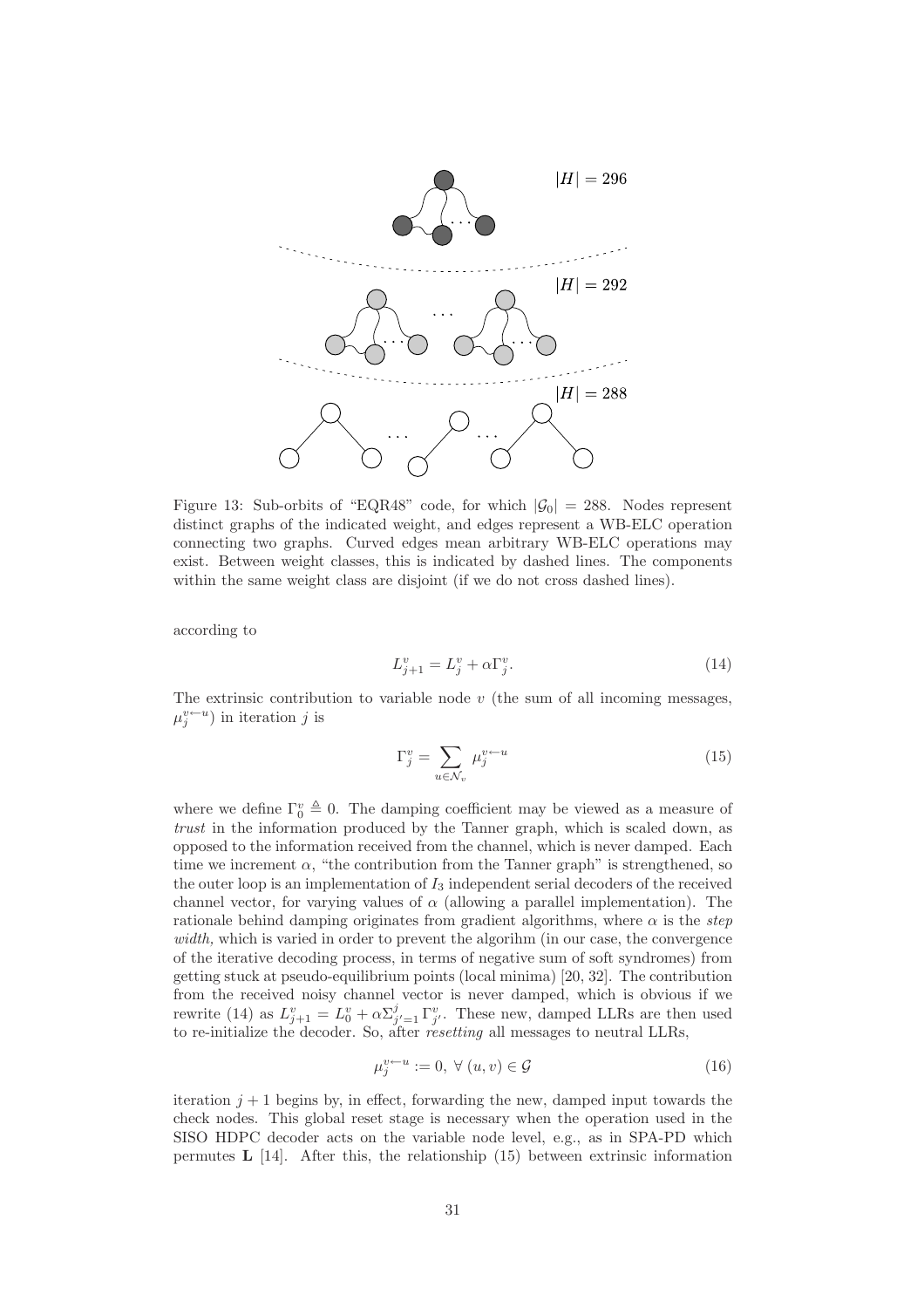Algorithm 3 SISO-HDPC $(p, I_1, I_2, I_3, \alpha_0, \text{OP}, \text{DR})$ 

1:  $\alpha = \alpha_0$ 

- 2: for  $I_3$  times do
- 3: Restart decoder from channel vector
- 4: for  $I_2$  times do
- 5: Stop if syndrome check is satisfied
- 6: Apply damping rule, DR, with coefficient  $\alpha$
- 7: Apply at random p operations, OP
- 8: for  $I_1$  times do
- 9: Apply SPA iteration ('flooding' scheduling)
- 10: end for
- 11: end for

12: Increment damping coefficient,  $\alpha := \alpha_0 + (1 - \alpha_0) \frac{I_3}{I_3 - 1}$ 

13: end for



Figure 14: Description of LD, affecting all edges inserted by ELC on  $(u', v')$ . These new edges (solid lines),  $(u, v) \forall v \in \mathcal{N}_{u'}^{v'}$ , are initialized for the next iteration with  $\mu_{j+1}^{v \to u} = L_j^v + \alpha (\Gamma_j^v - \mu_j^{v \leftarrow u}) = L_j^v + \alpha \Gamma_j^v$ , since  $\mu_j^{v \leftarrow u} = 0$ .

(on edges) and LLRs (in nodes) does not hold. The global stage of (14) and (16), followed by re-initializing all edges, is referred to as *global damping* (GD).

In contrast to GD, we have previously proposed edge-local damping schemes more suited for the edge-local action of ELC [25, 26]. The damping rule (14) can be generalized to include and take advantage of extrinsic information on an edge. Formulated for the edge-local perspective (damping each edge separately), the damping rule (14) becomes

$$
\mu_{j+1}^{v \to u} = L_j^v + \alpha (\Gamma_j^v - \mu_j^{v \to u}) \tag{17}
$$

where the extrinsic contribution  $\mu_j^{v\leftarrow u}$  is subtracted, to adhere to the extrinsic principle of the SPA.

ELC on  $(u', v')$  complements the edges of  $\mathcal{E}_{u', v'}$ . By defining a flooding SPA iteration as the update of all check nodes followed by all variable nodes (this is usually done in the opposite order, at no general significance), we ensure that all soft information on edges which are *removed* from any  $v \in \mathcal{N}_{u'}^{v'}$  is contained (summed) in  $\Gamma^v$ . Thus, we need only focus on edges *inserted* by ELC, i.e., precisely  $(u, v) \in \mathcal{E}_{u', v'}$  after ELC. Fig. 14 shows an example situation, using the mapping from Tanner graph to simple graph where a check node is grouped with its systematic variable node. The figure shows the situation *after* ELC on  $(u', v')$ , where the solid lines are the inserted edges. These new edges must be initialized with some outgoing message,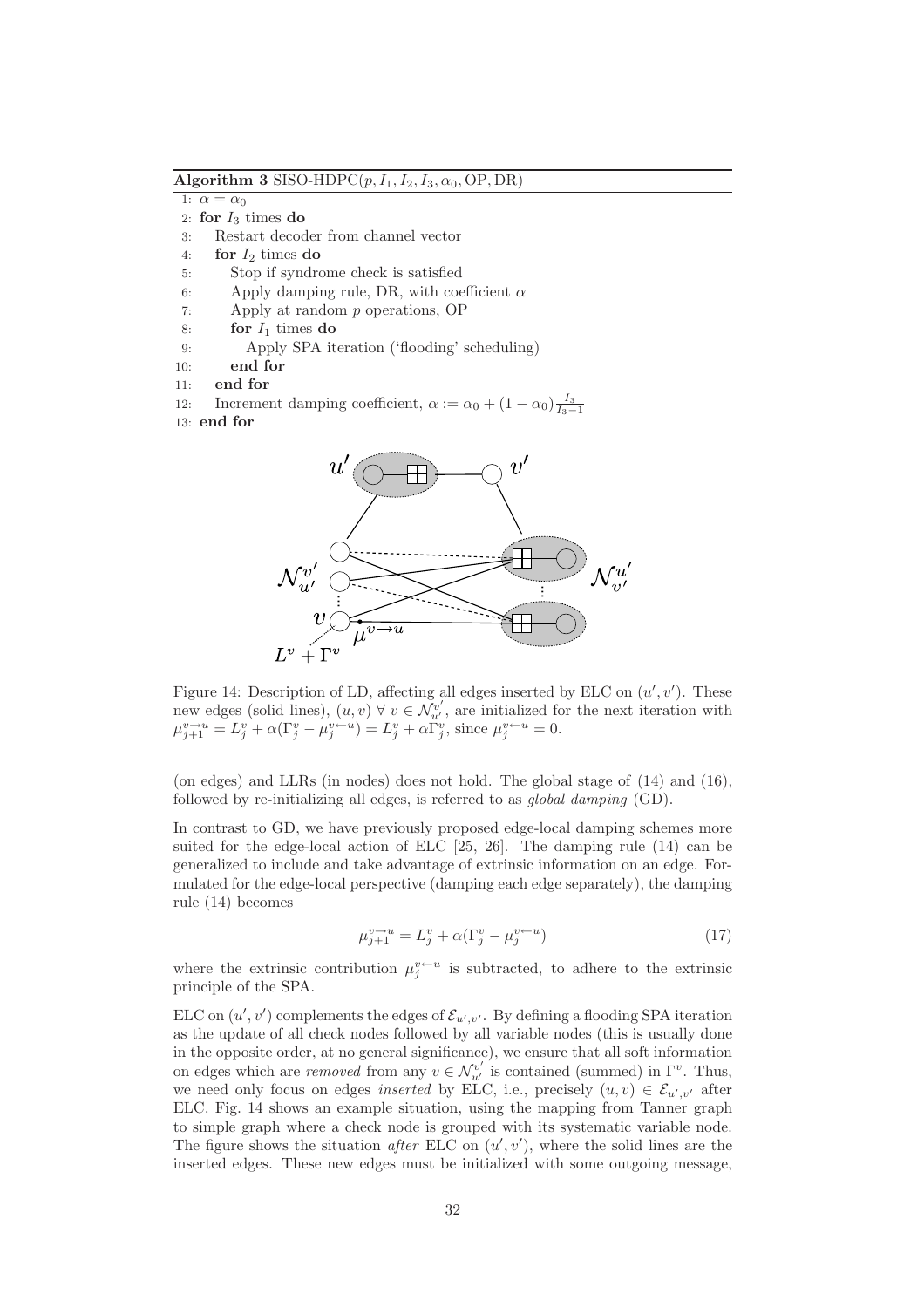$\mu_{j+1}^{\nu \rightarrow u}$ , before the next SPA iteration (iteration  $j+1$ , which begins with check nodes), so (17) implements a damping-and-initialization rule. However, since  $\mu_j^{v \leftarrow u} = 0$  for new edges, (17) reduces to (14). We emphasize that the edges connected to  $\mathcal{N}_v \setminus \mathcal{N}_{v'}$ , i.e., those unaffected by ELC on  $(u', v')$ , are *not* damped and retain their extrinsic messages for the next iteration. Restricting damping to the edges affected by ELC is referred to as *edge-local damping* (LD) [25]. There is still some loss of extrinsic information due to ELC, since only the *sum* of adjacent messages is stored in a variable node, yet the loss is significantly smaller than that resulting from the reset stage involved in GD. We also propose a more advanced local damping rule in [26], which was not found effective for the codes used in this work.

Every  $I_1I_2$  iterations,  $\alpha$  is incremented towards 1, and the decoder is restarted  $(I_3$  times) from the received noisy channel vector. This constitutes, in effect, the starting of a new, serial decoder, only with a new and increased (i.e., reduced effect) damping coefficient.

### 5.2 Real-Time WB-ELC Algorithm

In a decoding setting, where the Tanner graph to be modified contains soft information on the edges, it is natural to focus on the approach of using the counting formulas to minimize loss of soft information in the WB-ELC stage. The aim is to produce a random set of reduced-weight Tanner graphs for  $\mathcal{C}$ , at minimum (search) overhead. As before, the weight of each graph should be upper-bounded,  $|H| \leq |H_0| + T$ , and we determine the *local threshold* 

$$
T' = |H_0| + T - |H| \tag{18}
$$

based on the weight  $|H|$  of the current graph, H. The WB-ELC stage is to be done during decoding, in between SPA iterations, so efficiency is a key concern. Based on WB ELC(b), we now consider a set of further modifications to give a *real-time* version, which we refer to as  $WBELC_{(c)}$ . By increasing the coarseness of the search, a random WB-ELC sequence may be found at a decreased average complexity, in terms of number of candidate edges considered. Rather than exhaustively traversing the entire local subgraphs induced (entire sets  $A, C$ , etc.) by the theorems around the *root edge*,  $(u, v)$ , the search may be confined to checking the depth-2 theorems for only one, random choice of  $(u', v')$ , and one for  $(u'', v'')$  – see Fig. 9. This way, Theorem 3 is checked while producing the subsets required for Theorems 5 and 6, and WB ELC<sub>(c)</sub> applies this coarse search using all edges  $(u, v) \in \mathcal{G}$  as root edge. In this sense, depth-1 has a natural precedence over depth-2, (single ELC is half the complexity of double ELC). As shown in Fig. 11, the percentage of depth-2 WB-ELC sequences constitute a large fraction of the total sequences output by  $WBELC_{(a)}$  (they are relatively easy to find), validating the heuristic of only checking Theorems 5 and 6 on a subset of the candidate edges.

Figs. 15(a), 16(a), and 17(a) compare the complexity of  $WBELC_{(c)}$  to  $WBELC_{(b)}$ . The complexity shows the average number of edges checked to find the first random WB-ELC operation on a graph of weight  $|\mathcal{G}|$ , and for  $T = 0$ . As before, each weight class is simulated independently, and new graphs are found using Alg. minIP. We also compare a variant of  $WBLEC_{(c)}$  which only considers depth-1 WB-ELC, denoted by  $W\text{B-ELC}_{(c,1)}$ . The reduced search space gives a further improvement in number of candidate edges checked. From a decoding perspective, it makes sense to compare this *ELC complexity* to the adaptive belief propagation (ABP) algorithm, which uses a GE stage in between SPA iterations [21, 26]. Implemented in terms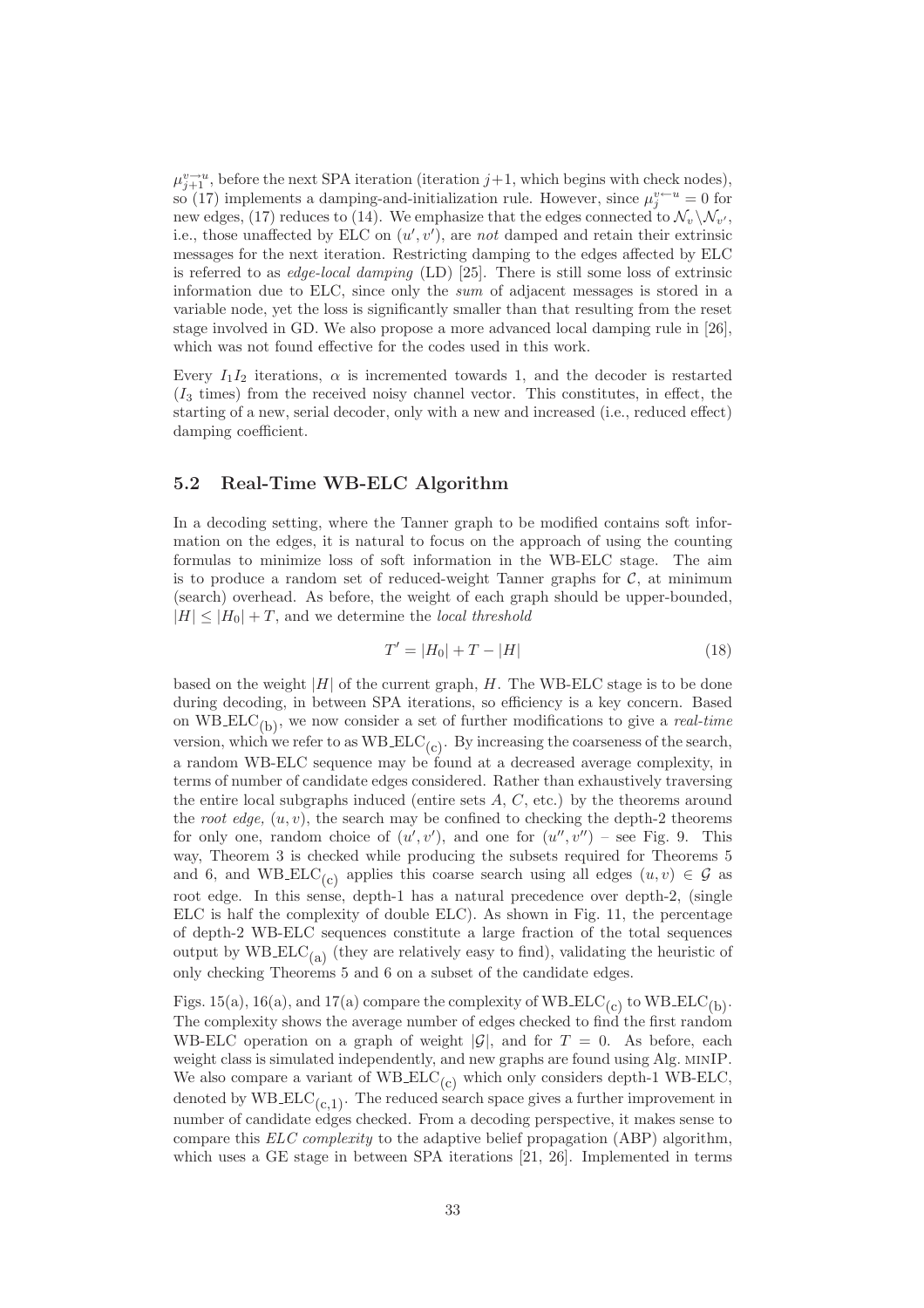

(a)  $WBELC_{(b)}$  (random search) compared to  $WBELC_{(c)}$  (real-time version) and a reduced real-time version searching only at depth-1.



(b) For increasing weight,  $|\mathcal{G}|$ , the weight distribution of the graphs encountered during random traversal of the sub-orbit of the code approaches a normal distribution, with average centered at the expected weight found by random (unbounded) ELC.

Figure 15: Code "R2."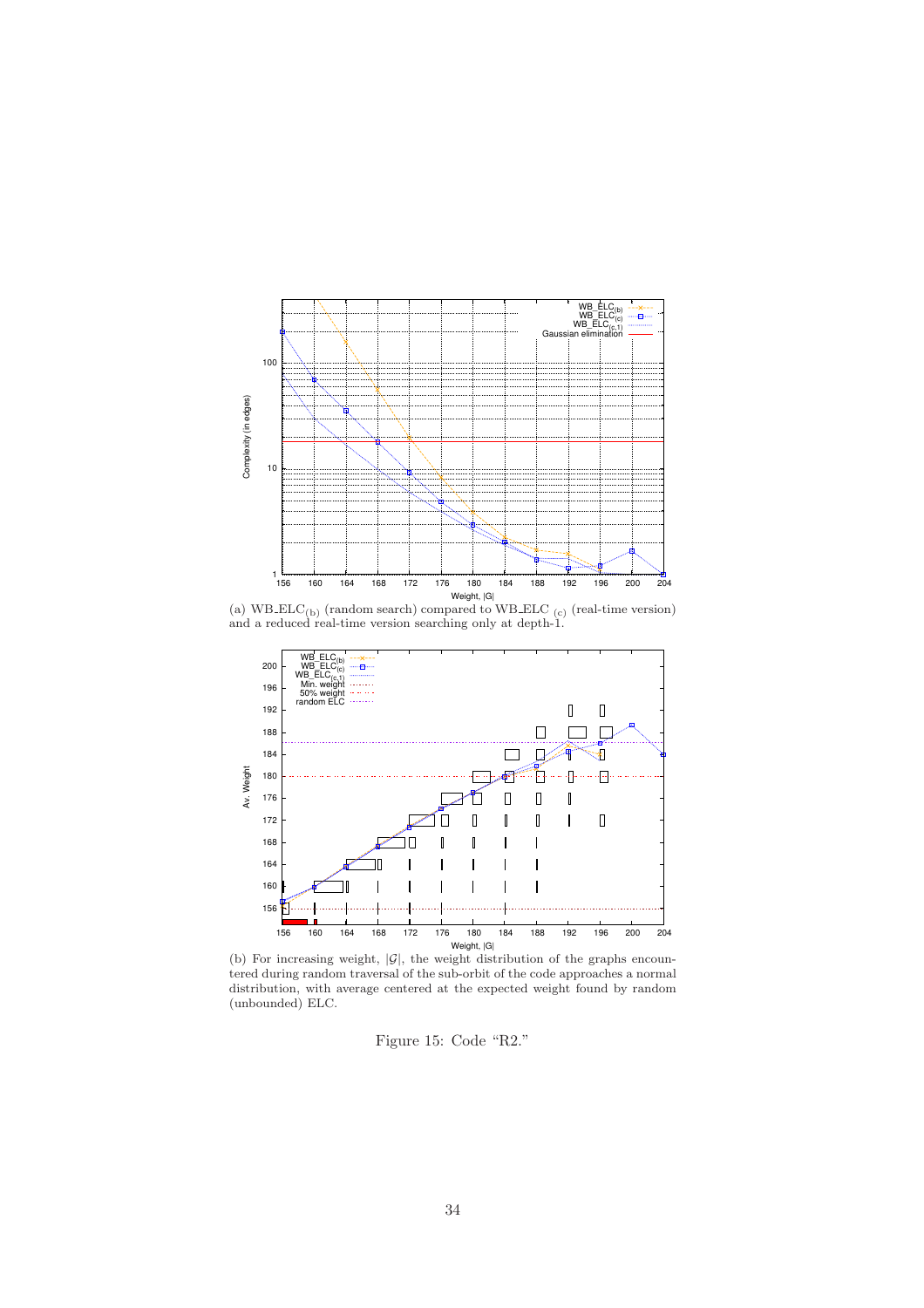

Weight,  $|G|$ <br>(a) WB\_ELC<sub>(b)</sub> (random search) compared to WB\_ELC<sub>(c)</sub> (real-time version) and a reduced real-time version searching only at depth-1.



(b) For increasing weight,  $|\mathcal{G}|$ , the weight distribution of the graphs encountered during random traversal of the sub-orbit of the code approaches a normal distribution, with average centered at the expected weight found by random (unbounded) ELC.

Figure 16: Code "EQR48."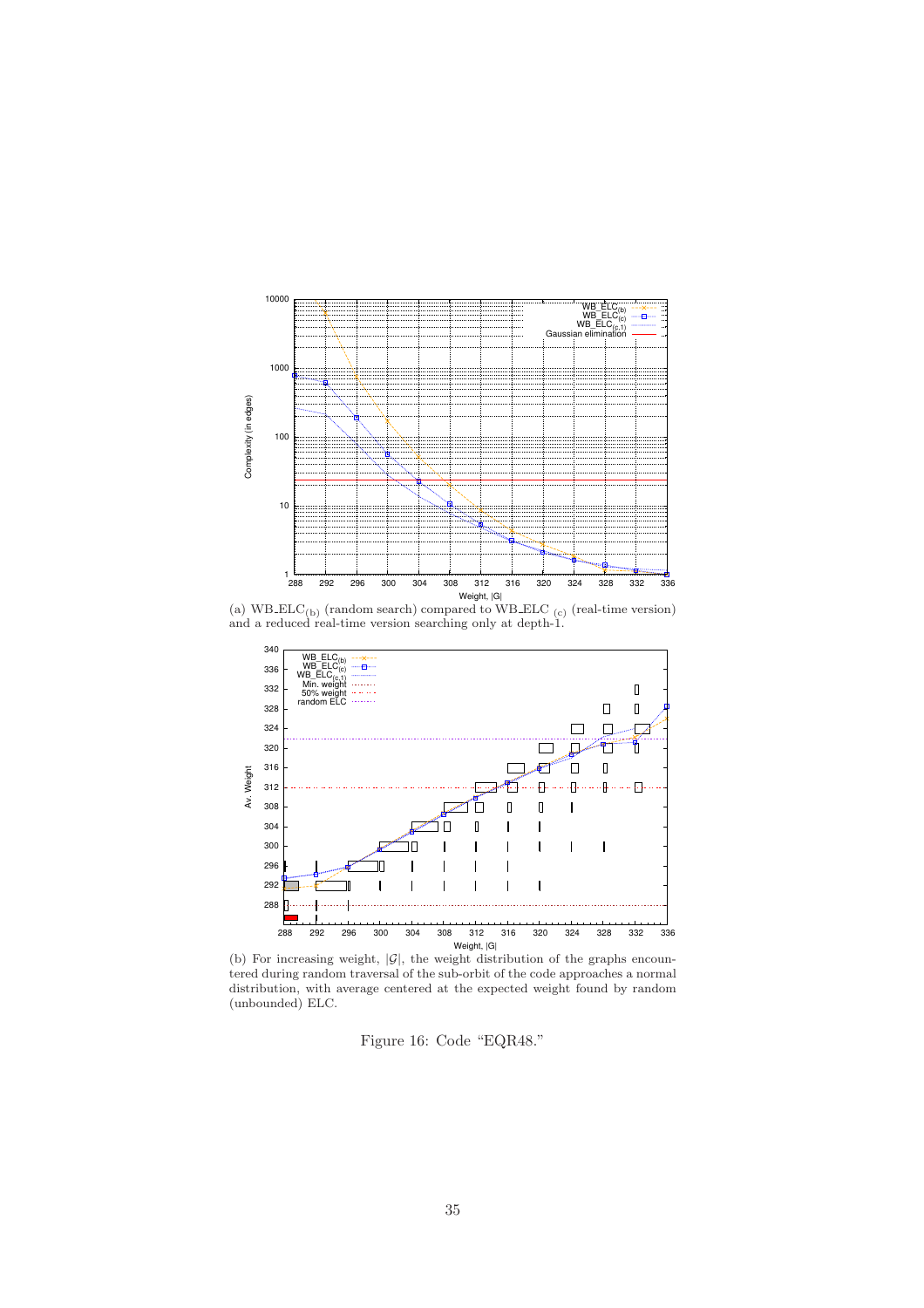

Weight,  $|G|$ <br>(a) WB\_ELC<sub>(b)</sub> (random search) compared to WB\_ELC<sub>(c)</sub> (real-time version) and a reduced real-time version searching only at depth-1.



(b) For increasing weight,  $|\mathcal{G}|$ , the weight distribution of the graphs encountered during random traversal of the sub-orbit of the code approaches a normal distribution, with average centered at the expected weight found by random (unbounded) ELC.

Figure 17: Code " $C_{68}$ ."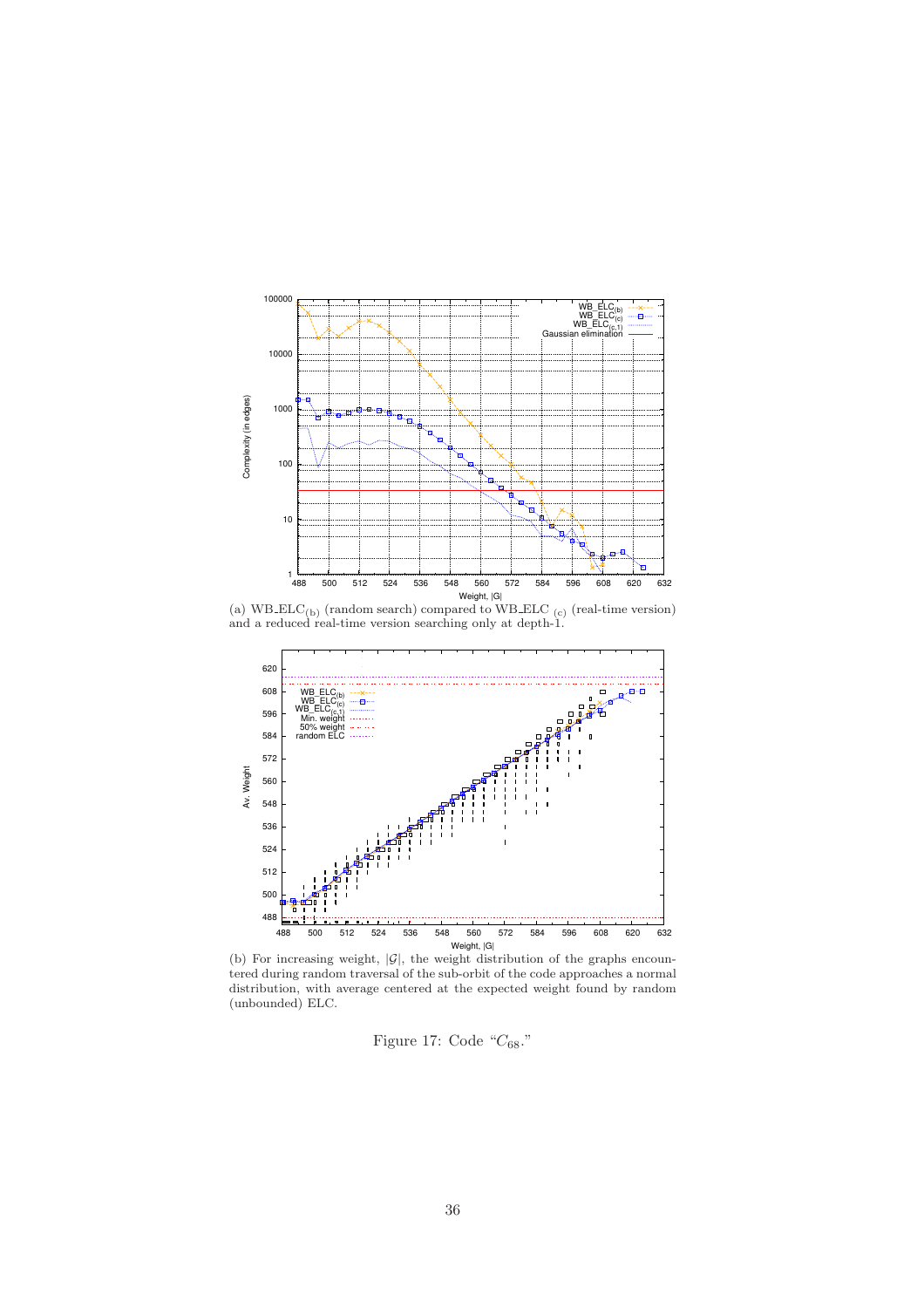

Figure 18: Average number of edges checked to determine a sequence of 1 000 random WB-ELC sequences, simulated for increasing parameters  $T$ . All simulations begin with the same reduced-weight graph,  $\mathcal{G}_0$ .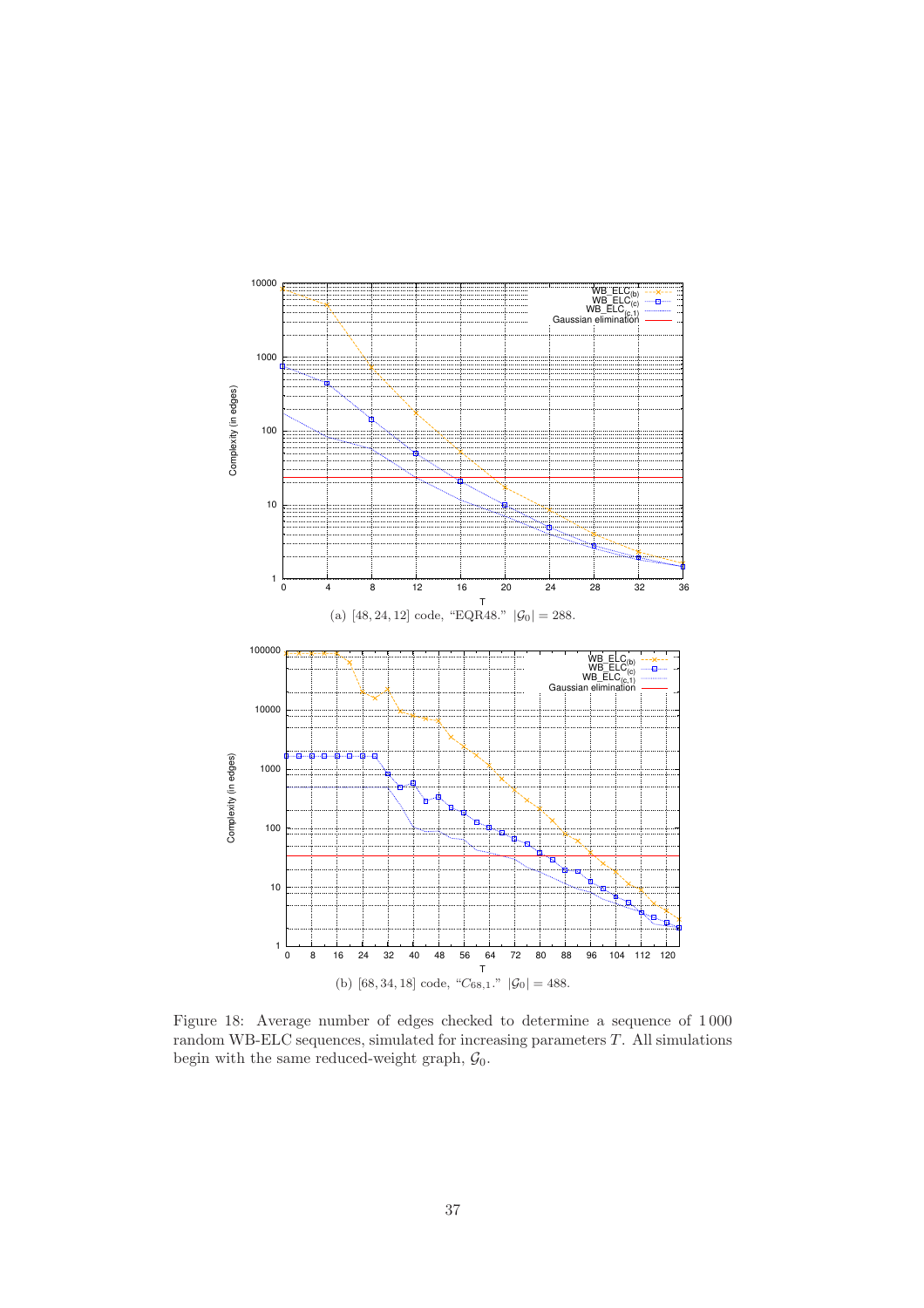of ELC operations, the complexity of a GE stage is  $n - k$ , which is included as the red reference line.

Figs. 15(b), 16(b), and 17(b) illustrate the graph weights resulting from the previous simulations. For WB\_ELC<sub>(b)</sub>, a (horizontal) histogram is plotted for each weight class  $|\mathcal{G}|$ , showing the distribution of the weights of the graphs,  $\mathcal{G}'$ , found when the search starts from G. This distribution is over  $|\mathcal{G}_0| \leq |\mathcal{G}'| \leq |\mathcal{G}|$ , with an average around  $|\mathcal{G}|$ , until  $|\mathcal{G}|$  reaches the average weight resulting from random (i.e., unbounded) ELC, beyond which the distributions begin forming a normal distribution centered on the average weight described in (6). The average weight due to repeated random (unbounded) ELC is slightly higher than the "50% weight." The fraction of repeated Tanner graphs (as in row-equivalent matrices) encountered is indicated by the red bar below the histograms. Only at the low-weight end of the scale, when  $|\mathcal{G}|$  is near  $|\mathcal{G}_0|$ , are such repetitions encountered, which indicates that, generally, a very high degree of diversity results from using random WB-ELC operations during decoding. Some fraction of the encountered graph weights in the histograms is *above* the maximum weight of the class,  $|\mathcal{G}'| > |\mathcal{G}|$  (recall that we simulate  $T = 0$ . This indicates the fraction of graphs for which the weight can not be upper-bounded by  $T = 0$ , resulting in a kick to a higher weight. Any such kicks are a result of Alg. MINIP giving a new graph,  $\mathcal{G}'$ , for which  $|\mathcal{G}'| < |\mathcal{G}|$ (using  $T = -1$ ), such that WB\_ELC<sub>(b)</sub>( $\mathcal{G}'$ , 0) =  $\emptyset$ . However, this occurs only at the low-weight end of the scale and we may conclude that the search is, in fact, able to maintain the desired weight-bounding. The average weight plots for  $WBELC_{(c)}$ and WB  $\text{ELC}_{(c,1)}$  show only a slight increase in average weight at the low-weight end, which indicates the number of kicks resulting from the reduced-complexity search. This indicates a complexity reduction with negligible performance penalty. Furthermore, we verify the above assumption that the weight can be bounded by depth-1 WB-ELC alone, by noting that  $WBELC_{(c,1)}$  also succeeds in bounding the weight.

Fig. 18 shows a similar experiment which focuses on the performance of WB-ELC in a decoding setting. Starting from a reduced-weight graph,  $\mathcal{G}_0$ , we simulate the average performance of keeping  $|\mathcal{G}|$  upper-bounded by  $|\mathcal{G}_0|+T$ . Reflecting the intended usage,  $\mathbf{e} = \text{WB\_ELC}_{(b)}(\mathcal{G}, T')$  (or (c) or (c,1)) is used (rather than Alg. MINIP) to find the next WB-ELC operation, where  $T' = |\mathcal{G}_0| + T - |\mathcal{G}|$  using (18). This is then repeated for  $\mathcal{G}' = e(\mathcal{G})$  until 1000 graphs are simulated for this T. Then, the experiment proceeds the same way for the next value of T. Again, we compare the complexity against a GE stage. Let  $T_{GE}$  denote the threshold for which the complexity of WB ELC intersects this measure. For thresholds  $T > T_{GE}$  the average complexity of a WB-ELC stage is lower than that of a GE stage, while still giving a weight-bounding effect (as compared to random ELC).

### 5.3 Error-Rate Observations

The SPA-ELC decoding algorithm, which uses random ELC operations in between SPA iterations to gain diversity, has previously been shown effective [25]. The simulation results in Fig. 19 compare the proposed SPA-ELC decoder against various decoding algorithms, where we ensure that  $\tau = I_1 I_2 I_3$  is fixed. The algorithms are all implemented using the SISO HDPC framework, with the configurations summarized in Table 4. The parameter  $p$  specifies the number of ELC operations to employ every  $I_1$  iterations. The values of  $p$ ,  $I_1$ ,  $I_2$ , and  $I_3$  are chosen empirically, based on frame error-rate (FER) simulations. In Fig. 20, using code "R2," we fix one of the loop constants (and fix  $\tau = 600$ ), and determine the second for varying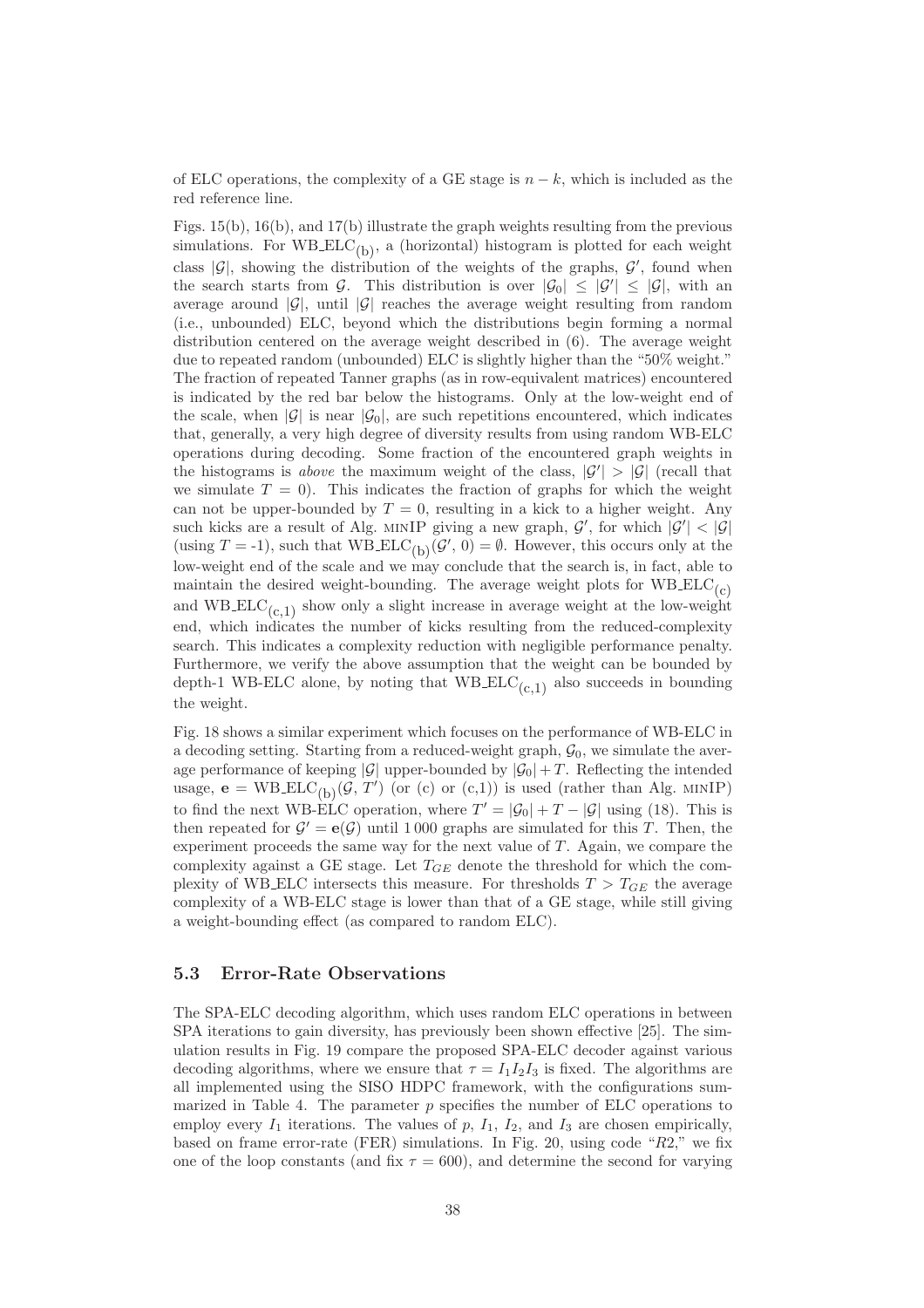

(b) Ext. Golay =  $[24, 12, 8]$ , with  $|Aut(\mathcal{C})| = 244823040$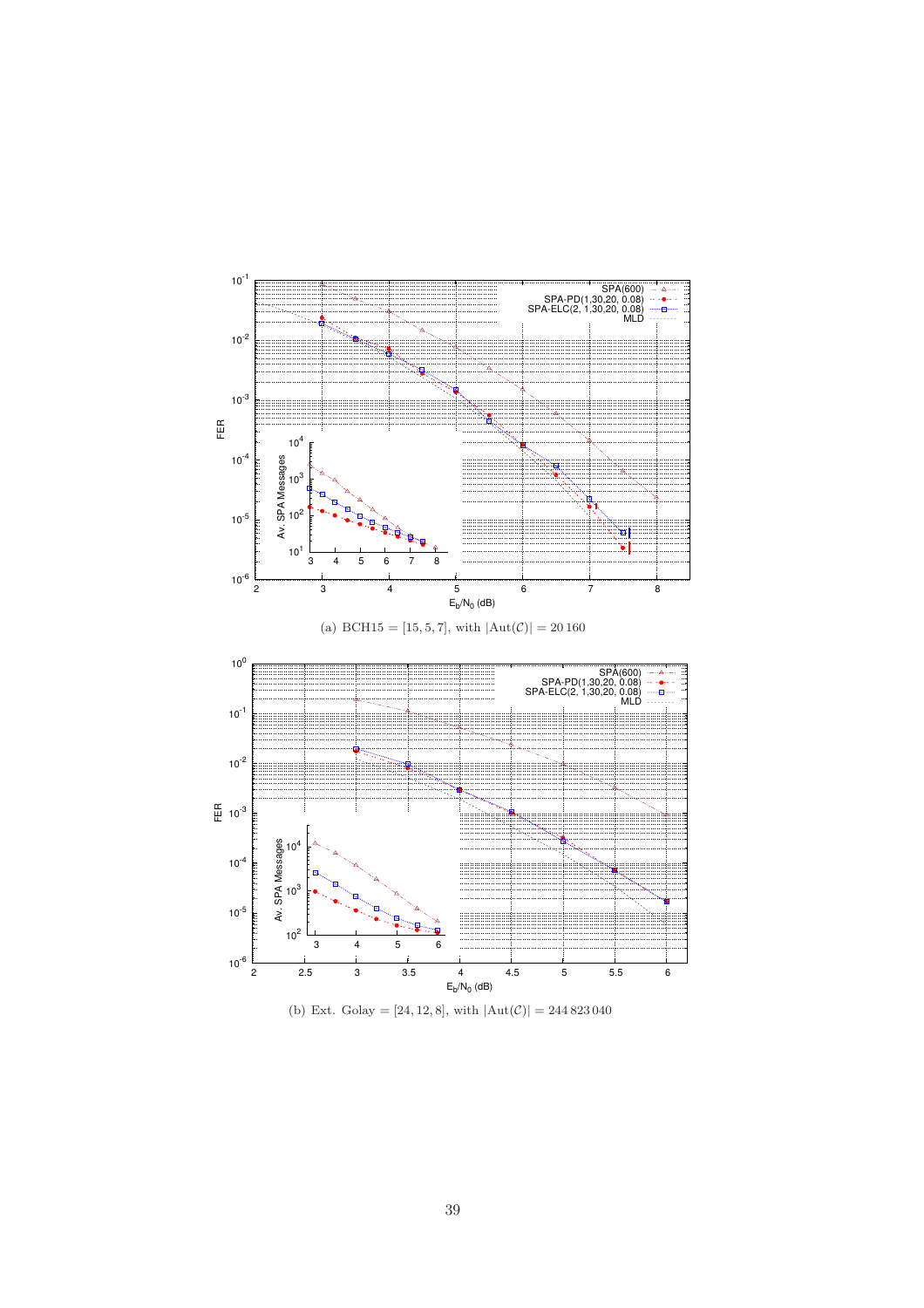

(d)  $C_{38,2} = [38, 19, 8]$ , with  $|Aut(\mathcal{C})| = 1$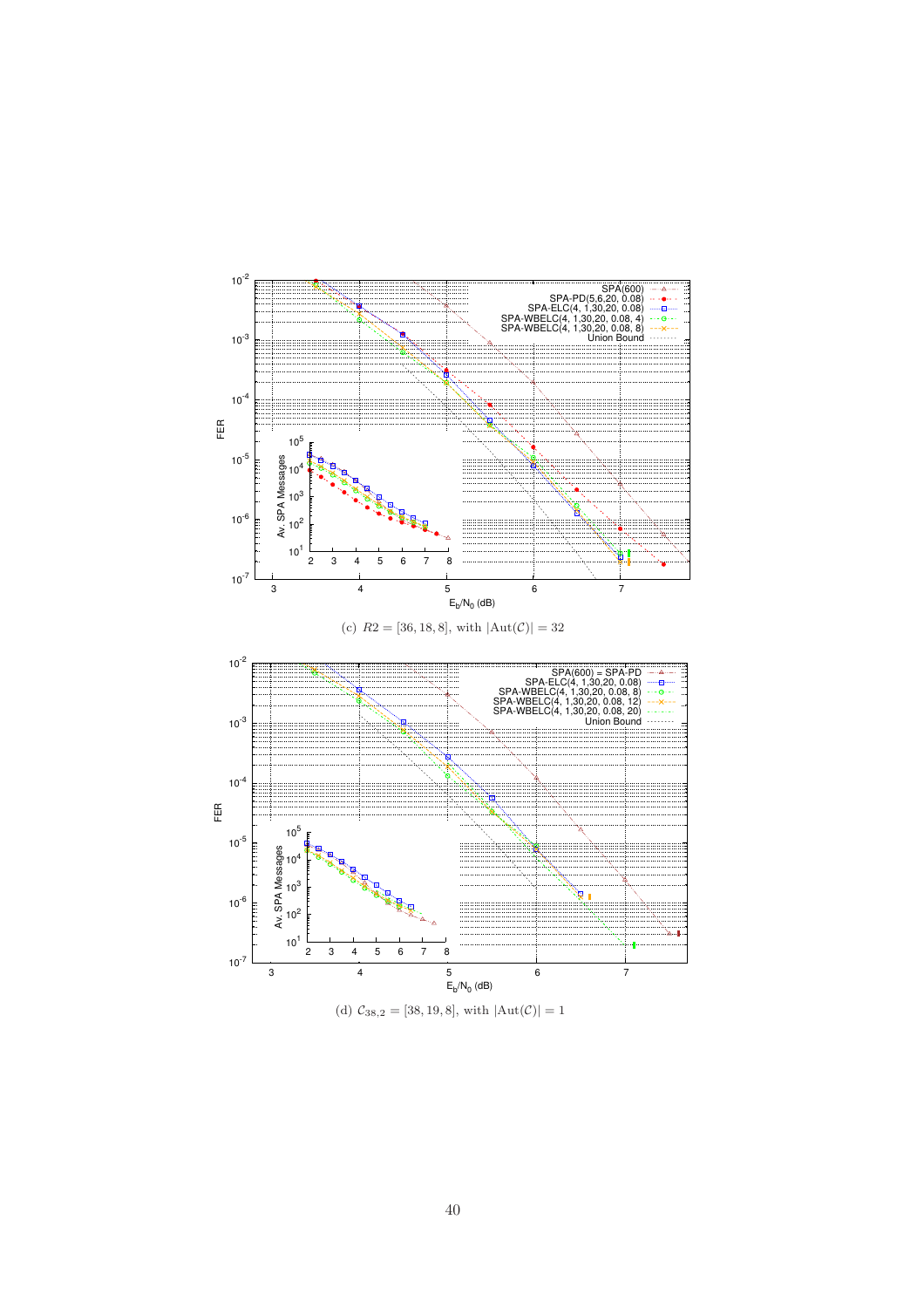

(f)  $C_{68,1} = [68, 34, 12]$ , with  $|Aut(\mathcal{C})| = 68$ 

Figure 19: Simulation results. Each SNR point is simulated until at least 100 frameerror events were observed (otherwise, error bars indicate a 95% confidence interval [28]). The union bound is calculated based on the full weight enumerator of the code.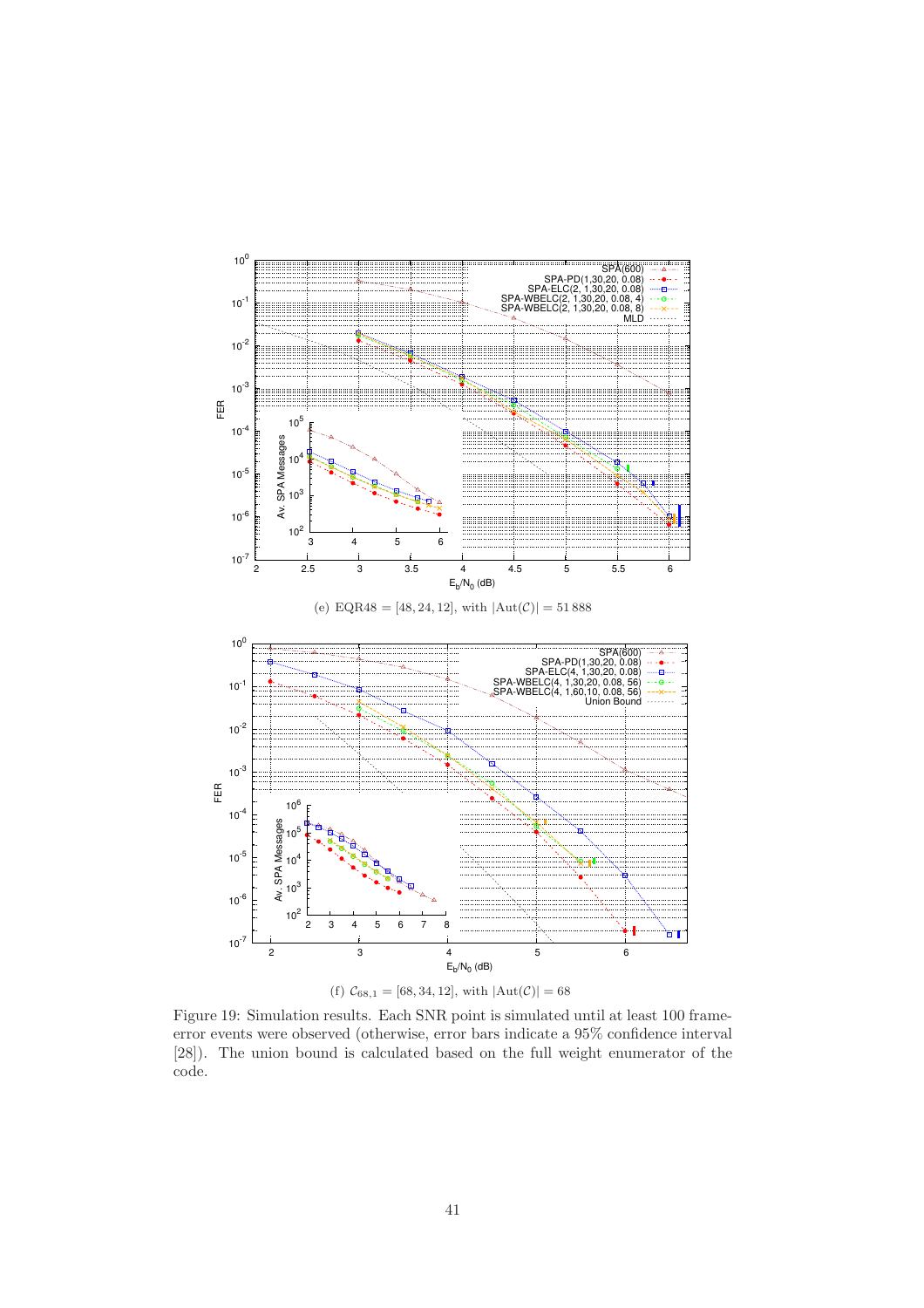Table 4: Decoding algorithms simulated in this work, and the corresponding configurations of Alg. 3

| Decoding Algorithm                     | Configuration                                                                             |
|----------------------------------------|-------------------------------------------------------------------------------------------|
| $SPA(\tau)$                            | $SISO-HDPC(0, 1, \tau, 1, 1, -, -)$                                                       |
| $SPA-PD(I_1, I_2, I_3, \alpha_0)$      | SISO-HDPC $(1, I_1, I_2, I_3, \alpha_0, \text{PD}, \text{GD})$                            |
| $SPA-ELC(p, I1, I2, I3, \alpha_0)$     | SISO-HDPC $(p, I_1, I_2, I_3, \alpha_0, \text{ELC}, \text{LD})$                           |
| $SPA-WBELC(p, I1, I2, I3, \alpha0, T)$ | SISO-HDPC $(p, I_1, I_2, I_3, \alpha_0, \text{WB\_ELC}_{(b)}(\mathcal{G}, T), \text{LD})$ |
|                                        |                                                                                           |

values of  $I_1$  which we know to have the greatest influence on performance. The nearly identical data obtained for fixed  $I_2$  and fixed  $I_3$  verifies that the performance is dominated by  $I_1$ , and that the best performance is found for low values of  $I_1$ , specifically for  $I_1 = 1$ . This is verified also for the "EQR48" code. The value of p is then selected based on data shown in Fig. 22, where we find an optimal value at reasonably low values of  $p$ . This value is only slightly sensitive to SNR. The initial damping coefficient,  $\alpha_0 = 0.08$ , is borrowed from [20].

The drawback of SPA-ELC is an increase in matrix weight, so unless the orbit of the code contains only "low" weight (i.e., near  $|\mathcal{G}|_{\text{min}}$ ) graphs (e.g., the BCH15 and the extended Golay code, for which the orbit contains only two graphs), the performance of the SPA is negatively affected by increased weight. Not only does this increase the complexity of computing the SPA update rules, but there is also a well-known adverse effect on convergence due to short cycles in the Tanner graph. The aim of the SPA-WBELC decoder is to use WB-ELC to give structurally distinct matrices of bounded weight. We will show that the SPA-WBELC decoder outperforms SPA-PD  $[14]$  when  $Aut(\mathcal{C})$  is small. For SPA-WBELC, the operation is WB-ELC, which amounts to either one or two ELC operations. For a similar degree of diversity, a budget of  $p$  ELC operations per  $I_1$  iterations is allocated for the SPA-WBELC decoder, which is decremented by |e|. (This means the SPA-WBELC decoder may use  $p + 1$  ELC operations per ELC stage, but the average is very close to p, so we ignore this.) As for SPA-ELC, optimal values of parameters are determined empirically, as shown in Fig. 23.

In Fig. 19, the performance of SPA-ELC and SPA-WBELC is simulated for various codes of different blocklength when signalling over the AWGN channel. The graphs used for decoding were optimized on weight in a preprocessing stage, as reported in Table 3. For SPA and SPA-PD, the same graph is used throughout the decoding process, and this graph is also used in a nonsystematic form for these decoders.<sup>6</sup> For the ELC-based decoders, the initial (preprocessed)  $\text{TG}(H)$  is restored at the beginning of each frame (codeword simulated). For SPA-PD [14], the operation is permutation from  $Aut(\mathcal{C})$ , selected at random by taking random combinations of generators of Aut $(\mathcal{C})$  [6]. As a reference, the performance of the optimal maximum-likelihood decoder (MLD) is simulated where this is feasible, and is otherwise approximated by a union bound using the full weight enumerator of the code.

A simple scheme running SPA on seven distinct minimum-weight matrices for the extended Golay code gives an improvement over SPA [1]. We observe a performance gain of  $\sim 0.5$ dB at bit-error rate  $10^{-4}$  over this scheme (we still observe a gain of  $\sim$  0.25dB when we limit SPA-ELC to  $\tau = 200$  iterations). We also observe an improvement in error-rate on this code over the more advanced multiple-bases belief propagation (MBBP) algorithm, which uses  $15 n \times n$  matrices (based on cyclic shifts

<sup>6</sup>We have also simulated SPA and SPA-PD on systematic matrices (not shown), to verify that FER performance is not significantly sensitive to this.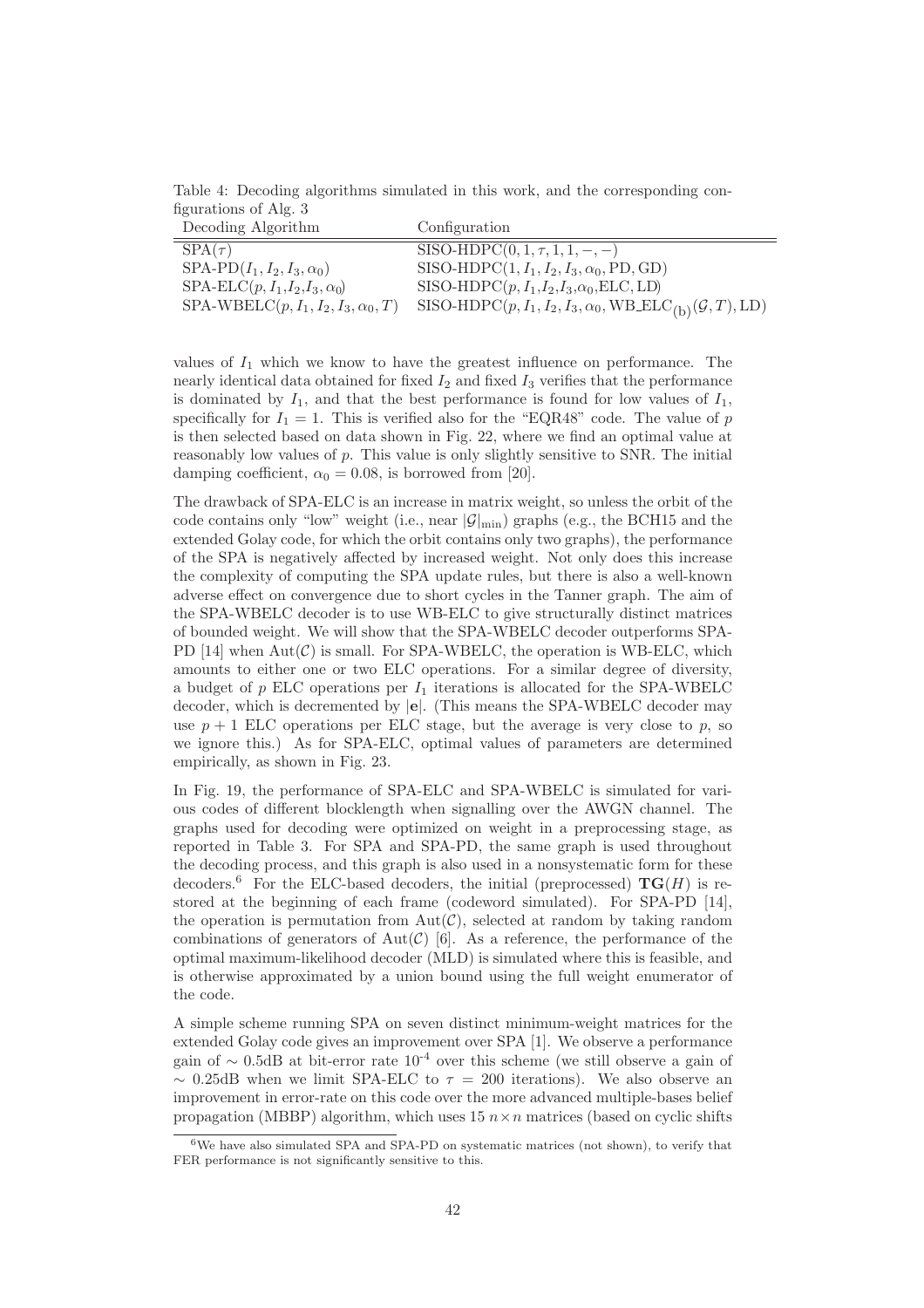

(a)  $I_3 = 20$  fixed, and  $I_2 = \tau/(I_1 I_3)$ .



(b)  $I_2 = 30$  fixed, and  $I_3 = \tau/(I_1 I_2)$ .

Figure 20: Simultaneous determination of parameters  $p$  and  $I_1$  for SPA-ELC decoding on code "R2." The minimum FER is for low  $I_1$  and  $p \approx 2$ .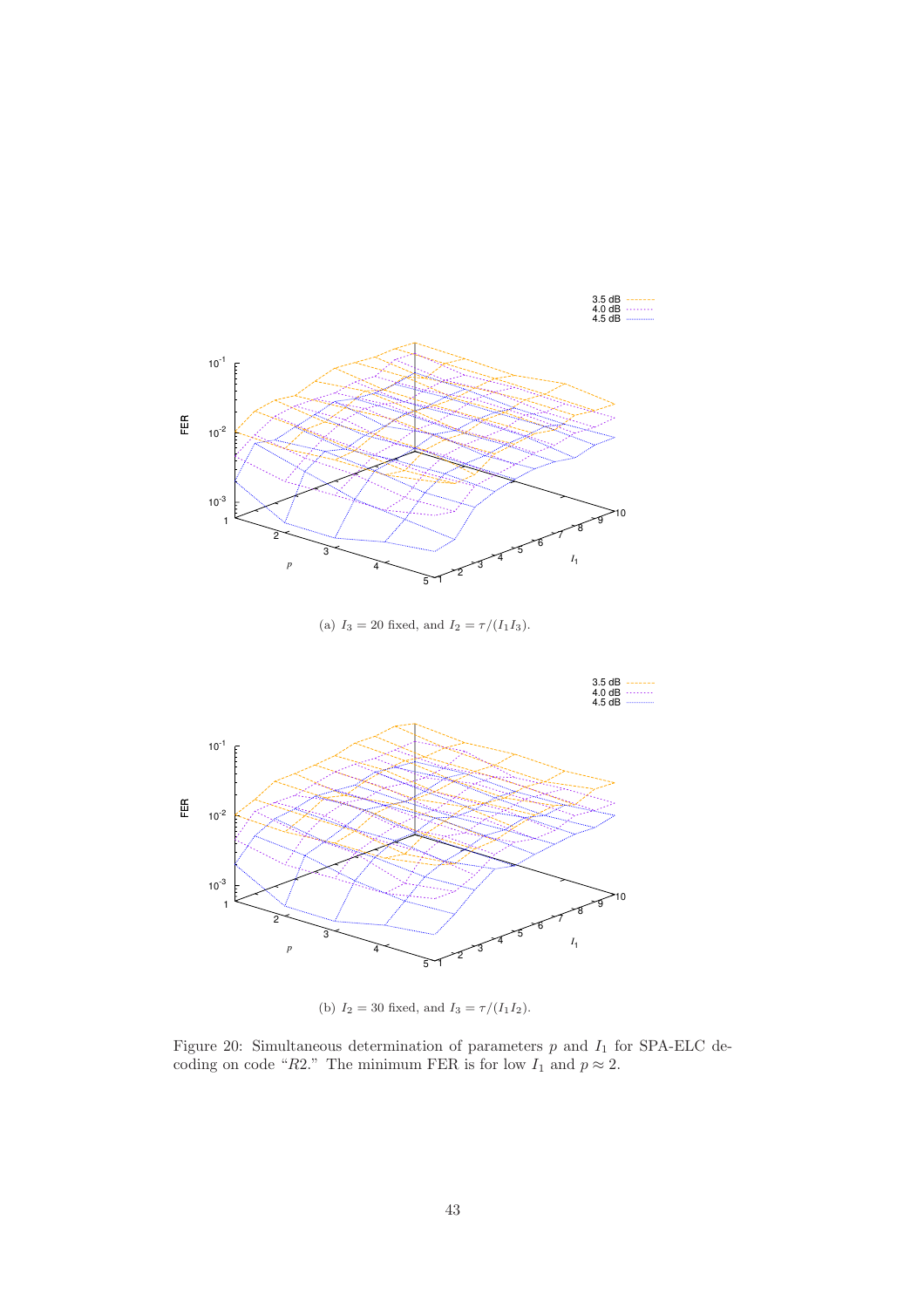

Figure 21: Similar response for SPA-ELC on code "EQR48" ( $I_3 = 20$  fixed and  $I_2 = \tau/(I_1I_3)).$ 

of minimum-weight codewords in  $\mathcal{C}^{\perp}$ ) in a parallel (i.e., list) decoding scheme [17]. At FER  $3 \cdot 10^{-3}$  we observe a gain of ~ 0.2dB when using  $\tau = 600$  iterations. In addition to this improvement in performance, we also achieve a significant reduction in complexity, by avoiding parallelism, using fewer iterations (they use a maximum of 1 050 iterations), and avoiding redundant parity-check matrices.

The overall observation is that SPA-ELC outperforms SPA for all codes, with a significant gain (over 1dB) which increases with blocklength. Most interestingly, we observe that the flooring effect of SPA on the " $C_{68,1}$ " code (occurring already at FER 10<sup>−</sup><sup>4</sup> ) is avoided by adding random ELC operations to the decoding process. For the smaller-size codes, BCH15 and the extended Golay code, the performance of SPA-ELC coincides with that of the SPA-PD decoder. This is an interesting observation, as the SPA-PD is regarded among the state-of-the-art iterative SISO decoders for HDPC codes. However, the overhead of generating elements from  $Aut(\mathcal{C})$  is not trivial, which may make the random, graph-local SPA-ELC decoder an interesting alternative. For the larger codes, it is apparent that SPA-ELC cannot keep up with SPA-PD. This results from the weight increase due to random ELC, which is the main motivation for this work. When the weight is not bounded, random ELC will give graphs sampled from the orbit of the code, which is generally extremely large. However, rare exceptions exist, including the ELC-preserved codes, as well as "BCH15" and the extended Golay code for which the orbit is of size 2. This follows from the fact that the orbits of these codes are *well behaved* for ELC decoding; they contain only "low" weight graphs – see Examples 4 and 5. Thus, these codes are nearly ELC-preserved, such that any sequence of random ELC operations will preserve the structure of *two,* rather than one, graphs. SPA-ELC on these codes can be thought of as SPA-PD, but now using two distinct graphs; in a sense, a combination of SPA-PD and MBBP.

Consider next the  $R2$  code, for which  $Aut(\mathcal{C})$  is small, and even more importantly the " $C_{38,2}$ " code, for which Aut(C) is trivial. These codes are included to report the performance of SPA-PD on codes which are arguably not the optimal choice for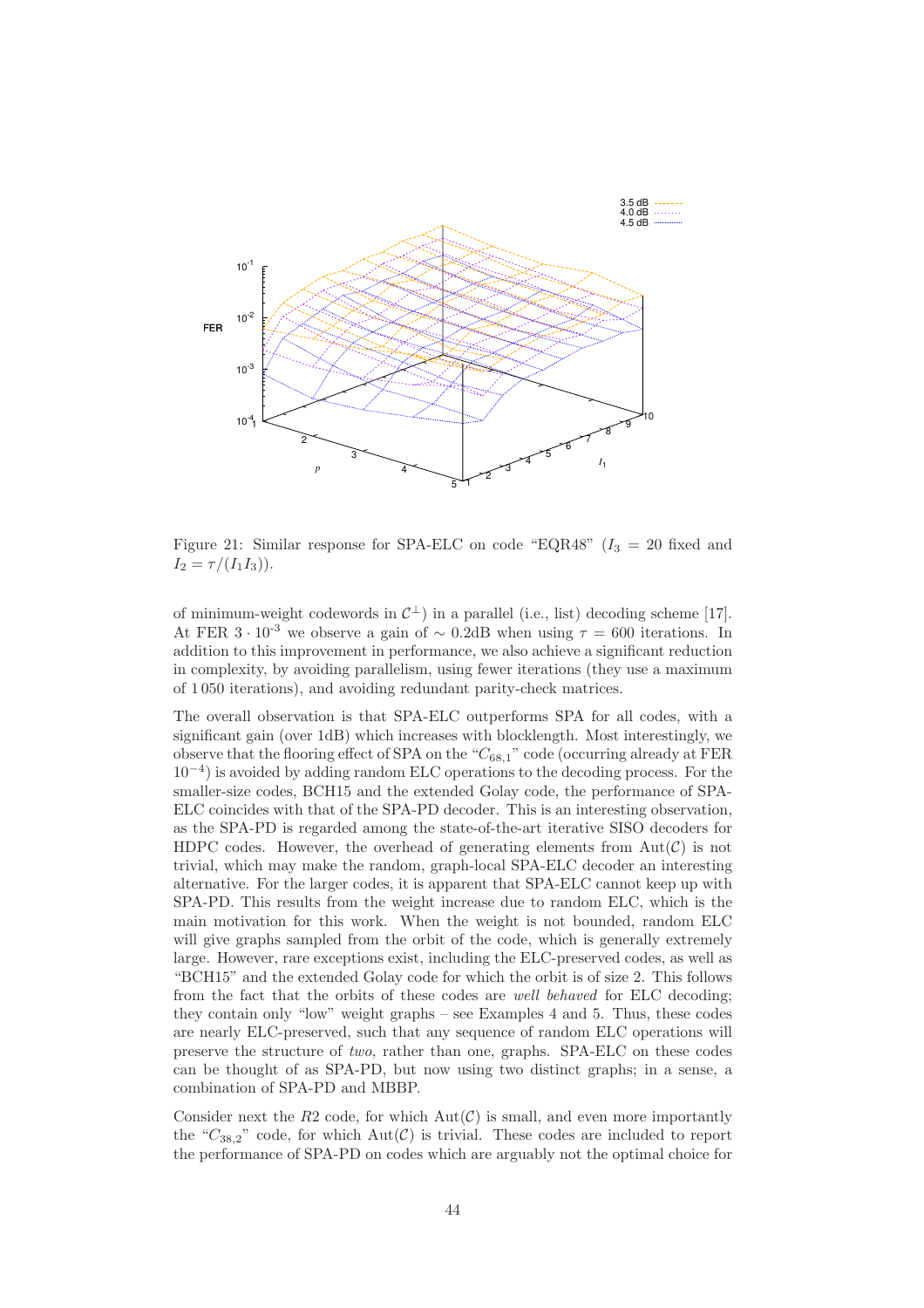

Figure 22: Details for SPA-ELC with  $I_1 = 1$ ,  $I_2 = 30$ , and  $I_3 = 20$ . Here,  $p = 0$ denotes SPA decoding (with no damping). p may be increased to slightly reduce flooring effect.

this algorithm. For these codes, it is seen that SPA-ELC has a gain over SPA-PD, especially in terms of a removing a floor-effect on " $R2$ ." The " $C_{38,2}$ " code is a propos of an important class of codes, for which the structure is not so strong as to facilitate a nontrivial  $Aut(\mathcal{C})$ . Although not considered in this work, for most random codes (such as LDPC codes) it may be expected that  $Aut(\mathcal{C})$  is trivial, in which case SPA-PD "reduces" to SPA (conceptually, only applying the identity permutation), giving further meaning to the aforementioned gain of SPA-ELC over SPA. To emphasize; SPA-ELC can improve SPA decoding on codes where SPA-PD cannot.

For the larger "EQR48" and " $C_{68,1}$ " codes, however,  $|\text{Aut}(\mathcal{C})|$  and the orbit size are both large (in fact, the actual size of the orbit appears to be impractical to compute), so additional measures are required to maintain the gain of ELC-based decoding. Using WB-ELC, it is possible to bound the weight due to ELC, and the simulations verify the assumption that the performance of iterative SISO decoding is sensitive to increased graph weight; SPA-WBELC shows a consistent gain over SPA and SPA-ELC for all codes considered, closing the gap to SPA-PD also for these largest codes. For the special "BCH15" and extended Golay code, we verify that the performance of SPA-ELC and SPA-WBELC is the same.

The choice of parameters has a large impact on SPA-WBELC performance. As discussed, a preprocessing stage is required not only to obtain a reduced-weight initial graph  $H_0$ , but also to check that the "low" weight sub-orbit of this graph (within  $|H_0| + T$ ) is sufficiently large to provide the required amount of diversity during decoding. The SPA-WBELC decoder uses the exhaustive algorithm  $WBELC_{(b)}$ to determine random WB-ELC operations, rather than one of the real-time versions. This algorithm does not employ heuristics (i.e., kicks), so it is important to choose an initial graph for which a sufficiently large sub-orbit is "available" during decoding. Assuming  $T \geq 0$ , it is always possible to go back to the previous graph by undoing the previous WB-ELC operation. The SPA-WBELC decoder will perform  $pI_3I_2 = p\tau/I_1$  WB-ELC operations during decoding, so a *sufficient* amount of diversity is, arguably,  $\sim p\tau/I_1$  distinct Tanner graphs. Alternatively, a speed-up could be achieved by using  $W\text{B-ELC}_{(c)}$  (or even  $W\text{B-ELC}_{(c,1)}$ ), but then at a small penalty in FER due to the number of kicks required by these real-time implementations. As the aim of this work is to report the benefits of bounding the weight due to ELC, we have not gone into detail on this and do not include a dedicated set of simulations. Using Alg. MINIP, we are able to reach (or, at least closely approach) the minimum-weight bound from (2), producing a set of candidate bounded-weight graphs. The procedure outlined in Section 4.3 gives an indication on whether the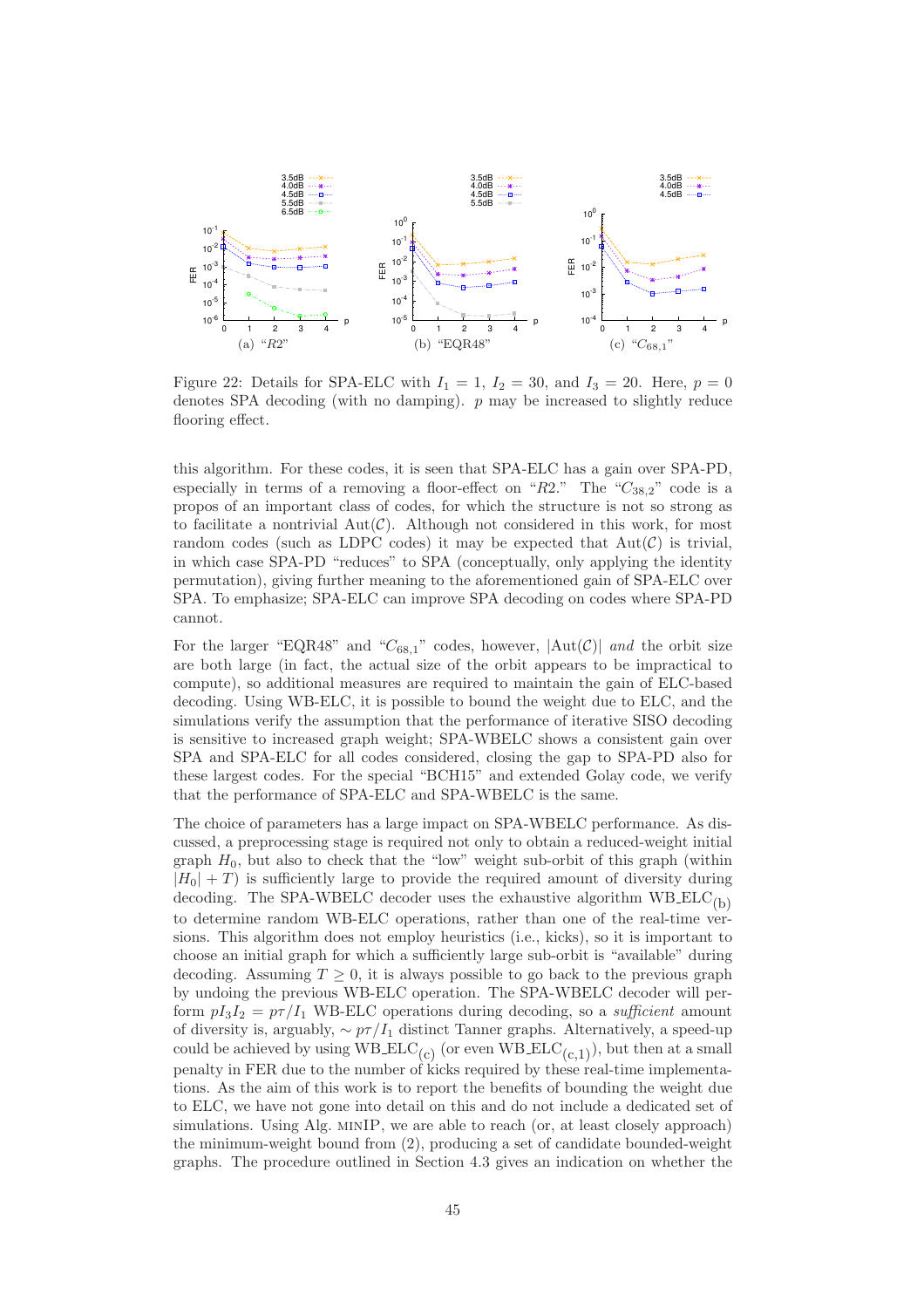

 $4.0$  dB  $---$ 

Figure 23: Simultaneous determination of parameters  $p$  and  $I_1$  for SPA-WBELC decoding on code "R2." Here,  $I_3 = 20$  and  $I_2 = \tau/(I_1 I_3)$ .

number of distinct Tanner graphs reachable via WB-ELC within threshold T is sufficient. This way, the initial graph  $H_0$  is chosen, and the parameter T is set. In summary, using  $T = 4$  or 8, diversity and weight-bounding is achieved for " $R2$ " and "EQR48." All codes were simulated using  $WB_EEC_{(b)}$ , so, for " $C_{68,1}$ ," the threshold used in simulations was increased to  $T = 56$  in order to reduce simulations time for this code.

The FER performance of SPA-WBELC has a deterministic response to increase in  $T$ . As shown in the simulations, by increasing  $T$ , a gain is found in the low-SNR range. Yet, for increasing SNR, the FER performance "breaks off" at some point, approaching that of SPA-ELC. As such, this should not be considered a floor-effect (as the FER resumes its initial slope), but rather an indication that the distinction between SPA-WBELC and SPA-ELC is stronger at low SNR. This may be explained by considering the general performance of SPA; at low SNR (high noise), the number of iterations is, generally, higher than that at high SNR. Thus, the number of operations (in this sense, ELC operations) is greater per frame simulated at low SNR. At high SNR, as the average number of iterations per frame approaches 1 (an initial syndrome check is not used in this work, which would otherwise give an average of 0 iterations), the result of ELC and WB-ELC is to a large extent the same, as the weight increase of SPA-ELC is limited to at most one stage consisting of p ELC operations.

### 5.4 Complexity Observations

We also report simulations data on the average complexity of the various decoding algorithms. Since the SPA-ELC and SPA-WBELC decoders use a systematic matrix and modify the corresponding graph during decoding, whereas the SPA and SPA-PD decoders use a static, nonsystematic matrix, the complexity cannot be reported simply in terms of average number of iterations per codeword. However, the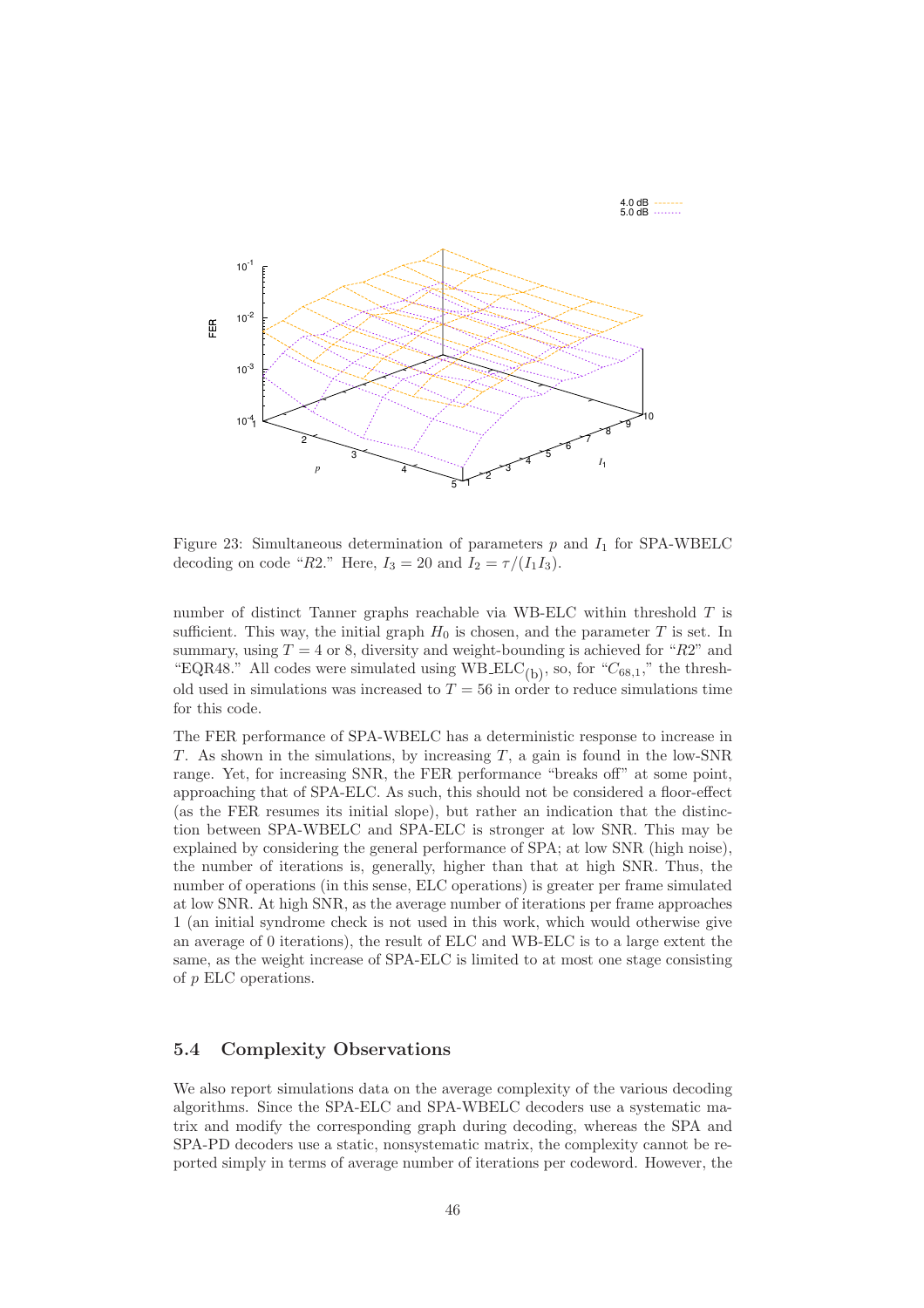complexity of all stages of SPA decoding and the ELC operation is proportional to the number of edges involved, so decoding complexity may be measured in average number of SPA messages [9, 11], counted as

$$
\chi_D = \frac{1}{F} \sum_{F} \sum_{j=1}^{J \le \tau} |H_j| \tag{19}
$$

where J is the number of iterations used for a frame (which varies with SNR and the specific noise pattern), and  $F$  is the total number of frames simulated per SNR point. In terms of messages (edges processed), the complexity of one (flooding) SPA iteration is  $2(|\mathcal{G}| + n - k) = 2(k\bar{\gamma} + n - k)$ . For the following argument, we assume again that  $k = n - k$ . At the expected "50% weight" the complexity of one SPA iteration is  $2k(\bar{\gamma}+1) = 2k(k/2+1) = k^2 + 2k$ , which is significantly higher (by at least a factor of 4) than the ELC complexity,  $k^2/4 - k + 1$ , from (5). As such, we do not take the overhead of applying ELC operations into account in the comparisons – especially when SPA iterations are in the log-likelihood domain, where the check node update rule involves use of the computationally heavy hyperbolic tangent rule (this is not taken into account in the analysis above).

For complexity, as defined in (19), we observe the desired effect of bounding the weight increase due to ELC. For SPA-ELC, the average weight of H quickly settles around "50% weight," i.e.,  $k(k+2)/2$  following from (6), whereas for SPA-WBELC, the average weight is around  $|H_0| + T -$  as shown by the histograms in Figs. 15(b), 16(b), and 17(b). The inset plots, comparing number of SPA messages, in Fig. 19 indicate a general trend where the SPA-PD decoder has the lowest complexity, while the SPA is the most complex decoder. As these two algorithms use the exact same graph (for a given code), any difference must be entirely in terms of number of *iterations* used per codeword. In other words, this shows how the SPA-PD is a very important benchmark, as it gives an improvement in *both* FER and complexity. Similarily, our proposed SPA-WBELC algorithm also has an improvement in complexity (in terms of average number of SPA messages), over SPA and SPA-ELC, and is not far from the benchmark complexity of SPA-PD. The complexity improvement (over SPA-ELC) is a direct benefit from bounding the weight. However, as we have discussed, there is a significant search overhead incurred by the SPA-WBELC decoder. This is highly implementation-dependant, and more efficient implementations (perhaps even tailored to the specific code used) may be possible.

# Conclusion

In this work, we have presented a mapping from a Tanner graph to a simple, bipartite graph such as to facilitate the use of a graph operation known as ELC during iterative, graph-based decoding. It is known that ELC modifies locally the structure (i.e., the edges) of a graph, without changing the associated code. We have identified and described how the ELC operation – or more generally a sequence of ELC operations – may induce a graph isomorphism, and how this is linked to code automorphism, i.e. to  $Aut(\mathcal{C})$ . From the code perspective, we have also defined a notion of Tanner graph isomorphism (row-equivalence of matrices), and shown the relationship to the corresponding trivial (in terms of decoding) subgroup of Aut( $\mathcal{C}$ ). This gives a natural relationship with a state-of-the-art decoding algorithm for classical (HDPC) codes, SPA-PD, which improves decoding by employing random permutations from  $Aut(\mathcal{C})$  during decoding.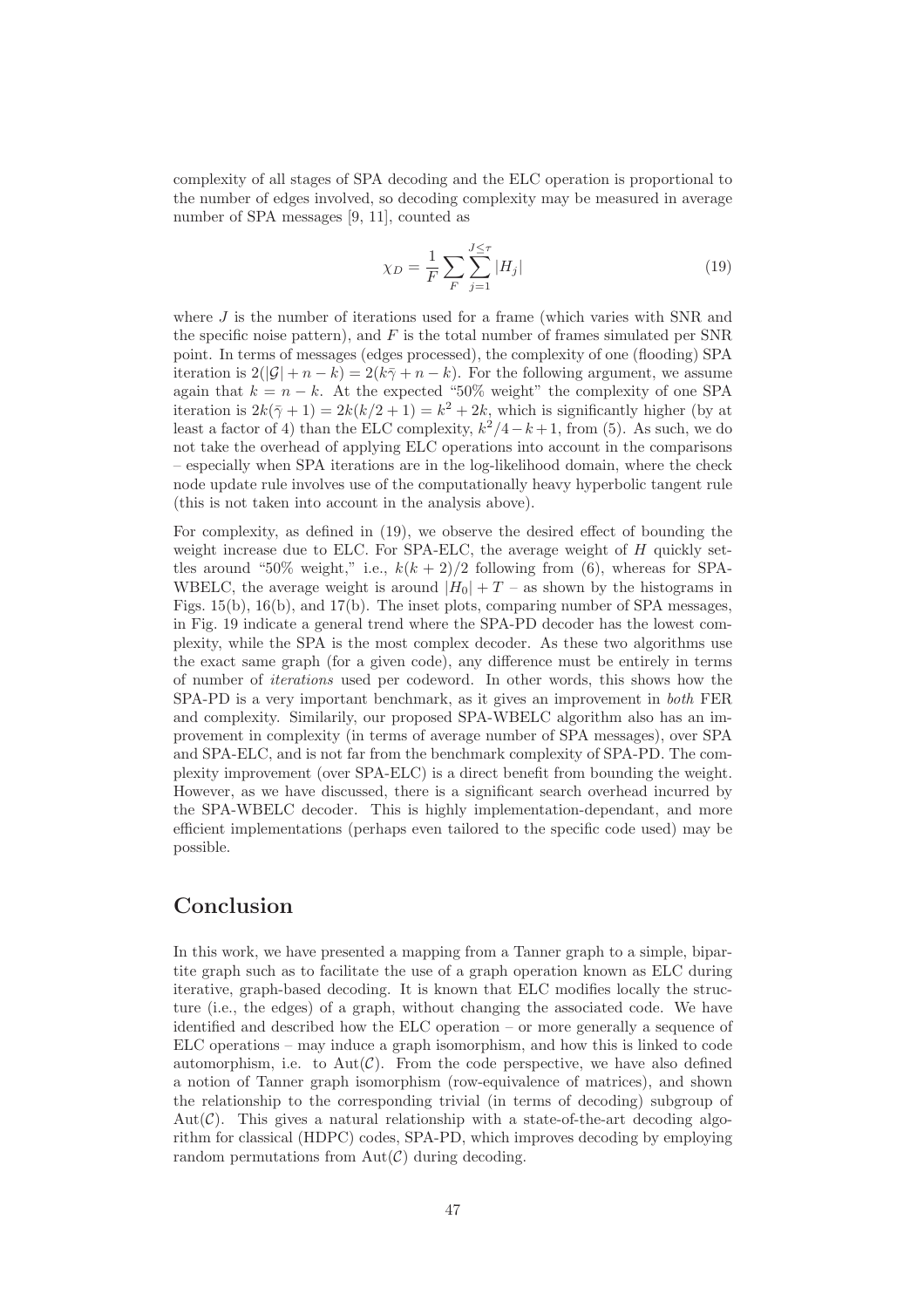The concept of isomorphic ELC operations has been generalized to a weight-bounding application of ELC, WB-ELC, for which the effect of ELC on the weight of the graph is upper-bounded by a threshold. All possible instances of WB-ELC due to single and double application of ELC on a graph are classified, where we show that all double instances occur on adjacent edges. In this sense, WB-ELC adheres to the locality of ELC and SPA, which, in turn, simplifies the implementation and complexity of an algorithm to enumerate all WB-ELC operations on a graph, within a threshold value. The complexity of such an algorithm is analyzed theoretically, and verified empirically by simulations on a set of different graphs (corresponding to typical HDPC codes of different blocklength).

Several applications of WB-ELC are suggested, which all relate to the context of graph-based decoding on a Tanner graph of a HDPC code. First of all, a set of reduced-weight (Tanner) graphs may be produced using WB-ELC with a negative threshold, from which a graph suitable for decoding is chosen in terms of having a large bounded-weight sub-orbit, to within some threshold. To facilitate the use in decoding, various heuristics are proposed to devise a real-time, reduced-complexity version of the enumeration algorithm. Again, simulations are used to assess the benefits of these heuristics on the same set of graphs (HDPC codes). The resulting operation is finally used to describe a SPA-WBELC decoder.

A generalized framework for SISO decoding of HDPC codes is proposed, based on the SPA-PD algorithm. By abstracting the operation used to gain diversity in between SPA iterations, various decoding algorithms may be implemented in this common framework. This ensures a fair comparison in simulations results, which are presented both in terms of FER and complexity (in terms of number of SPA messages computed per codeword). In this context, we also describe a novel edgelocal damping rule, which is suitable in the local context of ELC-based decoding. In total, extensive simulations data show a consistent gain of SPA-ELC and SPA-WBELC over SPA, and where SPA-WBELC approaches closely the performance of SPA-PD. Furthermore, we emphasize types of graphs (or, codes) well-suited for SPA-WBELC, but for which SPA-PD can *not* be used.

# Acknowledgment

The authors wish to thank Alban Goupil for providing the MLD curve for the "EQR48" code.

# Appendix

# A. Proof of Lemma 2, ELC on Adjacent Edges

*Proof:* Let  $A \nsim B$  denote the complementation of the edges between nodes in A and B, where double complementation cancels out:  $A \not\sim B = A \sim B$ . Define the sets  $A = \mathcal{N}_v^u \setminus \mathcal{N}_{v'}^u, B = \mathcal{N}_v^u \cap \mathcal{N}_{v'}^u, C = \mathcal{N}_{v'}^u \setminus \mathcal{N}_v^u$ , and  $D = \mathcal{N}_u^{v,v'}$ . ELC on two adjacent edges,  $\{(u, v), (v, v')\}$  gives the same graph as ELC directly on  $(u, v')$ . Consider the initial graph,  $\mathcal{G}$ , consisting of the following components

$$
\mathcal{G} = (u, v), (u, v'), (u, D), (v, A \cup B), (v', B \cup C), (A \cup B \cup C) \sim D.
$$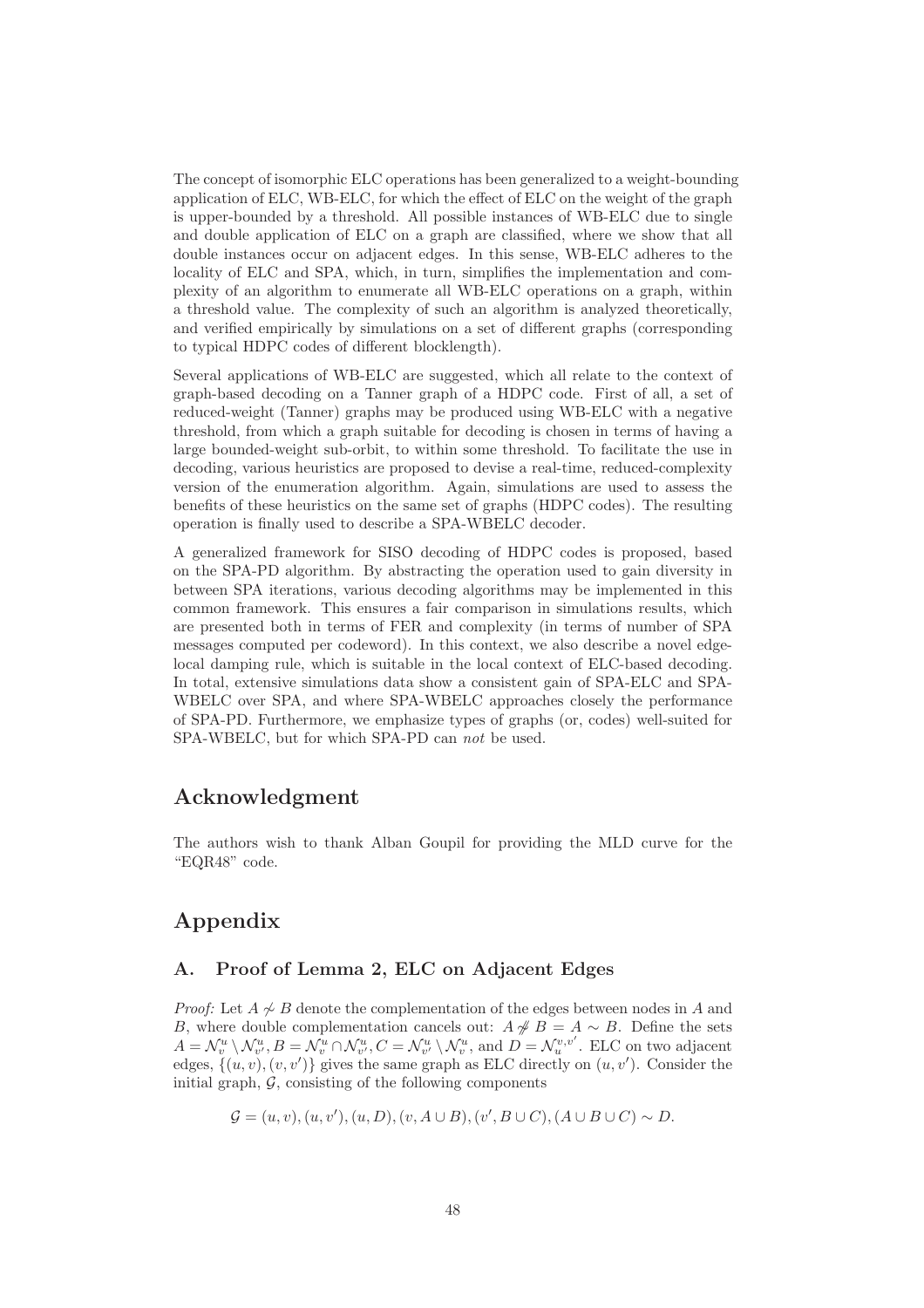We may then denote the graph after ELC on  $(u, v)$  as  $\mathcal{G}_{(u, v)}$ , for any edge

$$
G_{(u,v)} = (v, u), (v, v'), (v, D), (u, A \cup B), (v', A \cup C), (A \cup B) \nsim D, C \sim D
$$

and

 $\mathcal{G}_{\{(u,v),(v,v')\}} = (v',u),(v',v),(v',D),(u,B\cup C),(v,A\cup C),A\mathcal{H}D,(B\cup C)\mathcal{A}D$ 

where double complementation cancels out, e.g.,  $A \# D = A \sim D$ . It is then readily seen that

$$
G_{(u,v')} = (v', v), (v', u), (v', D), (v, A \cup C), (u, B \cup C), A \sim D, (B \cup C) \nsim D
$$
  
=  $\mathcal{G}_{\{(u,v),(v,v')\}}.$ 

Note that, due to the swap in the first ELC on  $(u, v)$ , we have that  $(v, v')$  and  $(u, v')$ refer to the same edge, before and after ELC on  $(u, v)$ . See also Fig. 4.

This proof can be extended to nonbipartite graphs, although this is outside the scope of this paper.

### B. Implementation Notes for WB-ELC Algorithm

To facilitate an efficient reuse of sets, slight modifications are made to the counting formulas. Theorem 6 considers pairs of edges adjacent at distance one, so, given  $(u, v)$  from Theorem 3, we can reuse the sets  $\mathcal{N}_v^u$  and  $\mathcal{N}_u^v$  and  $|\mathcal{E}_{u,v}|$  for all depth-2 instances rooted in the edge  $(u, v)$ .

For Theorem 6,  $v'$  is picked from  $\mathcal{N}_u^v$ . Then, for all possibilities of  $u' \in A = \mathcal{N}_v^u \backslash \mathcal{N}_{v'}^u$ , it is possible to reuse the left-hand sets  $A, B$ , and  $C$  for all instances of Theorem 6. By choosing  $u' \in A$  rather than  $\mathcal{N}_v^u$ , we know that  $(u', v') \notin \mathcal{G}$ . Thus, we know that Theorem 6 applies, and, since  $A \subseteq \mathcal{N}_v^u$ , we generally save some search time. With  $W = E \cup F = \mathcal{N}_{u'}^v$ , we get the following modifications to (10)

$$
u' \in A \subset X = \mathcal{N}_v^u \Rightarrow |A| \rightarrow |A| - 1, |\mathcal{E}_{A, E \cup F}| \rightarrow |\mathcal{E}_{A, W}| - |W|
$$
  

$$
v' \in D \subset Y = \mathcal{N}_u^v \Rightarrow |D| \rightarrow |D| - 1, |\mathcal{E}_{B, D \cup E}| \rightarrow |\mathcal{E}_{B, Y}| - |B|
$$
  

$$
|\mathcal{E}_{C, D \cup F}| \rightarrow |\mathcal{E}_{C, D \cup F}| - |C|.
$$

From Theorem 4 we know that  $u''$  must be selected among nodes within distance 2 from v, which gives a significant reduction in search space. This means that, for Theorem 5, we choose  $u'' \in C = \mathcal{N}_{v'}^u \setminus \mathcal{N}_v^u$ , since the node must be at distance two from  $(u, v)$ . By choosing  $v'' \in \mathcal{N}_{u''} \setminus \mathcal{N}_u^v$ , we can reuse  $W' = \mathcal{N}_{u''}$ . We also reuse the sets corresponding to the root edge,  $(u, v)$  (namely, Y and X). For all valid choices of  $v''$ ,  $W' = \mathcal{N}_{u''}^{v''} \cup \{v''\}$ . This means that  $|\mathcal{N}_{u''}^{v''}| = |W'| - 1$  is invariant (does not need to be recomputed). Furthermore, as  $v'' \in W'$  is connected to  $X' = \mathcal{N}_{v''}^{u''}$ , we have that  $|\mathcal{E}_{X',\mathcal{N}_{v''}^{u''}}| = |\mathcal{E}_{X',W'}| - |X'|$ .

For Theorem 5, we need to do a little more bookkeeping to avoid repetitions. First of all, a simple check,  $u'' > u$ , is to avoid combinations of ELC that give the same graph, i.e.,  $\{(u, v), (u'', v'')\} = \{(u'', v''), (u, v)\}.$  However, additional steps need to be taken to avoid repetitions. Consider the situation when we arrive at Theorem 5: The edge  $(u, v)$  is reused from Theorem 3, and  $v'$  is reused from Theorem 6 (indirectly, in the use of C). Now we can check Theorem 5,  $\{(u, v)(u'', v'')\}$ , for all possibilities of  $u'', v''$ . However, for different choices of  $v'$ , there may be an overlap in the resulting sets C, resulting in repeated enumeration of WB-ELC according to Theorem 5. Such challenges arise as a consequence of nested evaluation of the theorems, and a quick solution to the problem is to simply keep track of the 'used' edges  $(u'', v'')$  in a set S, and avoid checking these repeatedly.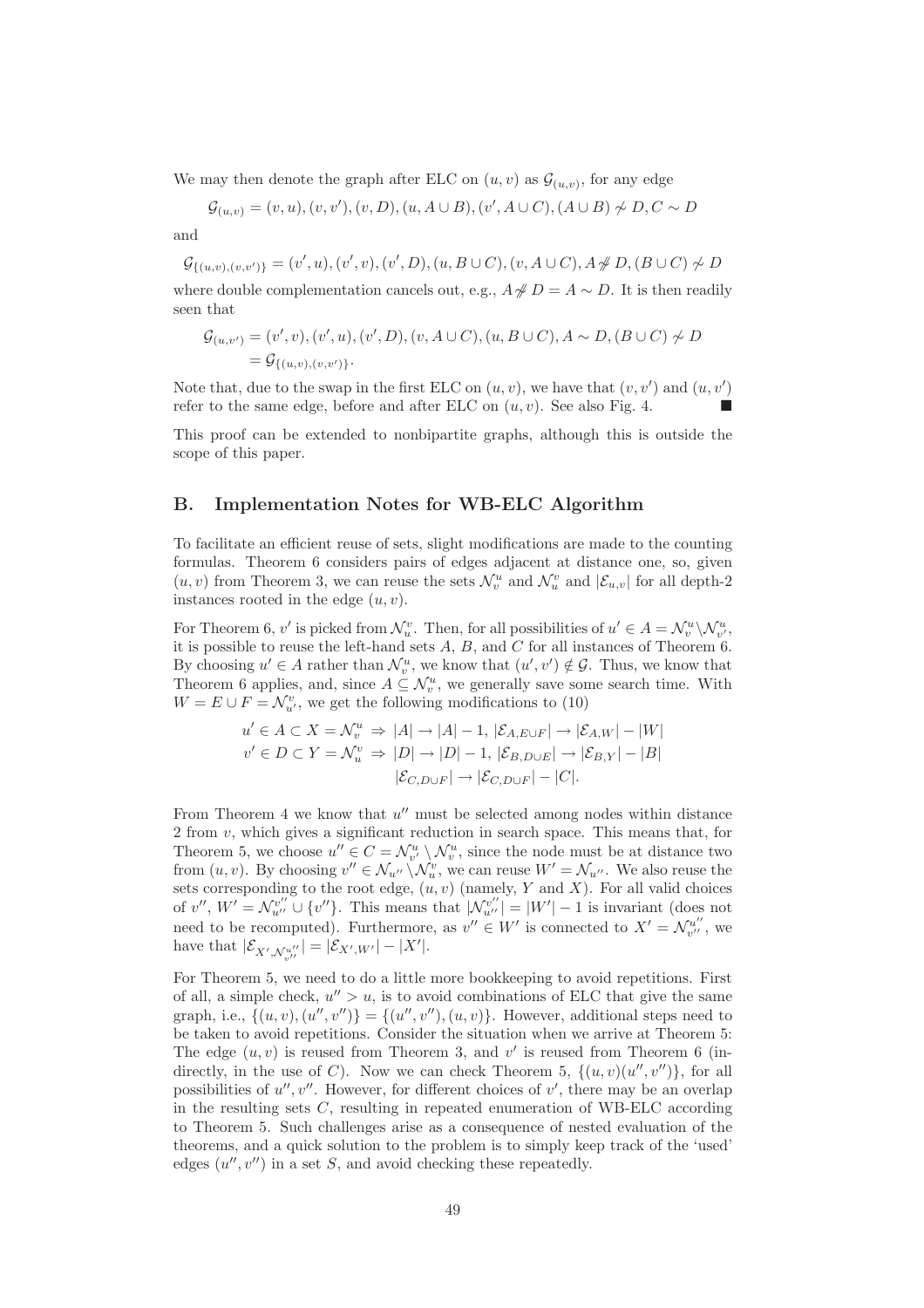# References

- [1] K. Andrews, S. Dolinar, and F. Pollara. LDPC decoding using multiple representations. In *Proc. IEEE Int. Symp. Inform. Theory*, page 456, Lausanne, Switzerland, June/July 2002.
- [2] R. Arratia, B. Bollobás, and G. B. Sorkin. The interlace polynomial of a graph. *J. Comb. Theory, Series B*, 92(2):199–233, November 2004.
- [3] C. Berroux, A. Glavieux, and P. Thitimajshima. Near Shannon limit errorcorrecting coding and decoding: Turbo codes. In *Proc. IEEE Int. Conf. Commun.*, pages 1064–1070, Geneva, Switzerland, May 1993.
- [4] A. Bouchet. Isotropic systems. *European J. Comb.*, 8:231–244, July 1987.
- [5] R. Brijder, T. Harju, and H. J. Hoogeboom. Pivots, determinants, and perfect matchings of graphs. arXiv:0811.3500, 2008.
- [6] F. Celler, C. R. Leedham-Green, S. H. Murray, A. C. Niemeyer, and E. A. O'Brien. Generating random elements of a finite group. *Commun. in Algebra*, 23:4931–4948, 1995.
- [7] L. E. Danielsen and M. G. Parker. Edge local complementation and equivalence of binary linear codes. *Des. Codes Cryptogr.*, 49(1-3):161–170, December 2008.
- [8] L. E. Danielsen, M. G. Parker, C. Riera, and J. G. Knudsen. On graphs and codes preserved by edge local complementation. arXiv:1006.5802, 2010.
- [9] I. Dimnik and Y. Be'ery. Improved random redundant iterative HDPC decoding. *IEEE Trans. Commun.*, 57(7):1982–1985, July 2009.
- [10] M. P. C. Fossorier. Reliability-based soft-decision decoding with iterative information set reduction. *IEEE Trans. Inform. Theory*, 48(12):3101–3106, December 2002.
- [11] M. P. C. Fossorier, M. Mihaljevic, and H. Imai. Reduced complexity iterative decoding of low-density parity check codes based on belief propagation. *IEEE Trans. Commun.*, 47(5):673–680, May 1999.
- [12] R. G. Gallager. Low-density parity-check codes. *IRE Trans. Inform. Theory*, 8(1):21–28, January 1962.
- [13] T. A. Gulliver and M. Harada. Classification of extremal double circulant selfdual codes of lengths 64 to 72. *Des. Codes Cryptogr.*, 13(3):257–269, March 1998.
- [14] T. R. Halford and K. M. Chugg. Random redundant iterative soft-in soft-out decoding. *IEEE Trans. Commun.*, 56(4):513–517, April 2008.
- [15] T. R. Halford and A. J. Grant. Which codes have 4-cycle-free Tanner graphs. *IEEE Trans. Inform. Theory*, 52(9):4219–4223, September 2006.
- [16] M. Harada. New extremal self-dual codes of lengths 36 and 38. *IEEE Trans. Inform. Theory*, 45(7):2541–2543, November 1999.
- [17] T. Hehn, J. B. Huber, S. Laendner, and O. Milenkovic. Multiple-bases beliefpropagation for decoding of short block codes. In *Proc. IEEE Int. Symp. Inform. Theory*, pages 311–315, Nice, France, June 2007.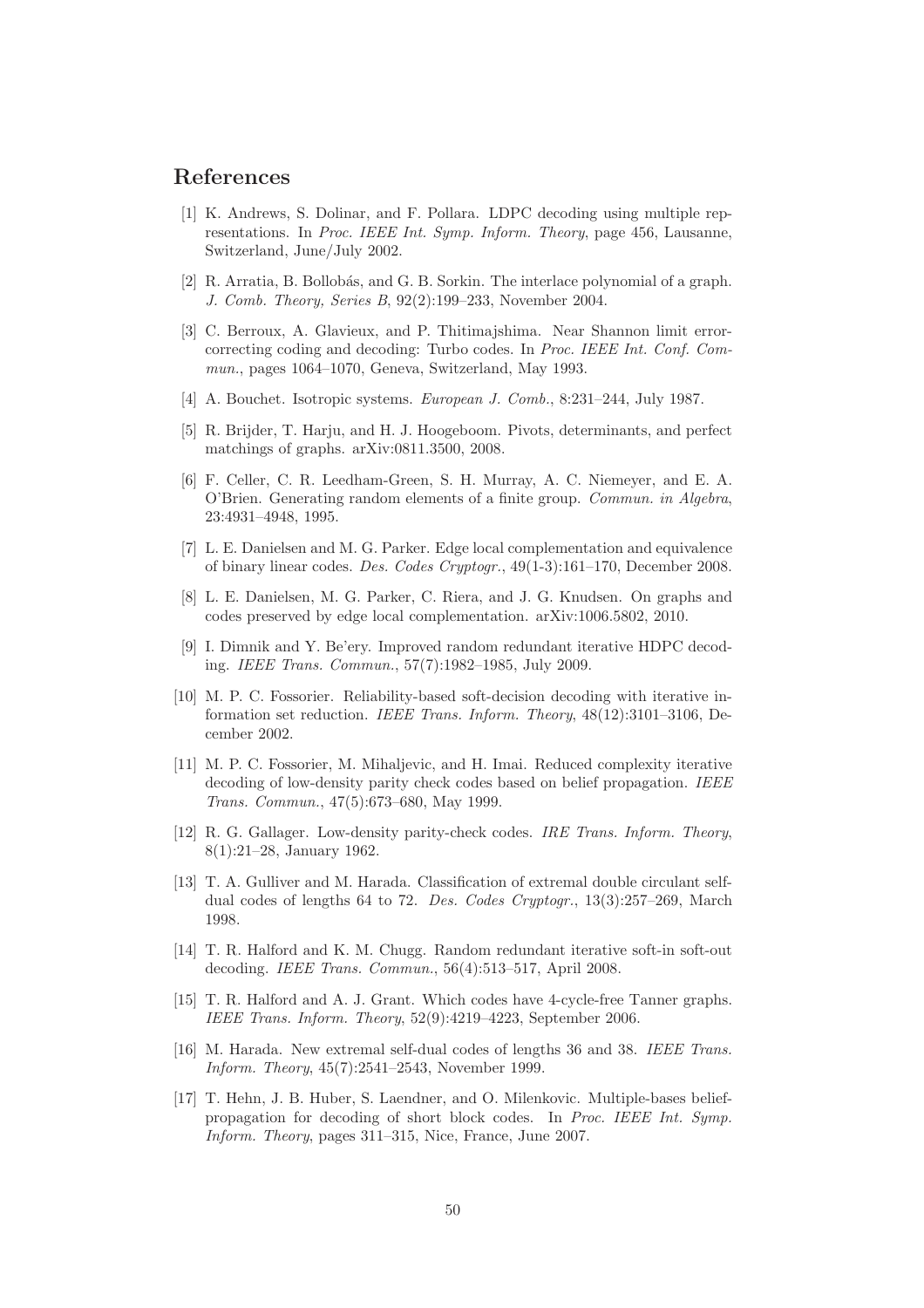- [18] T. Hehn, J. Huber, O. Milenkovic, and S. Laendner. Multiple-bases beliefpropagation decoding of high-density cyclic codes. *IEEE Trans. Commun.*, 58 (1):1–8, January 2010.
- [19] W. C. Huffman. Handbook of coding theory. In V. S. Pless and W. C. Huffman, editors, *Handbook of Coding Theory*. Elsevier, North-Holland, Amsterdam, 1998.
- [20] J. Jiang and K. R. Narayanan. Iterative soft decoding of Reed-Solomon codes. *IEEE Commun. Lett.*, 8(4):244–246, April 2004.
- [21] J. Jiang and K. R. Narayanan. Iterative soft-input soft-output decoding of Reed-Solomon codes by adapting the parity-check matrix. *IEEE Trans. Inform. Theory*, 52(8):3746–3756, August 2006.
- [22] W. Jin and M. P. C. Fossorier. Reliability-based soft-decision decoding with multiple biases. *IEEE Trans. Inform. Theory*, 53(1):105–120, January 2007.
- [23] J. G. Knudsen. Randomised construction and dynamic decoding of LDPC codes. Master's thesis, University of Bergen, Bergen, Norway, 2006.
- [24] J. G. Knudsen, C. Riera, M. G. Parker, and E. Rosnes. Adaptive soft-decision decoding using edge local complementation. In *Proc. Second Int. Castle Meeting on Coding Theory and Applications, LNCS 5228*, pages 82–94, Castillo de la Mota, Medina del Campo, Spain, September 2008.
- [25] J. G. Knudsen, C. Riera, L. E. Danielsen, M. G. Parker, and E. Rosnes. Iterative decoding on multiple Tanner graphs using random edge local complementation. In *Proc. IEEE Int. Symp. Inform. Theory*, pages 899–903, Seoul, Korea, June/July 2009.
- [26] J. G. Knudsen, C. Riera, L. E. Danielsen, M. G. Parker, and E. Rosnes. Improved adaptive belief propagation decoding using edge-local complementation. In *Proc. IEEE Int. Symp. Inform. Theory*, pages 774–778, Austin, Texas, July 2010.
- [27] A. Kothiyal, O. Y. Takeshita, W. Jin, and M. P. C. Fossorier. Iterative reliability-based decoding of linear block codes with adaptive belief propagation. *IEEE Commun. Lett.*, 9(12):1067–1069, December 2005.
- [28] D. J. C. MacKay. *Information Theory, Inference, and Learning Algorithms*. Cambridge University Press, 2003.
- [29] D. J. C. MacKay. Good error-correcting codes based on very sparse matrices. *IEEE Trans. Inform. Theory*, 45(2):399–431, March 1999.
- [30] B. D. McKay. Nauty; software for computing automorphism groups of graphs and digraphs. Web page, 2007. http://cs.anu.edu.au/people/bdm/nauty/.
- [31] C. E. Shannon. A mathematical theory of communication. *Bell System Tech. J.*, 27:379–423, 623–656, July and October 1948.
- [32] J. R. Shewchuk. An introduction to the conjugate gradient method without the agonizing pain. Tech. rep.: CS-94-125, Carnegie Mellon University, Pittsburgh, PA, 1994.
- [33] R. M. Tanner. A recursive approach to low complexity codes. *IEEE Trans. Inform. Theory*, 27(5):533–547, September 1981.